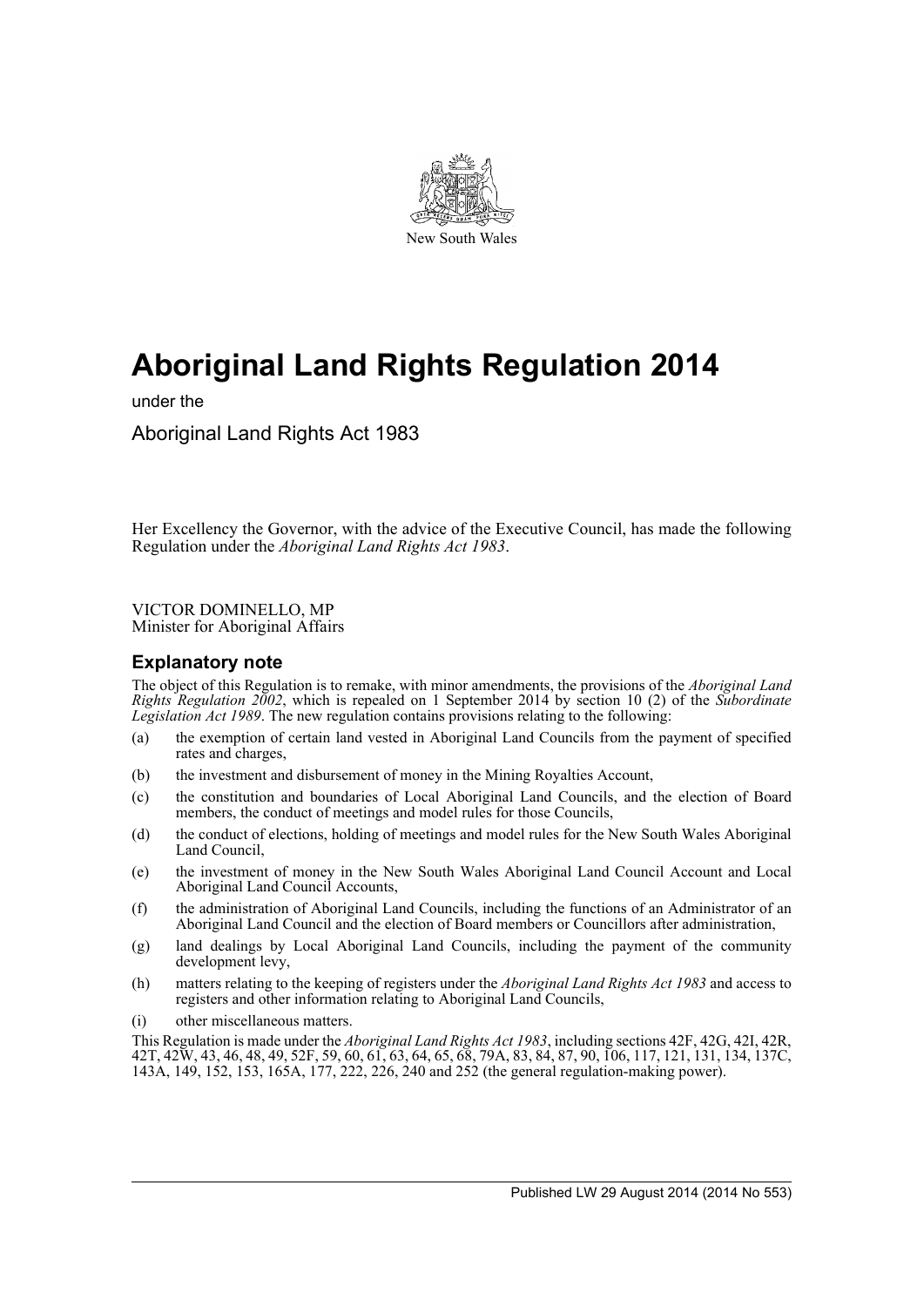# **Contents**

|        |                          |                                                                                                                                                                                  | Page                                  |
|--------|--------------------------|----------------------------------------------------------------------------------------------------------------------------------------------------------------------------------|---------------------------------------|
| Part 1 |                          | Preliminary                                                                                                                                                                      |                                       |
|        | 1<br>$\overline{2}$<br>3 | Name of Regulation<br>Commencement<br><b>Definitions</b>                                                                                                                         | 6<br>6<br>6                           |
| Part 2 |                          | <b>Provisions relating to land</b>                                                                                                                                               |                                       |
|        | 4<br>5<br>6              | Exemption of Aboriginal lands from the payment of rates<br>Disposition of mining royalties (section 46)<br>Form of application for access permit (hunting, fishing or gathering) | 7<br>$\overline{7}$<br>$\overline{7}$ |
| Part 3 |                          | <b>Local Aboriginal Land Councils</b>                                                                                                                                            |                                       |
|        | <b>Division 1</b>        | <b>Manner of constitution</b>                                                                                                                                                    |                                       |
|        | 7                        | Application for constitution of an area as a Local Aboriginal Land<br>Council area                                                                                               | 8                                     |
|        | 8                        | Notification of application for constitution of an area as a Local<br>Aboriginal Land Council area                                                                               | 8                                     |
|        | 9                        | Objections to proposal to constitute an area as a Local Aboriginal Land<br>Council area                                                                                          | 8                                     |
|        | 10                       | Consideration of objections by New South Wales Aboriginal Land<br>Council                                                                                                        | 8                                     |
|        | 11                       | Registrar's recommendation                                                                                                                                                       | $\boldsymbol{9}$                      |
|        | 12 <sup>2</sup>          | Court's recommendation                                                                                                                                                           | 9                                     |
|        | 13                       | Court may review recommendation of the Registrar                                                                                                                                 | 10                                    |
|        | 14                       | Limitations on areas that may be constituted as Local Aboriginal Land<br>Council areas                                                                                           | 10                                    |
|        | 15                       | Determination of applications for constitution of an area as a Local<br>Aboriginal Land Council area                                                                             | 10                                    |
|        | <b>Division 2</b>        | Alterations of boundaries or names and amalgamations                                                                                                                             |                                       |
|        | 16                       | Alteration of boundaries or dissolution of Local Aboriginal Land Council<br>area                                                                                                 | 10                                    |
|        | 17                       | Change of name of Local Aboriginal Land Council area                                                                                                                             | 11                                    |
|        | 18<br>19                 | Amalgamation of, and inclusion in, Local Aboriginal Land Council areas<br>Transition after boundary change, amalgamation or inclusion                                            | 11<br>12                              |
|        | <b>Division 3</b>        | <b>Board members</b>                                                                                                                                                             |                                       |
|        | 20                       | Number of Board members for Council having more than 100 voting<br>members                                                                                                       | 12                                    |
|        | 21                       | Number of Board members for Council having 100 or fewer voting<br>members                                                                                                        | 12 <sub>2</sub>                       |
|        | 22                       | Election of Board members                                                                                                                                                        | 13                                    |
|        | 23                       | Conduct of ballots for Board members                                                                                                                                             | 14                                    |
|        | 24                       | Assistance to certain electors                                                                                                                                                   | 14                                    |
|        | 25                       | Counting of votes                                                                                                                                                                | 15                                    |
|        | 26                       | Elections to fill casual vacancies                                                                                                                                               | 15                                    |
|        | 27                       | Elections for Chairperson and Deputy Chairperson of Board                                                                                                                        | 16                                    |
|        | 28                       | Decisions of returning officer                                                                                                                                                   | 16                                    |

[29 Retention of electoral papers 16](#page-15-2) and 16 and 16 and 16 and 16 and 16 and 16 and 16 and 16 and 16 and 16 and 16 and 16 and 16 and 16 and 16 and 16 and 16 and 16 and 16 and 16 and 16 and 16 and 16 and 16 and 16 and 16 and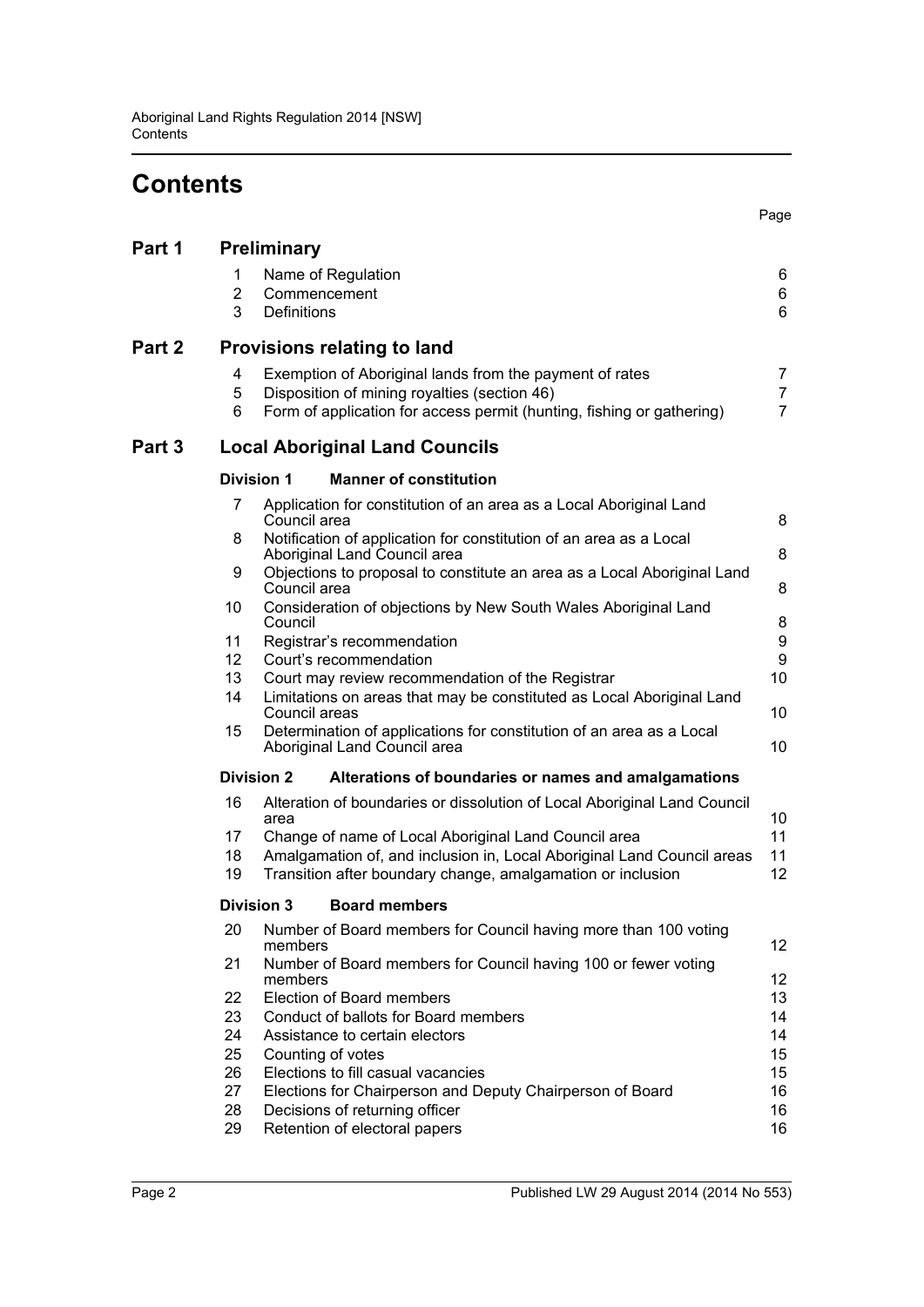|        |                                                                                                                                                                                                                                                                   |                                       |                                                                                                                                                                                                                                                                                                                                             | Page                                                           |
|--------|-------------------------------------------------------------------------------------------------------------------------------------------------------------------------------------------------------------------------------------------------------------------|---------------------------------------|---------------------------------------------------------------------------------------------------------------------------------------------------------------------------------------------------------------------------------------------------------------------------------------------------------------------------------------------|----------------------------------------------------------------|
|        | 30                                                                                                                                                                                                                                                                |                                       | Training requirements for Board members                                                                                                                                                                                                                                                                                                     | 17                                                             |
|        |                                                                                                                                                                                                                                                                   | <b>Division 4</b>                     | <b>Meetings</b>                                                                                                                                                                                                                                                                                                                             |                                                                |
|        | 31<br>32                                                                                                                                                                                                                                                          |                                       | Meetings of Local Aboriginal Land Councils<br>Notice of meetings                                                                                                                                                                                                                                                                            | 17<br>17                                                       |
|        |                                                                                                                                                                                                                                                                   | <b>Division 5</b>                     | <b>Miscellaneous</b>                                                                                                                                                                                                                                                                                                                        |                                                                |
|        | 33<br>34<br>35<br>36                                                                                                                                                                                                                                              | Model rules<br><b>Staff vacancies</b> | Local Aboriginal Land Council membership rolls (section 60)<br>Community, land and business plans                                                                                                                                                                                                                                           | 18<br>18<br>18<br>18                                           |
| Part 4 |                                                                                                                                                                                                                                                                   |                                       | <b>New South Wales Aboriginal Land Council</b>                                                                                                                                                                                                                                                                                              |                                                                |
|        |                                                                                                                                                                                                                                                                   | <b>Division 1</b>                     | <b>Calling of election of councillors of New South Wales</b><br><b>Aboriginal Land Council</b>                                                                                                                                                                                                                                              |                                                                |
|        | 37<br>38<br>39<br>40<br>41<br>42<br>43<br>44<br>45<br>46<br>47                                                                                                                                                                                                    |                                       | Notice of election of New South Wales Aboriginal Land Council<br>Certification of roll<br>Calling for nominations<br>Extension of time<br>Officers to assist returning officer<br>Manner of nominating candidates<br>Rejection of nomination<br>Return of deposit<br>Withdrawal of nomination<br>Uncontested election<br>Contested election | 19<br>19<br>20<br>20<br>20<br>21<br>22<br>22<br>22<br>22<br>22 |
|        |                                                                                                                                                                                                                                                                   | <b>Division 2</b>                     | <b>Ballot-papers</b>                                                                                                                                                                                                                                                                                                                        |                                                                |
|        | 48<br>49<br>50                                                                                                                                                                                                                                                    |                                       | Order of candidates' names on ballot-papers<br>Printing of ballot-papers<br>Directions to electors                                                                                                                                                                                                                                          | 23<br>23<br>23                                                 |
|        |                                                                                                                                                                                                                                                                   | <b>Division 3</b>                     | <b>Postal voting</b>                                                                                                                                                                                                                                                                                                                        |                                                                |
|        | 51<br>Applications to vote by post<br>52<br>Distribution of postal ballot-papers<br>53<br>Duplicate postal ballot-papers<br>54<br>Postal voting procedure<br>55<br>Preliminary scrutiny of postal ballot-papers and transmission to<br>regional electoral officer |                                       | 23<br>24<br>25<br>25<br>25                                                                                                                                                                                                                                                                                                                  |                                                                |
|        |                                                                                                                                                                                                                                                                   | <b>Division 4</b>                     | Voting at polling places                                                                                                                                                                                                                                                                                                                    |                                                                |
|        | 56<br>57<br>58<br>59<br>60<br>61<br>62<br>63<br>64                                                                                                                                                                                                                | Hours of polling                      | Appointment of polling place<br>Arrangements at polling place<br>Questions to be put to voter<br>Questions for challenged voters<br>Errors not to forfeit vote<br>Initialling of ballot-papers and marking of rolls<br>Recording of vote<br>Spoilt ballot-papers                                                                            | 26<br>26<br>26<br>26<br>27<br>27<br>27<br>28<br>28             |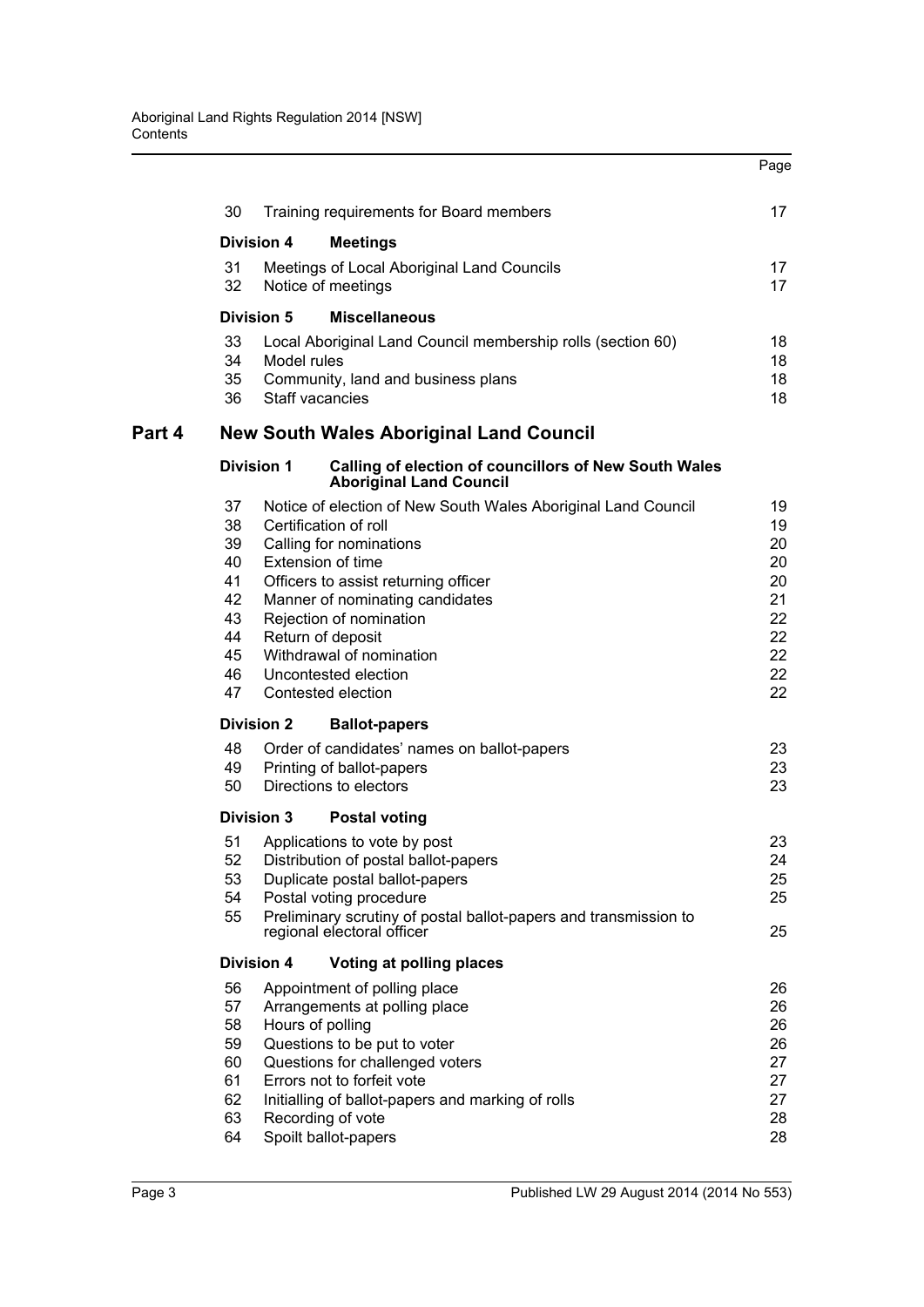|        |          |                                                                                                                        | Page     |  |
|--------|----------|------------------------------------------------------------------------------------------------------------------------|----------|--|
|        | 65<br>66 | Assistance to certain electors                                                                                         | 28<br>28 |  |
|        |          | Voting procedure-disputed votes                                                                                        |          |  |
|        |          | <b>Division 5</b><br>The scrutiny                                                                                      |          |  |
|        | 67       | Scrutineers                                                                                                            | 29<br>29 |  |
|        | 68       | Scrutiny of votes at close of poll                                                                                     |          |  |
|        | 69<br>70 | Informal ballot-papers<br>Transmission of ballot-papers by deputy electoral officers to<br>regional electoral officers |          |  |
|        | 71       | Counting of votes                                                                                                      | 30<br>30 |  |
|        | 72       | Candidates to be informed of result of count                                                                           | 32       |  |
|        | 73       | Recount                                                                                                                | 32       |  |
|        | 74       | Returning officer to be advised of result                                                                              | 32       |  |
|        |          | <b>Division 6</b><br><b>Miscellaneous electoral provisions</b>                                                         |          |  |
|        | 75       | Signature to electoral paper                                                                                           | 32       |  |
|        | 76       | Death of candidate                                                                                                     | 32       |  |
|        | 77       | Decisions of returning officer                                                                                         | 33       |  |
|        | 78<br>79 | Notification of result of election<br>Retention of electoral papers                                                    | 33<br>33 |  |
|        | 80       | <b>Offences</b>                                                                                                        | 33       |  |
|        | 81       | Advertising by New South Wales Electoral Commission                                                                    | 33       |  |
|        |          | <b>Division 7</b><br><b>Casual vacancies</b>                                                                           |          |  |
|        | 82       | Casual vacancy to be filled                                                                                            | 34       |  |
|        |          | <b>Division 8</b><br><b>Meetings</b>                                                                                   |          |  |
|        | 83       | Annual meetings of New South Wales Aboriginal Land Council                                                             | 34       |  |
|        | 84       | Meeting place                                                                                                          | 34       |  |
|        | 85       | Notice of meetings                                                                                                     | 34       |  |
|        |          | <b>Division 9</b><br><b>Miscellaneous</b>                                                                              |          |  |
|        | 86       | Model rules                                                                                                            | 35       |  |
|        | 87       | Community, land and business plans                                                                                     | 35       |  |
|        | 88       | Staff vacancies                                                                                                        | 35       |  |
|        | 89       | Training requirements for councillors                                                                                  | 35       |  |
| Part 5 |          | <b>Finance</b>                                                                                                         |          |  |
|        | 90       | Investment of money in New South Wales Aboriginal Land<br>Council Account (section 149 (5))                            | 36       |  |
|        | 91       | Investment of money in Local Aboriginal Land Council<br>Accounts (section 152)                                         | 36       |  |
|        | 92       | Auditors                                                                                                               | 37       |  |
|        | 93       | Documents to be furnished to New South Wales Aboriginal<br><b>Land Council</b>                                         | 37       |  |
| Part 6 |          | Honesty and disclosure of interests                                                                                    |          |  |
|        | 94       | Codes of conduct (section 177 (6))                                                                                     | 38       |  |
|        |          |                                                                                                                        |          |  |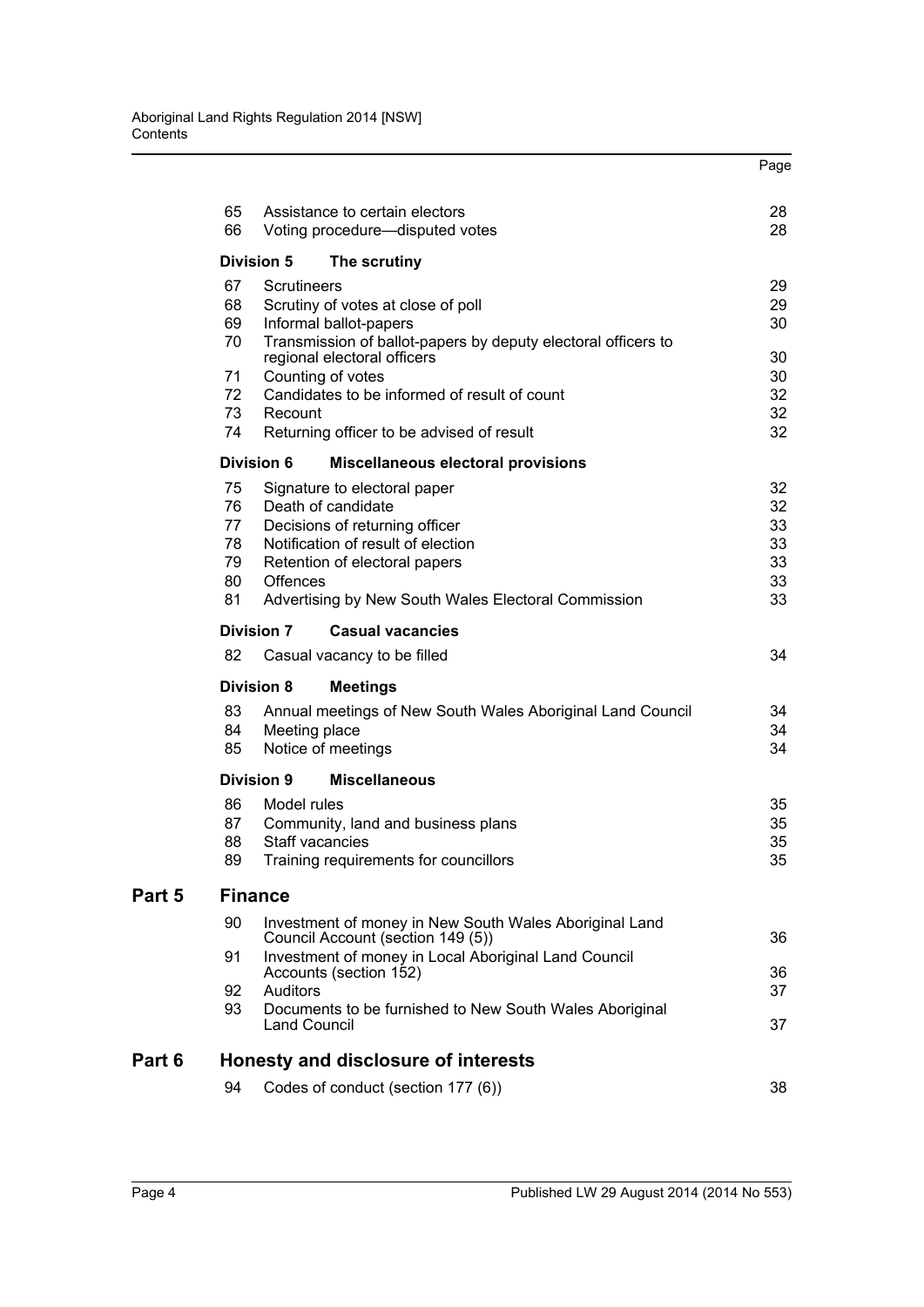|                                        |                                                                                                                                         |                                                                                                                                                                                                                                                                                                                                                                                    | Page                                                           |  |  |
|----------------------------------------|-----------------------------------------------------------------------------------------------------------------------------------------|------------------------------------------------------------------------------------------------------------------------------------------------------------------------------------------------------------------------------------------------------------------------------------------------------------------------------------------------------------------------------------|----------------------------------------------------------------|--|--|
| Part 7                                 |                                                                                                                                         | <b>Administration of Councils</b>                                                                                                                                                                                                                                                                                                                                                  |                                                                |  |  |
|                                        | 95<br>96<br>97                                                                                                                          | Functions that may be exercised by administrator<br>Election of Board members after administration (LALCs)<br>Election of councillors after administration (NSWALC)                                                                                                                                                                                                                | 39<br>39<br>39                                                 |  |  |
| Part 8                                 |                                                                                                                                         | <b>Dispute resolution</b>                                                                                                                                                                                                                                                                                                                                                          |                                                                |  |  |
|                                        | 98                                                                                                                                      | Application of Commercial Arbitration Act 2010 to arbitrations<br>under the Act                                                                                                                                                                                                                                                                                                    | 40                                                             |  |  |
| Part 9                                 |                                                                                                                                         | <b>Land dealings</b>                                                                                                                                                                                                                                                                                                                                                               |                                                                |  |  |
|                                        |                                                                                                                                         | <b>Division 1</b><br><b>Approval of land dealings</b>                                                                                                                                                                                                                                                                                                                              |                                                                |  |  |
|                                        | 99<br>100<br>101<br>102<br>103<br>104<br>105<br>106<br>107<br>108<br>109                                                                | Interpretation<br>Form of certificates<br>Notice of meetings of LALCs<br>Applications for approval of land dealings<br>Approval application fees<br>Application assessment fees<br>Application procedures<br>Register of members for expert advisory panels<br>Expert advisory panels<br>Assessments and reports by expert advisory panels<br>Pecuniary interests in land dealings | 41<br>41<br>41<br>41<br>42<br>42<br>42<br>43<br>43<br>44<br>44 |  |  |
|                                        | <b>Division 2</b><br><b>Community development levy and New South Wales</b><br><b>Aboriginal Land Council Community Development Fund</b> |                                                                                                                                                                                                                                                                                                                                                                                    |                                                                |  |  |
|                                        | 110<br>111<br>112<br>113<br>114                                                                                                         | Amount of community development levy<br>Transactions to which community development levy does not apply<br>Periods within which community development levy payable<br>Application of Duties Act 1997<br>Interim payment of duty                                                                                                                                                    | 44<br>44<br>44<br>45<br>45                                     |  |  |
| Part 10                                |                                                                                                                                         | <b>Miscellaneous</b>                                                                                                                                                                                                                                                                                                                                                               |                                                                |  |  |
|                                        | 115<br>116<br>117<br>118                                                                                                                | Certain information on land register to be made available<br>Delegation by Registrar<br>Copies of minutes to be made available in certain circumstances<br>Savings                                                                                                                                                                                                                 | 46<br>46<br>46<br>46                                           |  |  |
| <b>Schedule 1</b><br><b>Schedule 2</b> |                                                                                                                                         | <b>Model rules for Local Aboriginal Land Councils</b><br>Model rules for the New South Wales Aboriginal Land                                                                                                                                                                                                                                                                       | 47                                                             |  |  |
| <b>Schedule 3</b>                      |                                                                                                                                         | Council<br>Model code of conduct for Local Aboriginal Land                                                                                                                                                                                                                                                                                                                         | 54                                                             |  |  |
| <b>Schedule 4</b>                      |                                                                                                                                         | Councils<br>Model code of conduct for New South Wales Aboriginal                                                                                                                                                                                                                                                                                                                   | 58                                                             |  |  |
|                                        |                                                                                                                                         | <b>Land Council</b><br><b>Forms</b>                                                                                                                                                                                                                                                                                                                                                | 60<br>62                                                       |  |  |
| <b>Schedule 5</b><br><b>Schedule 6</b> |                                                                                                                                         | Community development levy payable in respect of<br>dutiable tránsactions                                                                                                                                                                                                                                                                                                          | 64                                                             |  |  |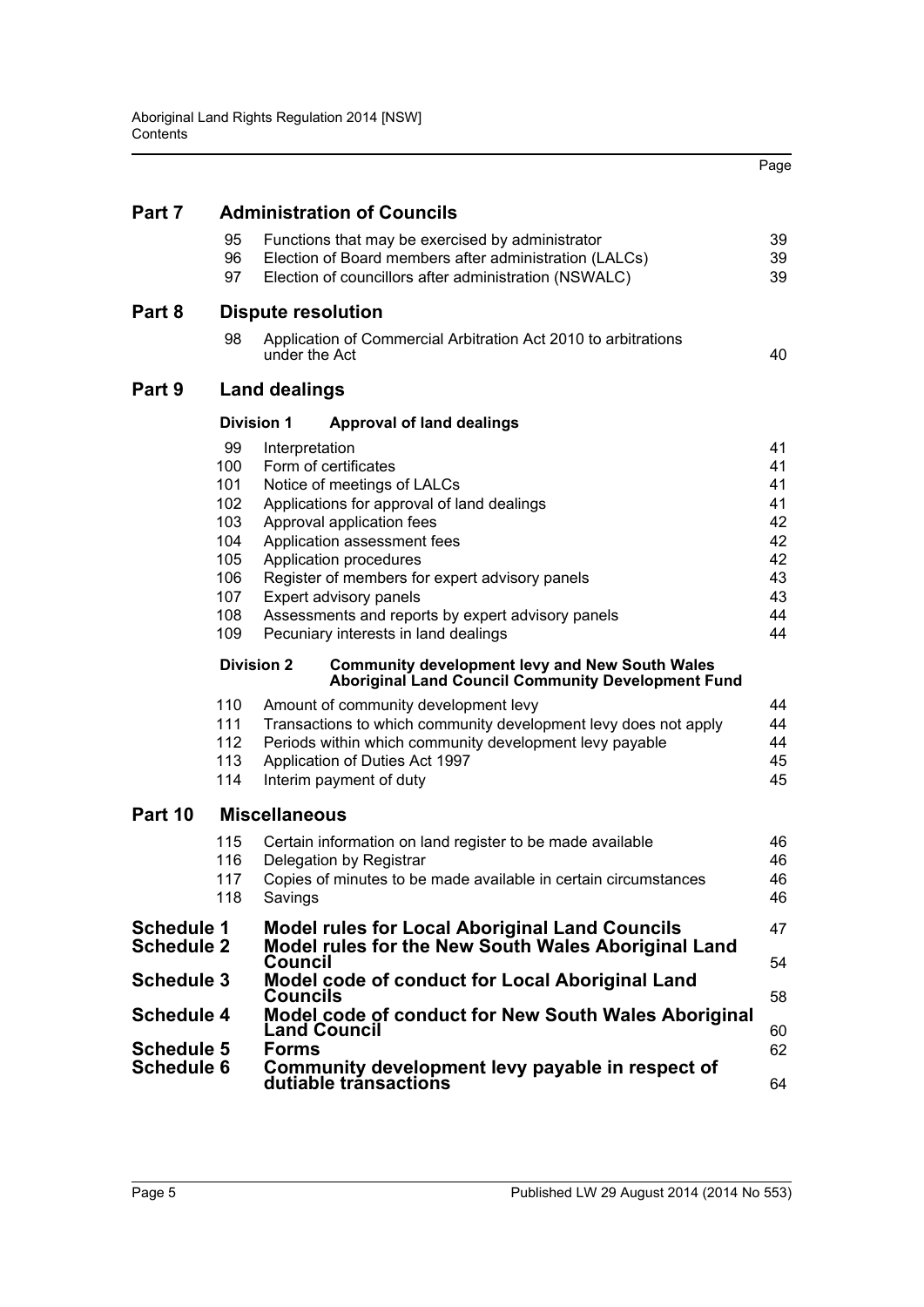# **Aboriginal Land Rights Regulation 2014**

under the

Aboriginal Land Rights Act 1983

# <span id="page-5-1"></span><span id="page-5-0"></span>**Part 1 Preliminary**

#### **1 Name of Regulation**

This Regulation is the *Aboriginal Land Rights Regulation 2014*.

#### <span id="page-5-2"></span>**2 Commencement**

This Regulation commences on 1 September 2014 and is required to be published on the NSW legislation website.

**Note.** This Regulation replaces the *Aboriginal Land Rights Regulation 2002* which is repealed on 1 September 2014 by section 10 (2) of the *Subordinate Legislation Act 1989*.

#### <span id="page-5-3"></span>**3 Definitions**

(1) In this Regulation:

*rules*, in relation to an Aboriginal Land Council, means rules for the time being in force under the Act and applying to that Council.

*the Act* means the *Aboriginal Land Rights Act 1983*.

*the rules of the Court* means rules made under the *Land and Environment Court Act 1979* in relation to proceedings brought before the Court under the Act or this Regulation.

- (2) Expressions used in this Regulation that are defined in the Act have the meanings set out in the Act.
- (3) Notes in this Regulation do not form part of this Regulation.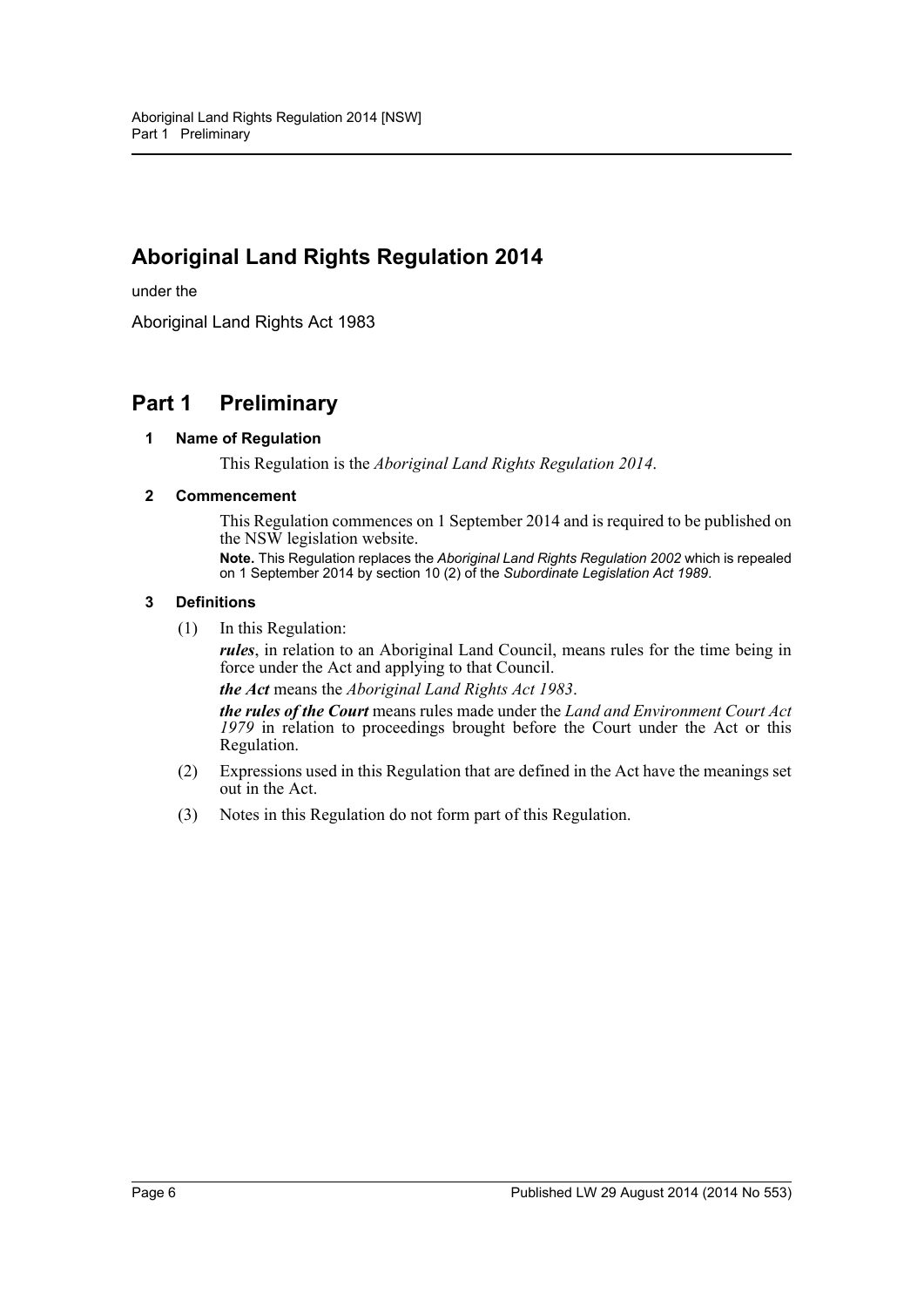# <span id="page-6-1"></span><span id="page-6-0"></span>**Part 2 Provisions relating to land**

# **4 Exemption of Aboriginal lands from the payment of rates**

- (1) For the purposes of section 43 of the Act, the land specified in subclause (2) is declared to be exempt from:
	- (a) the payment of rates and charges under the *Local Government Act 1993*, and
	- (b) the payment of rates, levies and charges under the *Hunter Water Act 1991*, and
	- (c) the payment of service charges under the following Acts:
		- (i) the *Sydney Water Act 1994*,
		- (ii) the *Water Management Act 2000*.
- (2) Subclause (1) applies to the following land if it is vested in an Aboriginal Land Council:
	- (a) land that is not being used for a commercial or residential purpose,
	- (b) land that is not being used for a residential purpose in respect of which a resolution has been passed in accordance with subclauses (3) and (4) declaring it to be land of spiritual or cultural significance to Aboriginal people.
- (3) An Aboriginal Land Council may pass a resolution for the purposes of subclause  $(2)$  (b) declaring that specified land vested in it is land of spiritual or cultural significance to Aboriginal people.
- (4) A resolution under subclause (3) has no effect unless:
	- (a) it is passed at a meeting of the Aboriginal Land Council, being a meeting at which a quorum is present and which has been specifically called for the purpose in accordance with this Regulation, and
	- (b) it is passed by not less than 80 per cent of the members present and voting at the meeting, and
	- (c) the chief executive officer of the Council has advised the Minister in writing that a resolution has been passed in accordance with this clause in relation to the land concerned, and
	- (d) the Minister has approved the resolution.

# <span id="page-6-2"></span>**5 Disposition of mining royalties (section 46)**

- (1) Money to the credit of the Mining Royalties Account established under section 46 of the Act may be invested, pending its disbursement, in any manner for the time being authorised by law for the investment of trust funds.
- (2) Money so credited must, unless the New South Wales Aboriginal Land Council by resolution otherwise determines in respect of any particular royalty in any year, be disbursed as soon as practicable after the end of each financial year of that Council.

# <span id="page-6-3"></span>**6 Form of application for access permit (hunting, fishing or gathering)**

An application under section 48 (1) of the Act must:

- (a) specify the land in respect of which the permit is sought and the purpose for which access to the land is desired, and
- (b) be in a form approved by the Registrar.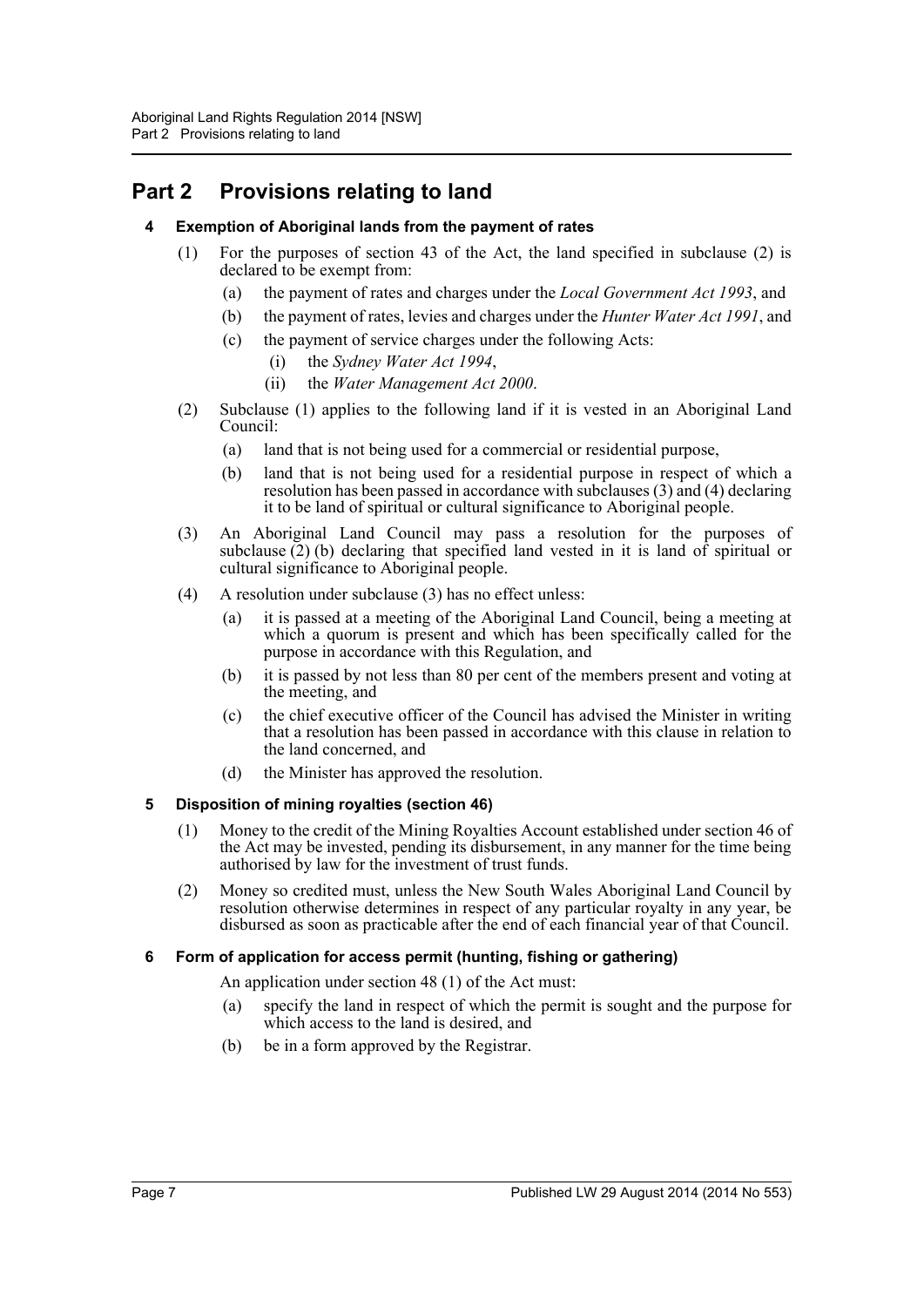# <span id="page-7-0"></span>**Part 3 Local Aboriginal Land Councils**

# <span id="page-7-2"></span><span id="page-7-1"></span>**Division 1 Manner of constitution**

# **7 Application for constitution of an area as a Local Aboriginal Land Council area**

- (1) An application for the constitution of an area as a Local Aboriginal Land Council area may be made by any 10 or more adult Aboriginal persons each of whom resides within the area or has an association with the area.
- (2) An application must:
	- (a) be made in writing, and
	- (b) be lodged with the Registrar, and
	- (c) be supported by a map showing, or a description specifying, to the satisfaction of the Registrar, the boundaries of the area proposed to be constituted in the application, and
	- (d) include a proposed name for the area, and
	- (e) specify an address for service of notices on the applicants.
- (3) An application may be withdrawn at any time by notice to the Registrar or, if the application has been referred to the Court, in accordance with the rules of the Court.

#### <span id="page-7-3"></span>**8 Notification of application for constitution of an area as a Local Aboriginal Land Council area**

- (1) On receipt of an application under this Division, the Registrar must cause notice of it to be:
	- (a) published in the Gazette, and
	- (b) sent to the New South Wales Aboriginal Land Council.
- (2) A notice must give particulars of the proposal contained in the application.
- (3) A notice published in the Gazette must specify the requirements for making objections to the application.

# <span id="page-7-4"></span>**9 Objections to proposal to constitute an area as a Local Aboriginal Land Council area**

- (1) Ten or more adult Aboriginal persons, each of whom resides in or has an association with the area in respect of which an application under this Division is made, may object to the proposal or any part of the proposal contained in the application.
- (2) An objection must:
	- (a) be made in writing, and
	- (b) be lodged with the Registrar not later than 30 clear days after publication of notice of the application in the Gazette, and
	- (c) set out the grounds of the objection, and
	- (d) specify an address for service of notices on the objectors.
- (3) An objection may be withdrawn at any time by notice to the Registrar or, if the objection has been referred to the Court, in accordance with the rules of the Court.

# <span id="page-7-5"></span>**10 Consideration of objections by New South Wales Aboriginal Land Council**

(1) The Registrar must, immediately on the lodgment of an objection to an application under this Division, refer the objection to the New South Wales Aboriginal Land Council.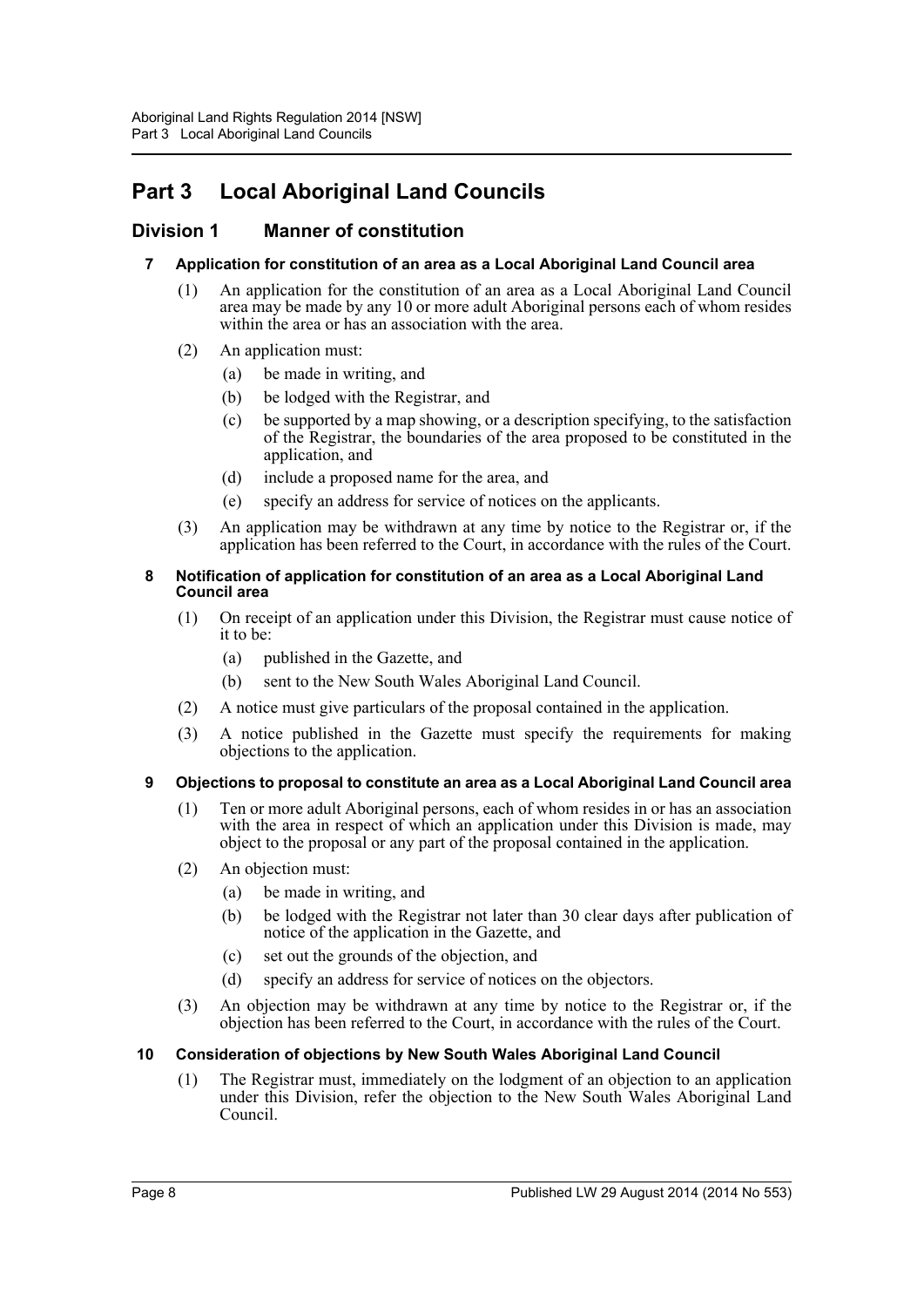- (2) If, after such inquiry as it thinks fit, the New South Wales Aboriginal Land Council is of the opinion that a dispute between parties to an application and parties who have lodged objections to the application may be resolved by conciliation, it is the function of the Council to endeavour to resolve the dispute.
- (3) The New South Wales Aboriginal Land Council must report to the Registrar in respect of an objection not later than 60 clear days after the objection has been referred to it.

# <span id="page-8-0"></span>**11 Registrar's recommendation**

- (1) This clause applies if:
	- (a) 30 clear days after publication of notice of an application under this Division in the Gazette, no objection has been lodged, or
	- (b) at any time later than 30 clear days after that publication, all objections lodged have been withdrawn.
- (2) The Registrar must send a recommendation concerning an application to the Minister after:
	- (a) allowing such period as seems to the Registrar to be reasonable for submissions to be made by the New South Wales Aboriginal Land Council in relation to the application, and
	- (b) considering any such submissions.
- (3) The Registrar may recommend:
	- (a) that an area be constituted as a Local Aboriginal Land Council area in accordance with the application, or
	- (b) with the consent of the applicants:
		- (i) that part only of the area proposed in the application be so constituted, or
		- (ii) that the whole or part of the area so proposed be so constituted under a name other than the name proposed in the application, or
	- (c) that the application not be granted.
- (4) A recommendation under subclause (3) (b) must specify the area or the name to which the applicants have consented.
- (5) The Registrar must serve notice on the applicants of particulars of a recommendation.

# <span id="page-8-1"></span>**12 Court's recommendation**

- (1) If an objection to an application under this Division has not been withdrawn within 90 clear days after the lodging of the application, the Registrar must refer the application and the objection to the Court.
- (2) The following have the right to be heard on the hearing by the Court of an application and objection:
	- (a) the applicants,
	- (b) the objectors,
	- (c) by its representative, the New South Wales Aboriginal Land Council.
- (3) The Court must determine the application and notify the Minister of the determination.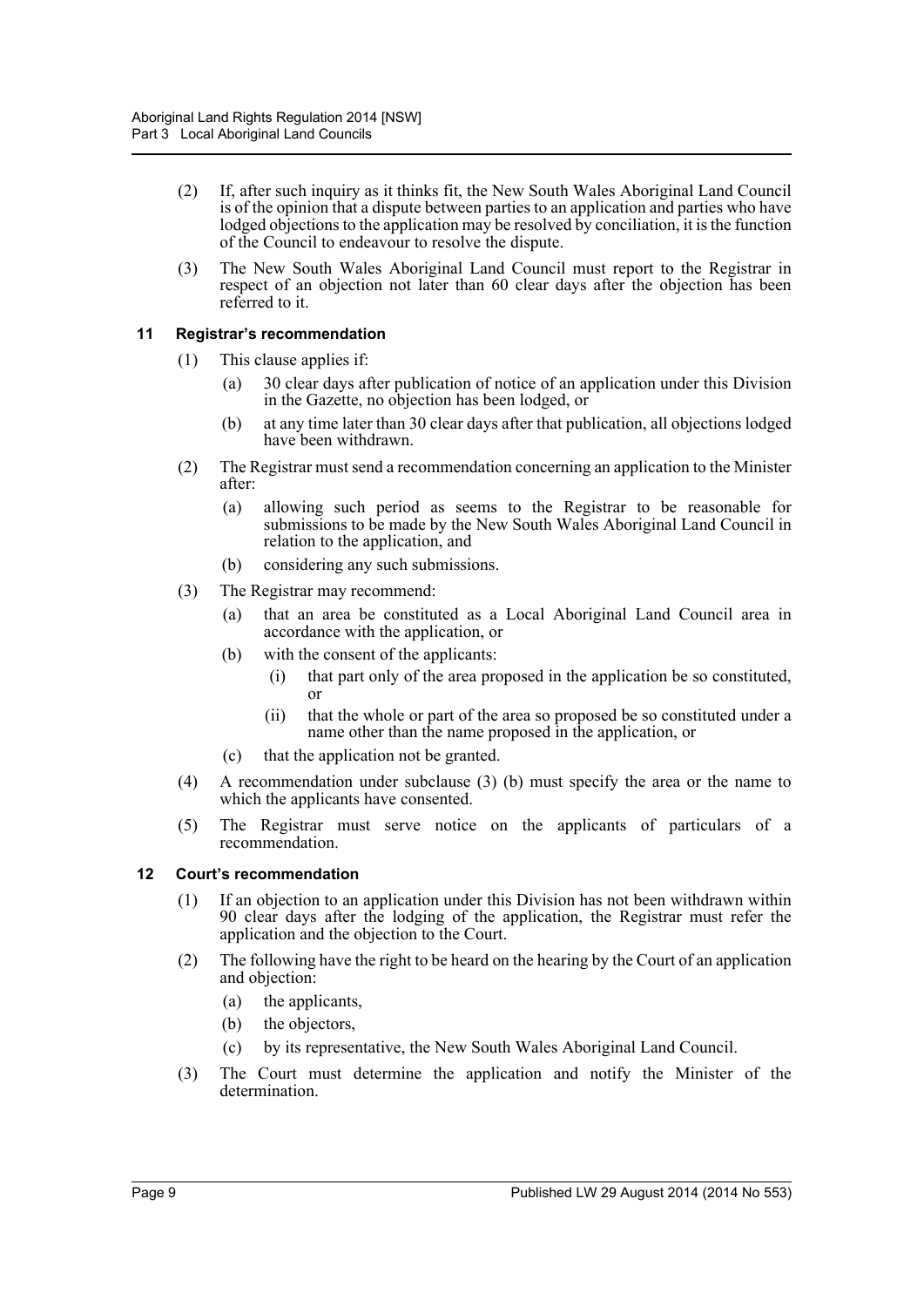(4) The Court may make any determination which the Registrar might have recommended in respect of the application (but need not get the consent of the applicants when making a recommendation referred to in clause 11 (3) (b)).

#### <span id="page-9-0"></span>**13 Court may review recommendation of the Registrar**

- (1) Applicants may appeal to the Court within 14 clear days after notice of a recommendation in respect of the application has been given under clause 11 (5).
- (2) The applicants and the Registrar have a right to be heard on the appeal.
- (3) The Court must determine the application and notify the Minister of its determination.
- (4) The Court may make any determination that the Registrar might have recommended in respect of the application.

#### <span id="page-9-1"></span>**14 Limitations on areas that may be constituted as Local Aboriginal Land Council areas**

- (1) An area must not be constituted as a Local Aboriginal Land Council area if it is wholly or partly within another area already so constituted.
- (2) Subclause (1) does not apply to an amalgamation of areas.

#### <span id="page-9-2"></span>**15 Determination of applications for constitution of an area as a Local Aboriginal Land Council area**

- (1) The Minister:
	- (a) may, on the recommendation of the Registrar, or
	- (b) must, in accordance with a determination of the Court,

by order published in the Gazette, constitute an area as a Local Aboriginal Land Council area having such boundaries, and to be known by such name, as is specified in the order.

- (2) The boundaries of an area may be specified by reference to a map deposited in the office of the Registrar.
- (3) The Registrar must serve notice of the constitution of the area on the applicants.

# <span id="page-9-3"></span>**Division 2 Alterations of boundaries or names and amalgamations**

#### <span id="page-9-4"></span>**16 Alteration of boundaries or dissolution of Local Aboriginal Land Council area**

- (1) A Local Aboriginal Land Council may apply to the Registrar for an order under section  $87(1)$  (b) or (e) of the Act.
- (2) An application must:
	- (a) be made in writing, and
	- (b) specify, to the satisfaction of the Registrar, the boundaries of the area as proposed to be altered or the area of the Council to be dissolved.
- (3) An application may be withdrawn at any time by notice to the Registrar or, if the application has been referred to the Court, in accordance with the rules of the Court.
- (4) The provisions of Division 1 apply to and in respect of an application under this clause in the same way as they apply to and in respect of an application under Division 1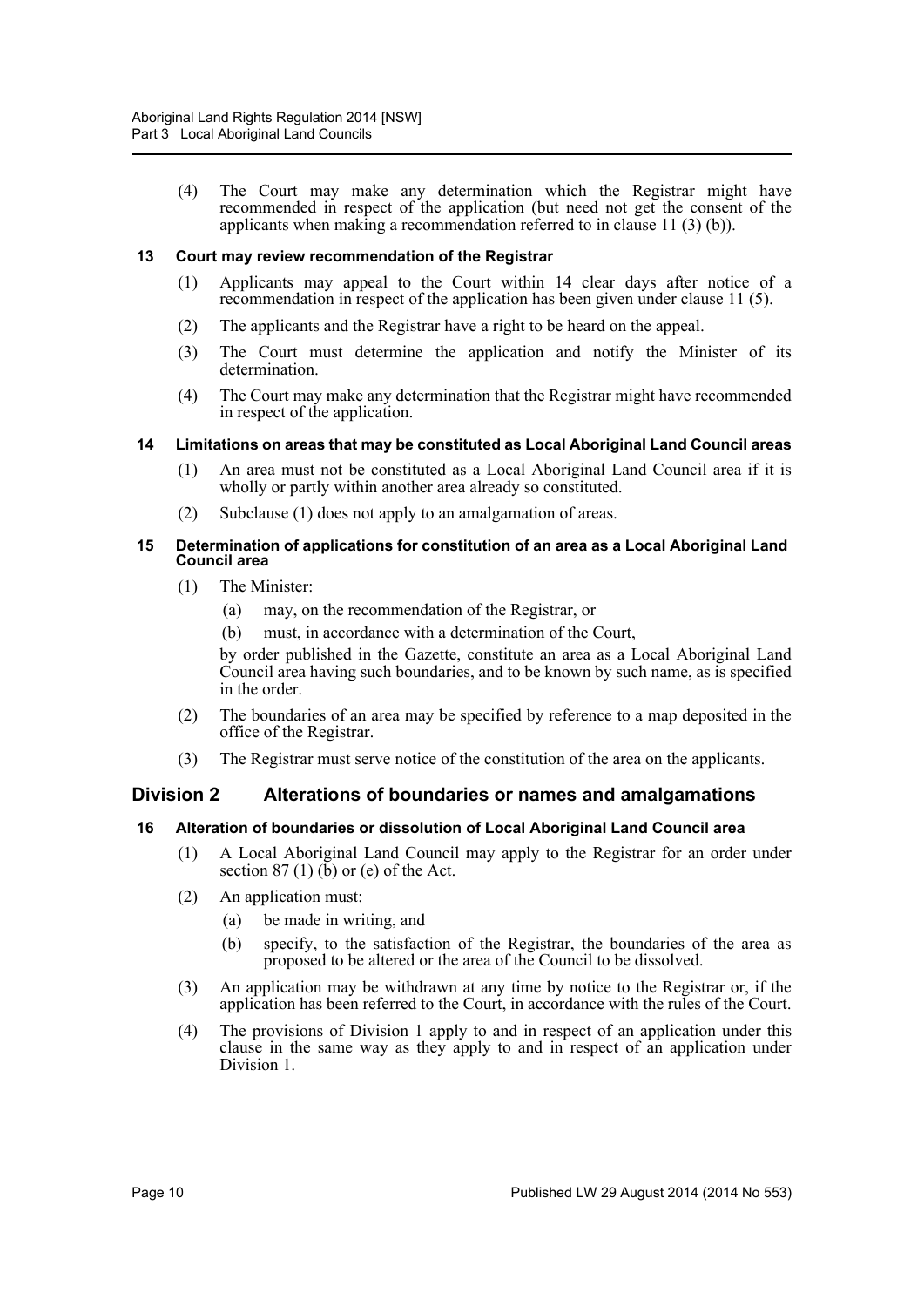- (5) In the application of those provisions:
	- (a) a reference to an area proposed in an application under Division 1 is taken to be a reference to an area as proposed to be altered in accordance with an application under this clause, and
	- (b) a reference to the constitution of an area as a Local Aboriginal Land Council area is taken to be a reference to the alteration of the boundaries of a Local Aboriginal Land Council area or a reference to the dissolution of a Local Aboriginal Land Council, as the case requires, and
	- (c) in the case of an application under section 87 (1) (e) of the Act, clauses  $7(2)$  (c) and (d),  $11(3)$  (b) and (4), 14 and 15 do not apply.

#### <span id="page-10-0"></span>**17 Change of name of Local Aboriginal Land Council area**

- (1) A Local Aboriginal Land Council may apply to the Registrar for an order under section 87 (1) ( $\tilde{a}$ ) of the Act.
- (2) An application must be made in writing and specify the proposed new name.
- (3) On receipt of an application, the Registrar must cause a notice containing particulars of the proposal to be sent to the New South Wales Aboriginal Land Council.
- (4) The Registrar must make a recommendation to the Minister concerning an application after:
	- (a) allowing such period as seems to the Registrar to be reasonable for submissions to be made in relation to the matter by the New South Wales Aboriginal Land Council, and
	- (b) considering any such submissions and any other matter the Registrar thinks fit.
- (5) On receiving the recommendation of the Registrar, the Minister may make an order under section 87 (1) (a) of the Act or refuse to make an order.
- (6) The Registrar must serve notice of the Minister's determination on the applicant.

#### <span id="page-10-1"></span>**18 Amalgamation of, and inclusion in, Local Aboriginal Land Council areas**

- (1) Two or more Local Aboriginal Land Councils may apply to the Registrar for an order under section  $87(1)(c)$  or (d) of the Act.
- (2) The decision by each Local Aboriginal Land Council to apply for amalgamation or inclusion under this clause must:
	- (a) be made at a meeting of the Local Aboriginal Land Council specifically called for the purpose in accordance with this Regulation and the rules, and
	- (b) in the case of an amalgamation, recommend a name as the name of the area of the proposed Local Aboriginal Land Council.
- (3) The Registrar is to send the application to the Minister and a copy to the New South Wales Aboriginal Land Council.
- (4) The New South Wales Aboriginal Land Council must make a recommendation to the Minister as to whether or not the Minister should approve:
	- (a) the amalgamation or inclusion, and
	- (b) the name of the proposed Local Aboriginal Land Council,
	- within 14 clear working days after it receives the copy of the application.
- (5) On receiving the recommendation of the New South Wales Aboriginal Land Council, the Minister may make an order under section 87 (1) (c) or (d) of the Act or may refuse to make the order.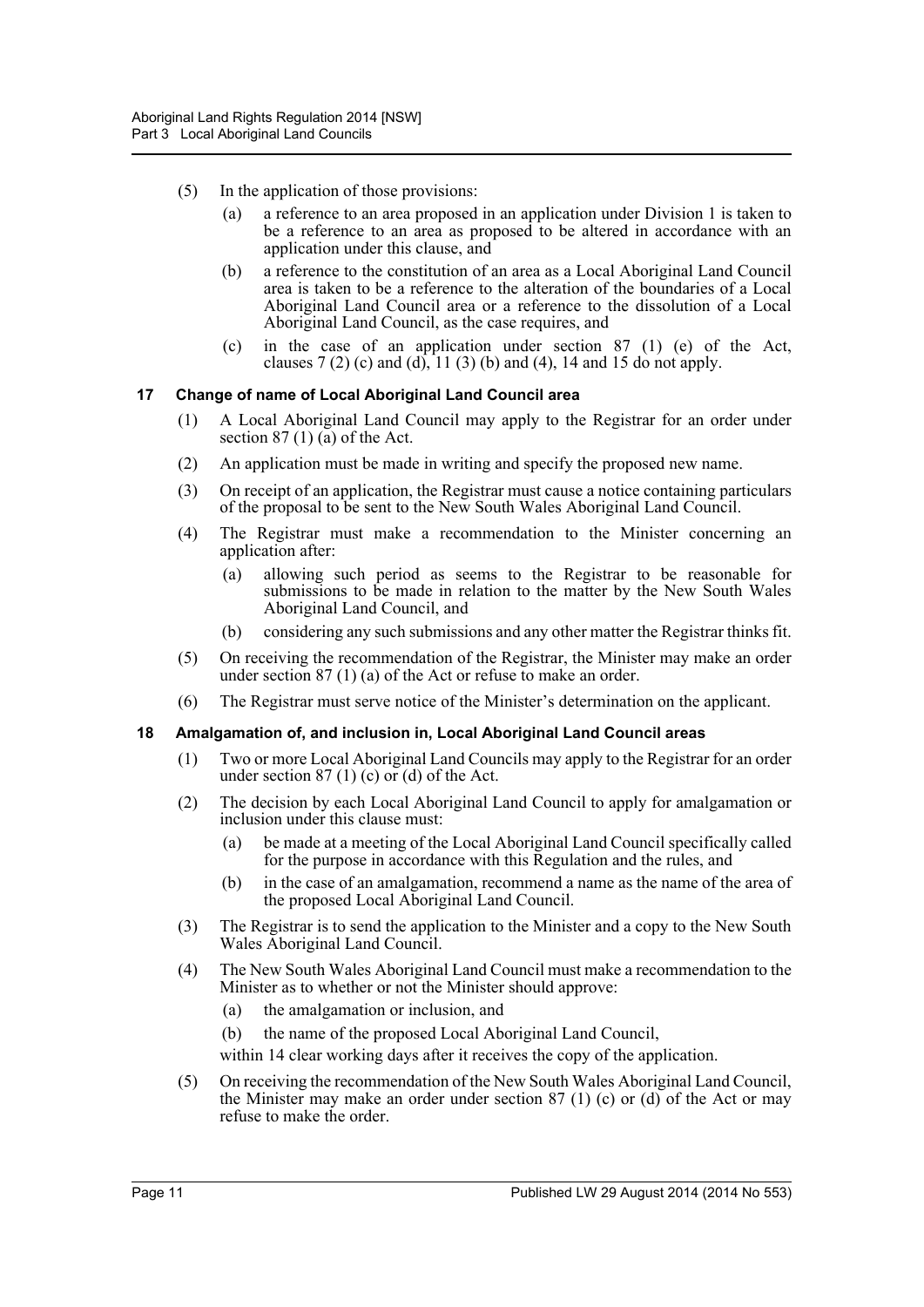(6) An order under section 87 (1) (c) of the Act is to specify the name of the new area constituted by the order and the date from which the new area is constituted.

# <span id="page-11-0"></span>**19 Transition after boundary change, amalgamation or inclusion**

(1) In this clause:

*appointed day* means the day on which an order takes effect.

*new Council* means the Council of an area after the area is amalgamated or altered by an order or a Council in whose area the area of an old Council is included. *old Councils* means the Local Aboriginal Land Councils of the Local Aboriginal Land Council areas changed, amalgamated or included under an order.

*order* means an order made under section 87 (1) (b), (c) or (d) of the Act.

- (2) The members of the old Councils immediately before the appointed day are to be listed by the Registrar on the rolls of the appropriate Councils in accordance with any applicable order under section 87 (2) of the Act.
- (3) If no such order is made, the members of the old Councils immediately before the appointed day are to be listed by the Registrar on the roll of the new Council (in the case of an amalgamation or inclusion) or on the rolls of the new Councils as determined by the Registrar (in the case of a boundary change).
- (4) If the order is an order under section 87 (1) (c) of the Act, the Registrar must convene the first meeting of the new Council within 7 clear days of the appointed day at a place nominated by the Registrar.
- (5) The Board members of any such new Council, and the Chairperson and Deputy Chairperson, are to be elected in accordance with Division 3 at the first meeting of the new Council.

# <span id="page-11-1"></span>**Division 3 Board members**

# <span id="page-11-2"></span>**20 Number of Board members for Council having more than 100 voting members**

- (1) A Local Aboriginal Land Council having more than 100 voting members when an election for all Board members is held is to have not fewer than 7 and not more than 10 Board members.
- (2) If, at the election for all Board members of the Council, 7, 8, 9 or 10 nominations are received, the persons nominated are taken to be elected as the Board members of the Council and the number of persons nominated is to be the number of Board members for the Council for the period for which the members are elected.
- (3) If, at the election for all Board members of the Council, more than 10 nominations are received, the number of Board members for the Council for the period for which the members are elected is to be 10.
- (4) If, at the election for all Board members of the Council, fewer than 7 nominations are received, the persons nominated are taken to be elected as Board members of the Council and the number of Board members for the Council for the period for which the members are elected is to be 7.

**Note.** Section 68 of the Act provides for elections to fill casual vacancies (such as those created when positions are unfilled after a general Board election). See clause 26 for the filling of casual vacancies.

# <span id="page-11-3"></span>**21 Number of Board members for Council having 100 or fewer voting members**

(1) A Local Aboriginal Land Council having 100 or fewer voting members when an election for all Board members is held is to have not fewer than 5 and not more than 7 Board members.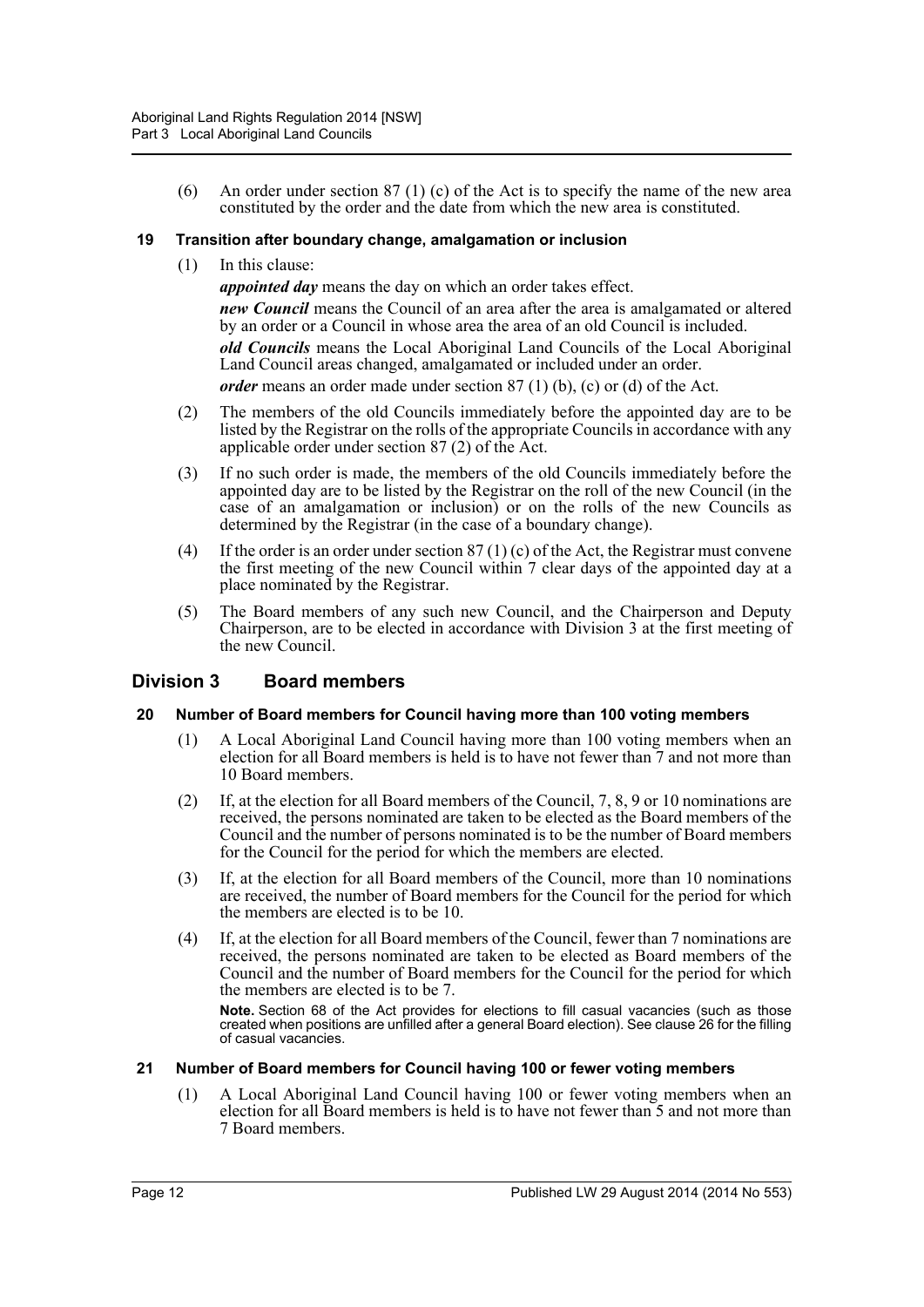- (2) If, at the election for all Board members of the Council, 5, 6 or 7 nominations are received, the persons nominated are taken to be elected as the Board members of the Council and the number of persons nominated is to be the number of Board members for the Council for the period for which the members are elected.
- (3) If, at the election for all Board members of the Council, more than 7 nominations are received, the number of Board members for the Council for the period for which the members are elected is to be 7.
- (4) If, at the election for all Board members of the Council, fewer than 5 nominations are received, the persons nominated are taken to be elected as Board members of the Council and the number of Board members for the Council for the period for which the members are elected is to be 5.

**Note.** Section 68 of the Act provides for elections to fill casual vacancies (such as those created when positions are unfilled after a general Board election). See clause 26 for the filling of casual vacancies.

#### <span id="page-12-0"></span>**22 Election of Board members**

- (1) An election for a Board member is to be conducted by the Registrar.
- (2) The chief executive officer of the Local Aboriginal Land Council must, not later than 48 hours before a meeting at which an election for one or more Board members is to take place, send a current copy of the Council's membership roll, certified in a manner approved by the Registrar, to the Registrar.
- (3) If a copy of a membership roll is not provided in accordance with subclause (2) and the Registrar has delegated his or her functions as returning officer to another person, the Registrar must, at the request of the delegate, supply a current copy of the Council's membership roll, certified in a manner approved by the Registrar, to the Registrar before the election.
- (4) The returning officer must not vote in the election.
- (5) A person may nominate another person to stand for election as a Board member by notice in writing to the returning officer or, if the returning officer has delegated his or her functions as returning officer to another person, the delegate at or before the time when nominations are called for at the meeting of the Local Aboriginal Land Council at which the election is held.

**Note 1.** Section 63 (2) of the Act provides that a person is not qualified to be nominated to stand for election, or to be elected, as a Board member of a Local Aboriginal Land Council if, at the time of the nomination or election, any of the following applies to the person:

- (a) the person is not a voting member of the Council,
- (b) the person is suspended or disqualified from holding office as a Board member or is suspended from membership of the Council,
- (c) the person has not attended at least 2 meetings of the Council in the last 12 months.

**Note 2.** Section 63 (2B) of the Act provides that a person may nominate another person to stand for election as a Board member of a Local Aboriginal Land Council if, at the time of the nomination or election, all of the following apply to the person:

- (a) the person is a voting member of the Council,
- (b) the person is not suspended from membership of the Council,
- (c) the person has attended at least 2 meetings of the Council in the last 12 months.
- (6) For a nomination to be valid, the person nominated must give his or her consent to the nomination before the election is held and the consent must be recorded in the minutes of the meeting.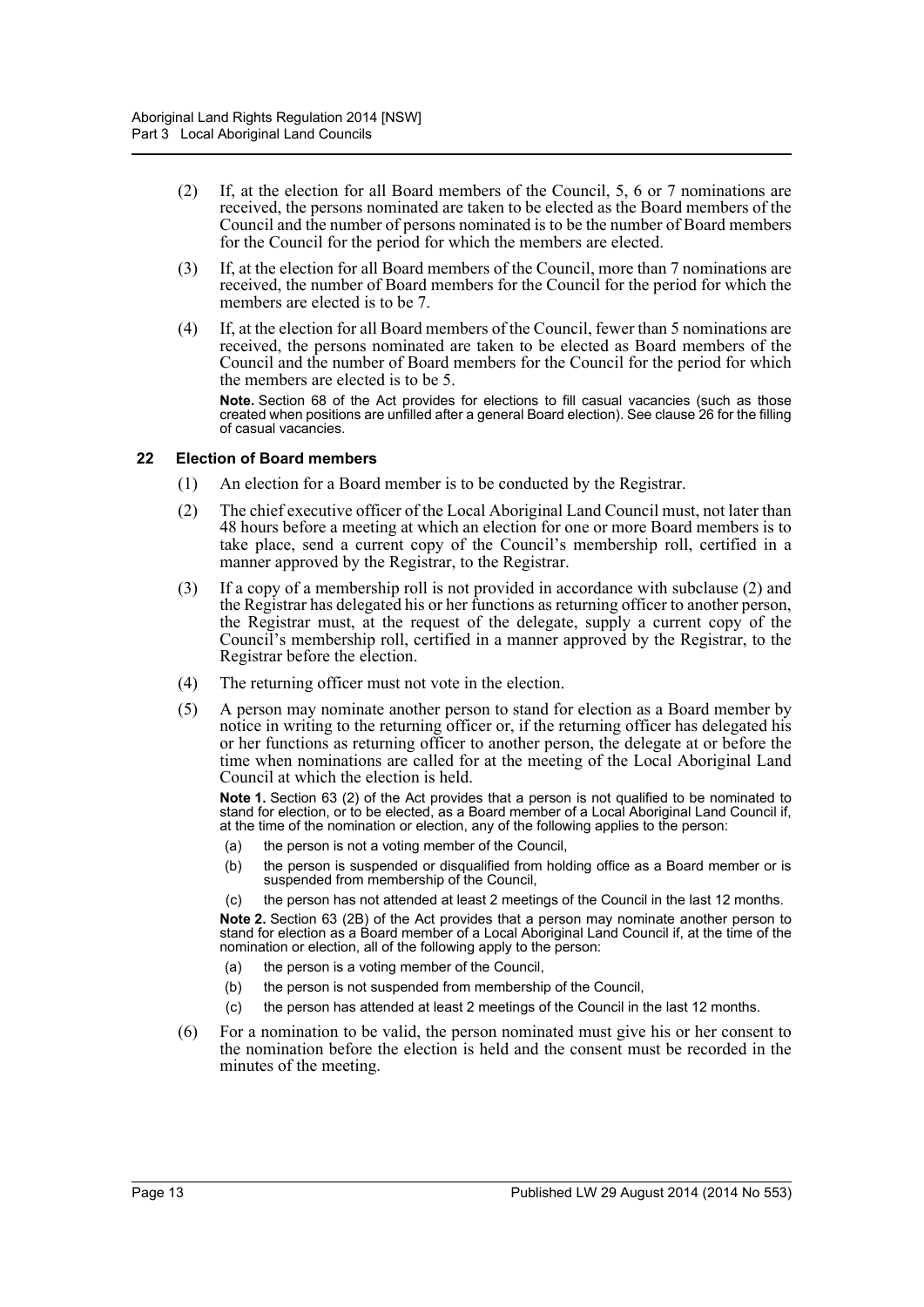- (7) A person may be nominated to stand for election as a Board member:
	- (a) by notification made in writing by a voting member and received by the returning officer at or before the time when nominations are called for at the meeting of the Local Aboriginal Land Council at which the election is held, or
	- (b) by any voting member present at that meeting.
- (8) For a nomination to be valid:
	- (a) the person who nominates another person must be a voting member of the Council at the time the nomination is made, and
	- (b) the person nominated must be a voting member of the Council and give his or her consent to the nomination before the election is held and the consent must be recorded in the minutes of the meeting.
- (9) A ballot must be held for the positions of Board members if:
	- (a) in the case of a Council referred to in clause 20—more than 10 nominations are received, or
	- (b) in the case of a Council referred to in clause 21—more than 7 nominations are received.
- (10) A ballot held under this clause must:
	- (a) be a secret ballot, and
	- (b) subject to this Division, be conducted in the manner determined by the Registrar.
- (11) The returning officer is to make all necessary arrangements for a ballot and may nominate a person (other than a voting member of the Local Aboriginal Land Council) to assist in those arrangements.
- (12) The candidates elected in accordance with clauses 20 (2) and (4) and 21 (2) and (4) must be declared elected.

# <span id="page-13-0"></span>**23 Conduct of ballots for Board members**

- (1) If a ballot is to be held for the election of Board members, the returning officer must, after the close of nominations, determine the order in which the candidates' names are to be listed on ballot-papers.
- (2) The order is to be determined by the returning officer or in the manner determined by the returning officer.
- (3) The returning officer must prepare a ballot-paper listing the names of the candidates in the order determined in accordance with this clause with a square opposite each name.
- (4) The returning officer is to direct the voting members present at the election meeting that each member must record a vote on the ballot-paper for one candidate by placing the number "1" (or a tick or cross) in the square opposite the name of the candidate.
- (5) The returning officer is to determine the processes for voting.
- (6) Without limiting subclause (5), the returning officer may require a person who wishes to vote in the election to state any particulars necessary for the purpose of identifying the name on the membership roll under which the vote is claimed.

#### <span id="page-13-1"></span>**24 Assistance to certain electors**

- (1) If an elector satisfies the returning officer that:
	- (a) his or her sight is so impaired, or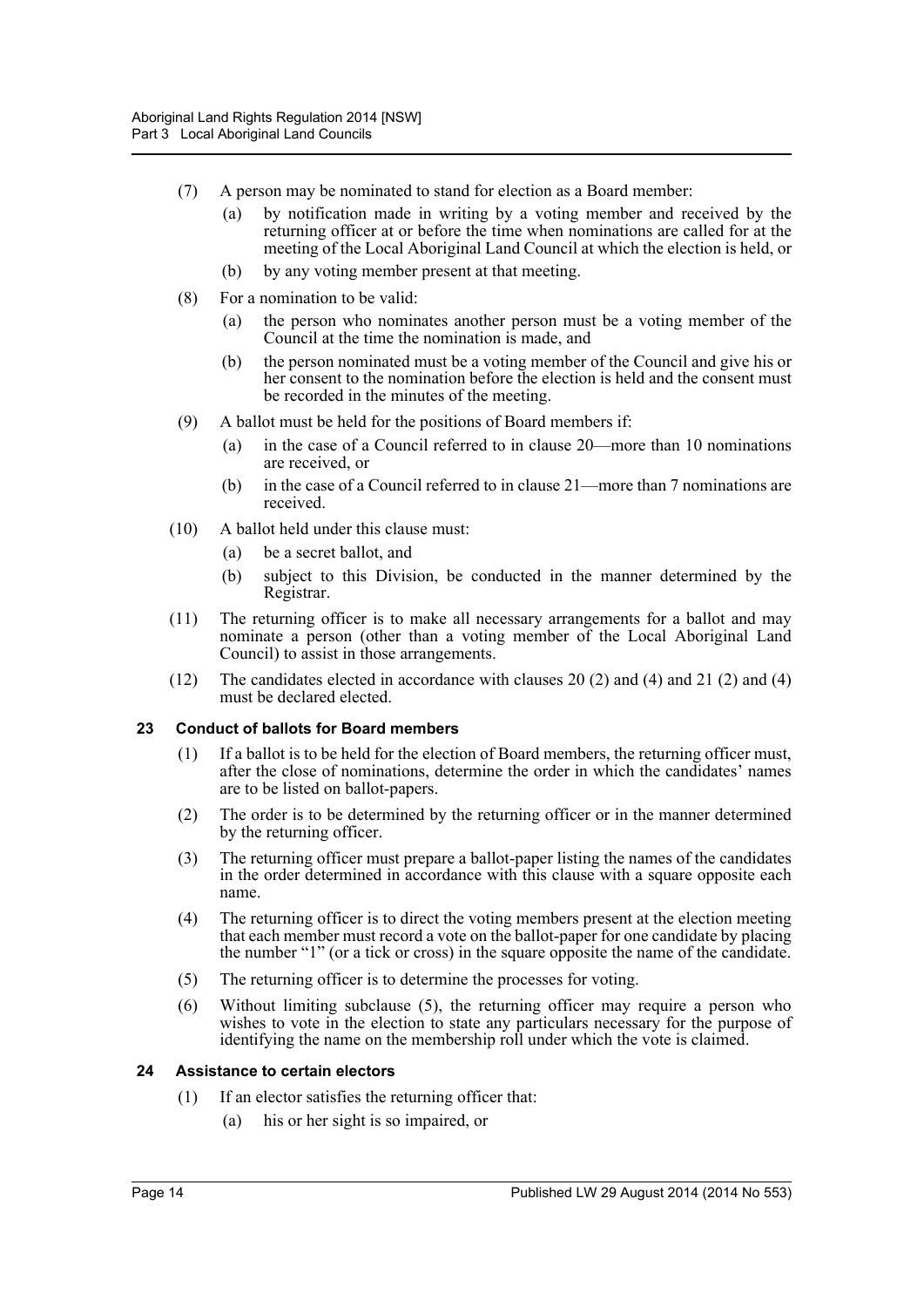- (b) he or she is so physically incapacitated, or
- (c) he or she is so illiterate,

that the elector is unable to vote without assistance, the returning officer is to permit a person appointed by the elector to mark the ballot-paper of the elector according to the instruction of the elector.

- (2) If any such elector fails to appoint a person under subclause (1), the returning officer must, in the presence of:
	- (a) such scrutineers as choose to be present, or
	- (b) if there are no scrutineers present, in the presence of such person as the elector may appoint,

mark the ballot-paper according to the instruction of the elector.

(3) The instruction of a person under this clause may be given by handing to the person marking the ballot-paper a "how-to-vote" card or a printed or written statement indicating the candidate for whom the elector desires to vote.

#### <span id="page-14-0"></span>**25 Counting of votes**

- (1) The returning officer must as soon as practicable after voting takes place in a ballot under this Division:
	- (a) examine each ballot-paper and reject those which are informal, and
	- (b) proceed to count the votes in accordance with this clause.
- (2) The returning officer is to examine the ballot-papers and count the votes in the presence of any scrutineers and such other persons as the returning officer thinks fit.
- (3) Each candidate may nominate a person present at the meeting to act as a scrutineer for the candidate.
- (4) A ballot-paper must be rejected as informal if the elector has failed to record his or her vote in the manner directed by the returning officer.
- (5) A ballot-paper is not to be rejected as informal merely because of any mark or writing that is not authorised or required by this Regulation if, in the opinion of the returning officer, the elector's intention is clearly indicated on the ballot-paper.
- (6) In any election for Board members, the method of counting votes is to be the "first past the post" method, that is, the candidate or candidates with the most votes is or are taken to be elected.
- (7) If the number of candidates to be elected cannot be determined because of an equality of votes, the candidate taken to be elected is the candidate whose name is drawn by lot from a receptacle containing the names of each of the candidates having equal votes.

#### <span id="page-14-1"></span>**26 Elections to fill casual vacancies**

- (1) For the purposes of section 68 of the Act, an election to fill a vacancy in the position of a Board member must be held in accordance with this clause.
- (2) An election for the position is to be conducted by the Registrar.
- (3) A person may nominate another person to stand for election as a Board member by notice in writing to the returning officer or, if the returning officer has delegated his or her functions as returning officer to another person, the delegate at or before the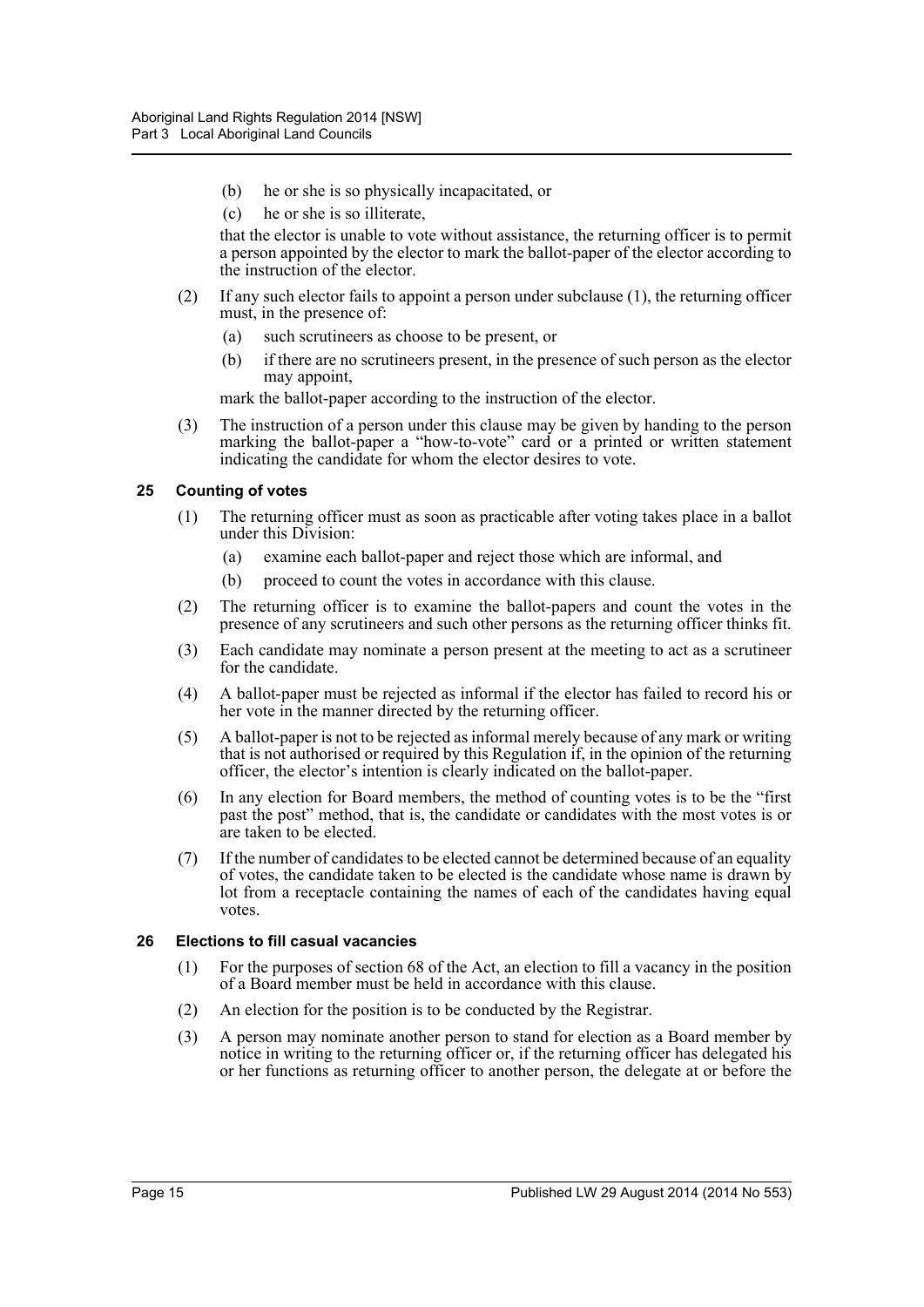time when nominations are called for at the meeting of the Local Aboriginal Land Council at which the election is held.

**Note 1.** Section 63 (2) of the Act provides that a person is not qualified to be nominated to stand for election, or to be elected, as a Board member of a Local Aboriginal Land Council if, at the time of the nomination or election, any of the following applies to the person:

- (a) the person is not a voting member of the Council,
- (b) the person is suspended or disqualified from holding office as a Board member or is suspended from membership of the Council,
- (c) the person has not attended at least 2 meetings of the Council in the last 12 months.

**Note 2.** Section 63 (2B) of the Act provides that a person may nominate another person to stand for election as a Board member of a Local Aboriginal Land Council if, at the time of the nomination or election, all of the following apply to the person:

- (a) the person is a voting member of the Council,
- (b) the person is not suspended from membership of the Council,
- (c) the person has attended at least 2 meetings of the Council in the last 12 months.
- (4) For a nomination to be valid, the person nominated must give his or her consent to the nomination before the election is held and the consent must be recorded in the minutes of the meeting of the Local Aboriginal Land Council at which the election is held.
- (5) If only one nomination is received for the position, the nominated candidate must be declared elected. In any other case, a ballot must be held for each position.
- (6) A ballot held under this clause must be held in the same manner as a ballot for the position of a Board member and the provisions of this Division apply accordingly.

#### <span id="page-15-0"></span>**27 Elections for Chairperson and Deputy Chairperson of Board**

An election for the position of Chairperson or Deputy Chairperson of a Board is to be conducted by the chief executive officer of the Local Aboriginal Land Council in the manner determined by the Board members present at the first meeting of the Board after its election.

#### <span id="page-15-1"></span>**28 Decisions of returning officer**

Subject to the Act, a decision by the returning officer on any matter relating to the conduct of an election is final if the decision is required or permitted to be made by the returning officer by this Regulation.

#### <span id="page-15-2"></span>**29 Retention of electoral papers**

- (1) The returning officer must retain all nomination papers, ballot-papers and other papers in connection with an election under this Division for a period of not less than 3 months after the election takes place.
- (2) Despite subclause (1), if the Registrar has delegated his or her functions as returning officer, the delegate must send all electoral material to the Registrar immediately after the declaration of the result of an election under this Division.
- (3) The Registrar must retain all nomination papers, ballot-papers and other papers in connection with an election under this Division for a period of not less than 3 months after the election takes place.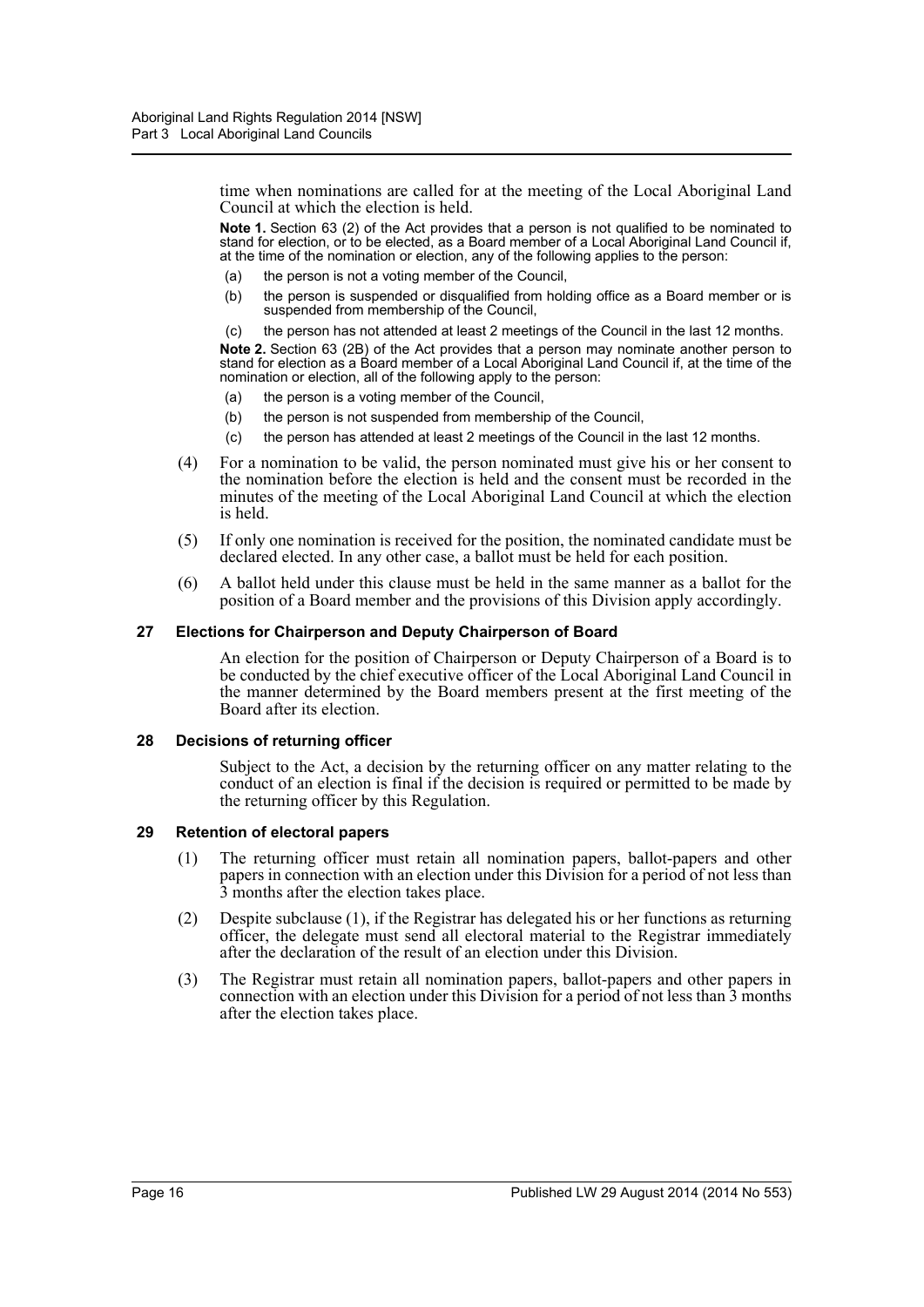#### <span id="page-16-0"></span>**30 Training requirements for Board members**

- (1) For the purposes of section 65 of the Act, the training to be arranged by the New South Wales Aboriginal Land Council is training in relation to the operation of Local Aboriginal Land Councils, the Act and this Regulation, including training relating to the following:
	- (a) the principles of governance applicable to Councils,
	- (b) the rules of Councils,
	- (c) the role and functions of Board members and the chief executive officers of Councils,
	- (d) the role and functions of the New South Wales Aboriginal Land Council and the Chief Executive Officer of that Council,
	- (e) provisions of this Act and the regulations relating to misbehaviour and the role and functions of the Civil and Administrative Tribunal under the Act.
- (2) The New South Wales Aboriginal Land Council must review and update training materials, or courses, used for the purposes of this clause at least once every 2 years.

# <span id="page-16-1"></span>**Division 4 Meetings**

#### <span id="page-16-2"></span>**31 Meetings of Local Aboriginal Land Councils**

- (1) A Local Aboriginal Land Council must hold an annual meeting at some time between 1 July and 30 September in each year.
- (2) However, a Local Aboriginal Land Council need not hold an annual meeting within 6 months of its first meeting.
- (3) The procedure for the calling of meetings of a Local Aboriginal Land Council is to be as set out in the rules.

#### <span id="page-16-3"></span>**32 Notice of meetings**

- (1) Notice of a meeting of a Local Aboriginal Land Council must:
	- (a) be published in a newspaper, magazine or periodical circulating in the Council's area, or
	- (b) be given to all the members of the Council by such other means as may appear to the Council to be efficient and practicable and are approved by the Council.
- (2) Notice under subclause (1) must specify a time and place for the meeting and the date on which it is to be held, not being a date earlier than 7 clear days after the notice is given.

**Note.** Section 76 (1) (b) of the *Interpretation Act 1987* provides that a document that is served by post within Australia or an external Territory is, unless evidence sufficient to raise doubt is adduced to the contrary, taken to have been effected on the fourth working day after the letter was posted.

- (3) Notice under subclause (1) of a meeting at which an election under Division 3 of this Part is to be held must also specify:
	- (a) that the election is to be held, and
	- (b) the classes of persons who are eligible to vote, and
	- (c) the classes of persons who are eligible to be nominated to stand or to be elected, or to nominate others to stand for election.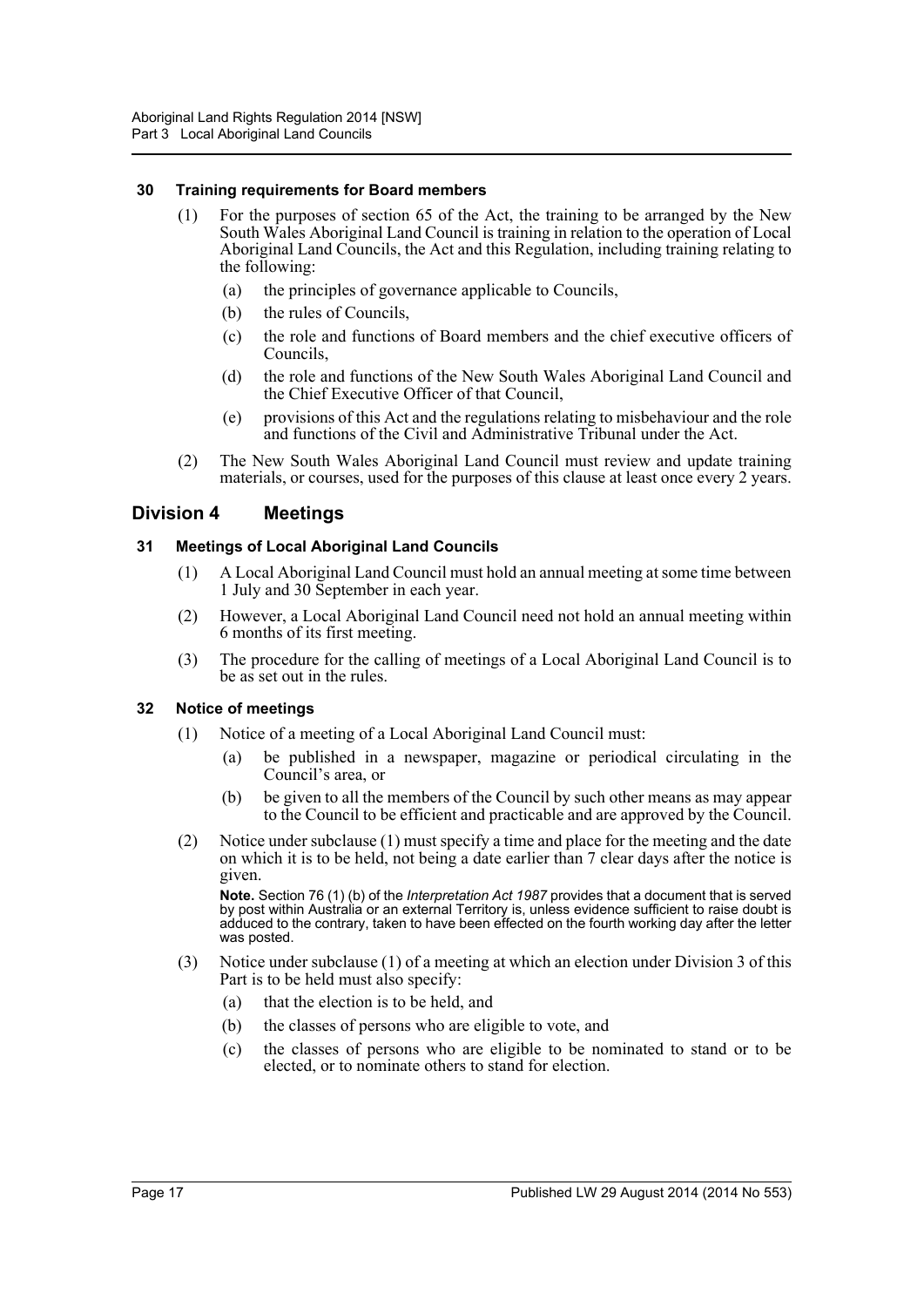# <span id="page-17-0"></span>**Division 5 Miscellaneous**

#### <span id="page-17-1"></span>**33 Local Aboriginal Land Council membership rolls (section 60)**

- (1) The following particulars are to be recorded on each Local Aboriginal Land Council membership roll:
	- (a) the name, residential address and date of birth of each person who is a member of the Council,
	- (b) the date of entry of the person's name on the membership roll,
	- (c) whether the person is a voting or non-voting member of the Council,
	- (d) whether the person's membership is based on residence in the Council's area or association with that area or the person is a member because the person is an Aboriginal owner in relation to land within that area,
	- (e) whether the person is suspended from the Council,
	- (f) whether the person is a member of any other Local Aboriginal Land Council and, if so, the names of those other Councils.
- (2) For the purposes of section 59 (1) of the Act, the copy of a Local Aboriginal Land Council's membership roll must be sent to the Registrar not later than 10 weeks before the commencement of each financial year of the Council.

#### <span id="page-17-2"></span>**34 Model rules**

The rules set out in Schedule 1 are prescribed, for the purposes of section 52F (2) of the Act, as model rules for each Local Aboriginal Land Council.

#### <span id="page-17-3"></span>**35 Community, land and business plans**

- (1) For the purposes of section 84 (4) of the Act, a summary of a proposed community, land and business plan of a Local Aboriginal Land Council must contain a summary of each matter listed in section 83 (1) of the Act (under headings that correspond to the paragraphs set out in that subsection).
- (2) The Local Aboriginal Land Council may include any other information that it thinks fit in the summary.

#### <span id="page-17-4"></span>**36 Staff vacancies**

- (1) For the purposes of section 79A (1) of the Act, the manner of advertising a vacancy in the position of chief executive officer of a Local Aboriginal Land Council is to advertise the position:
	- (a) in a newspaper circulating in the area of the Council, and
	- (b) in a major indigenous newspaper circulating throughout the State.
- (2) The chief executive officer of a Local Aboriginal Land Council may appoint a person to a vacant position in the staff of the Council without first advertising the vacancy if the Board gives approval to the filling of the vacancy, or that class of vacancies, without advertisement of the vacancy.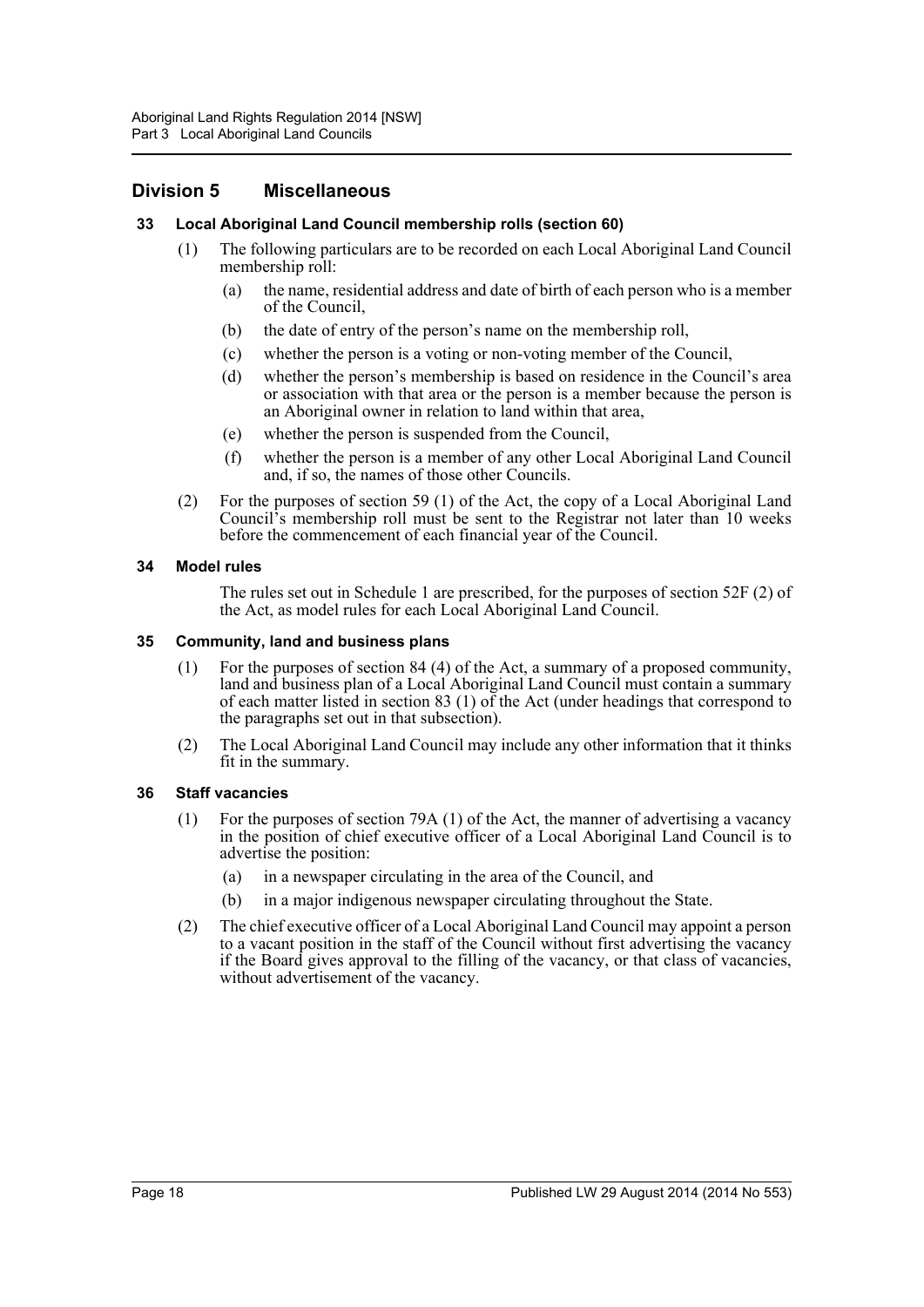# <span id="page-18-0"></span>**Part 4 New South Wales Aboriginal Land Council**

# <span id="page-18-1"></span>**Division 1 Calling of election of councillors of New South Wales Aboriginal Land Council**

# <span id="page-18-2"></span>**37 Notice of election of New South Wales Aboriginal Land Council**

- (1) The returning officer is to give notice of an election of all councillors as soon as practicable after being notified of the date of the election by or on behalf of the Minister under section 122 (2).
- (2) The returning officer is to give notice of the election in each Region. The notice is to be published in at least one newspaper circulating in the Region and in such other manner as may be determined by the returning officer.
- (3) The notice must state the following:
	- (a) that an election is to be held for a councillor to represent the Region,
	- (b) that a person is entitled to vote at the election if the person is a voting member of a Local Aboriginal Land Council within the Region,
	- (c) that a person is, however, only entitled to cast his or her vote in respect of the Local Aboriginal Land Council area for which the person is a voting member,
	- (d) the places at which information is available concerning the procedure for being listed on such a roll,
	- (e) that the roll of a Local Aboriginal Land Council may be inspected at the office of the Council during normal office hours,
	- (f) the date on which the roll for the election will be closed.
- (4) The date fixed for the closing date of the roll must be not earlier than 14 clear days and not later than 21 clear days after the date of giving notice of the election.

# <span id="page-18-3"></span>**38 Certification of roll**

- (1) The chief executive officer of each Local Aboriginal Land Council must, not later than 7 clear days after the closing date specified in the relevant notice of election, send a current copy of the Council's membership roll to the Registrar that is certified in a manner approved by the Registrar.
- (2) Within 7 clear days after the certified copies of the membership rolls for Local Aboriginal Land Councils have been sent to the Registrar, the Registrar must:
	- (a) ensure that the consolidated membership roll kept by the Registrar is current, and
	- (b) prepare an electoral roll for each Region that contains the names of each voting member of a Local Aboriginal Land Council in that Region, and
	- (c) certify each such electoral roll in the manner specified in subclause (3), and
	- (d) send those rolls to the returning officer.
- (3) The certification of an electoral roll for a Region by the Registrar must be in the following form:

# **Certification of Regional Electoral Roll**

I, ............................. , Registrar, *Aboriginal Land Rights Act 1983*, certify that the attached roll containing .......... pages commencing with the name .......... number .......... and ending with the name .......... number .......... is a true and accurate record of all of the voting members of the Local Aboriginal Land Councils within the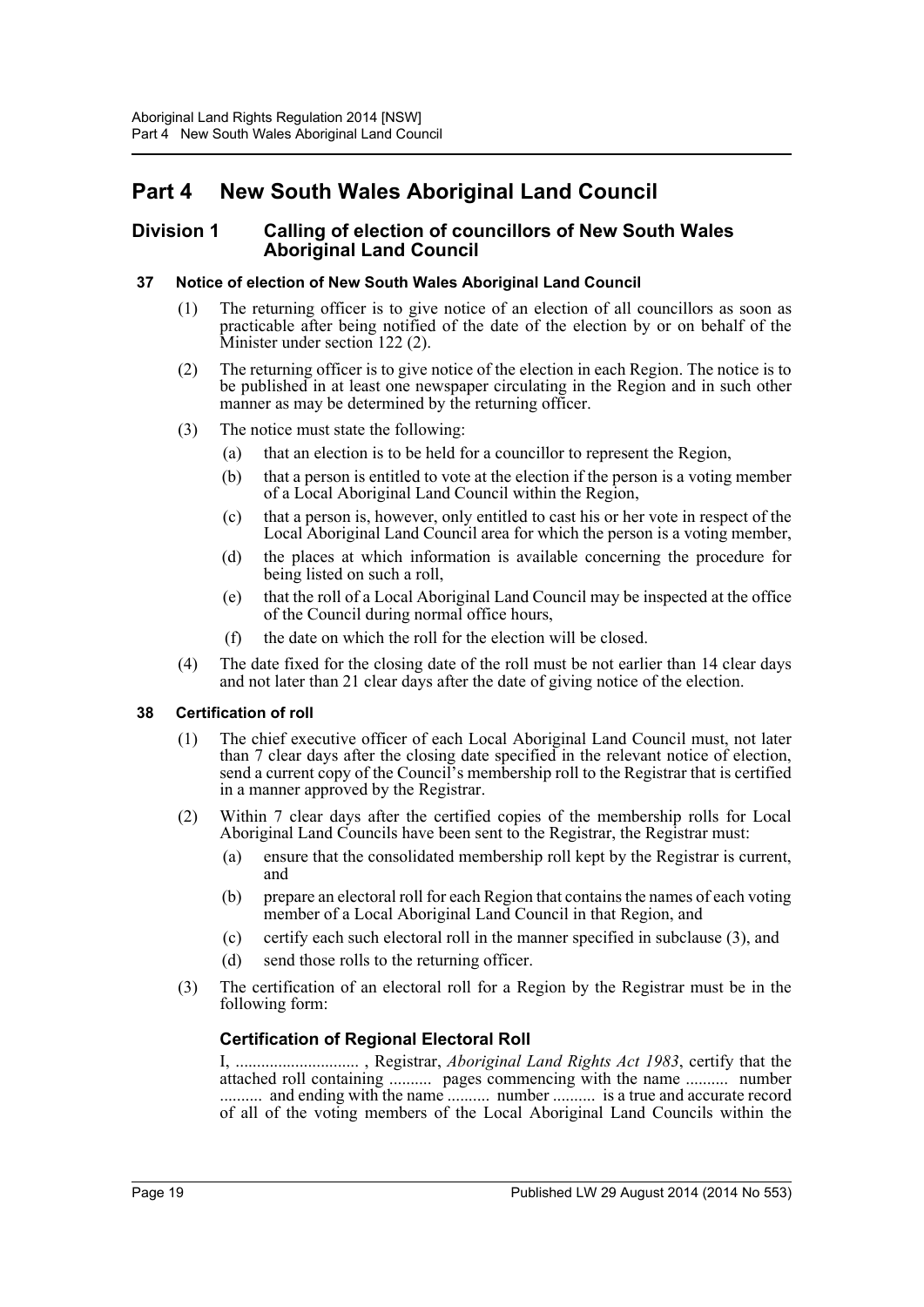................................................................................. Region as at .................... Date: ............................. Signed: ..................................................

- (4) If the chief executive officer of a Local Aboriginal Land Council fails for any reason to provide the Registrar with a certified copy of the membership roll of the Local Aboriginal Land Council, the Chairperson of the Board of a Local Aboriginal Land Council may certify and send to the Registrar a copy of the membership roll for the Local Aboriginal Land Council.
- (5) If neither the chief executive officer or Chairperson of the Board of a Local Aboriginal Land Council provides the Registrar with a certified copy of the membership roll of the Local Aboriginal Land Council, the Registrar may compile a membership roll and certify a copy of that roll.

#### <span id="page-19-0"></span>**39 Calling for nominations**

- (1) The returning officer, after receiving the certified rolls for all the Local Aboriginal Land Council areas in a Region, is to give notice:
	- (a) stating that an election of a councillor for that Region is to be held, and
	- (b) specifying the address of the office of the returning officer as the address where nominations are to be lodged, and
	- (c) inviting nominations, and
	- (d) fixing the close of nominations, and
	- (e) fixing the day for taking the poll, being a day not more than 28 clear days after the close of nominations.
- (2) The returning officer is to give the notice by causing it to be published in at least one newspaper circulating in the Region and in such other manner as may be determined by the returning officer.
- (3) The date fixed for the close of nominations must be not earlier than 21 clear days and not later than 28 clear days after the date of the notice inviting nominations.

# <span id="page-19-1"></span>**40 Extension of time**

- (1) The returning officer may:
	- (a) fix a later day for the close of nominations, or
	- (b) fix a later day for the taking of the poll,
	- than that fixed for an election by a previous notice.
- (2) The returning officer may fix a later day under this clause only if the returning officer is of the opinion that the election would otherwise fail.
- (3) The returning officer must give notice of the later day in the same manner as the previous notice of the election.
- (4) A notice published under this clause must not fix a day for the taking of the poll more than 14 clear days after the day fixed for that purpose by the previous notice.

#### <span id="page-19-2"></span>**41 Officers to assist returning officer**

- (1) The returning officer may nominate a regional electoral officer for a Region to assist in taking the poll.
- (2) The regional electoral officer may appoint one or more deputy electoral officers and one or more poll clerks to assist in taking the poll.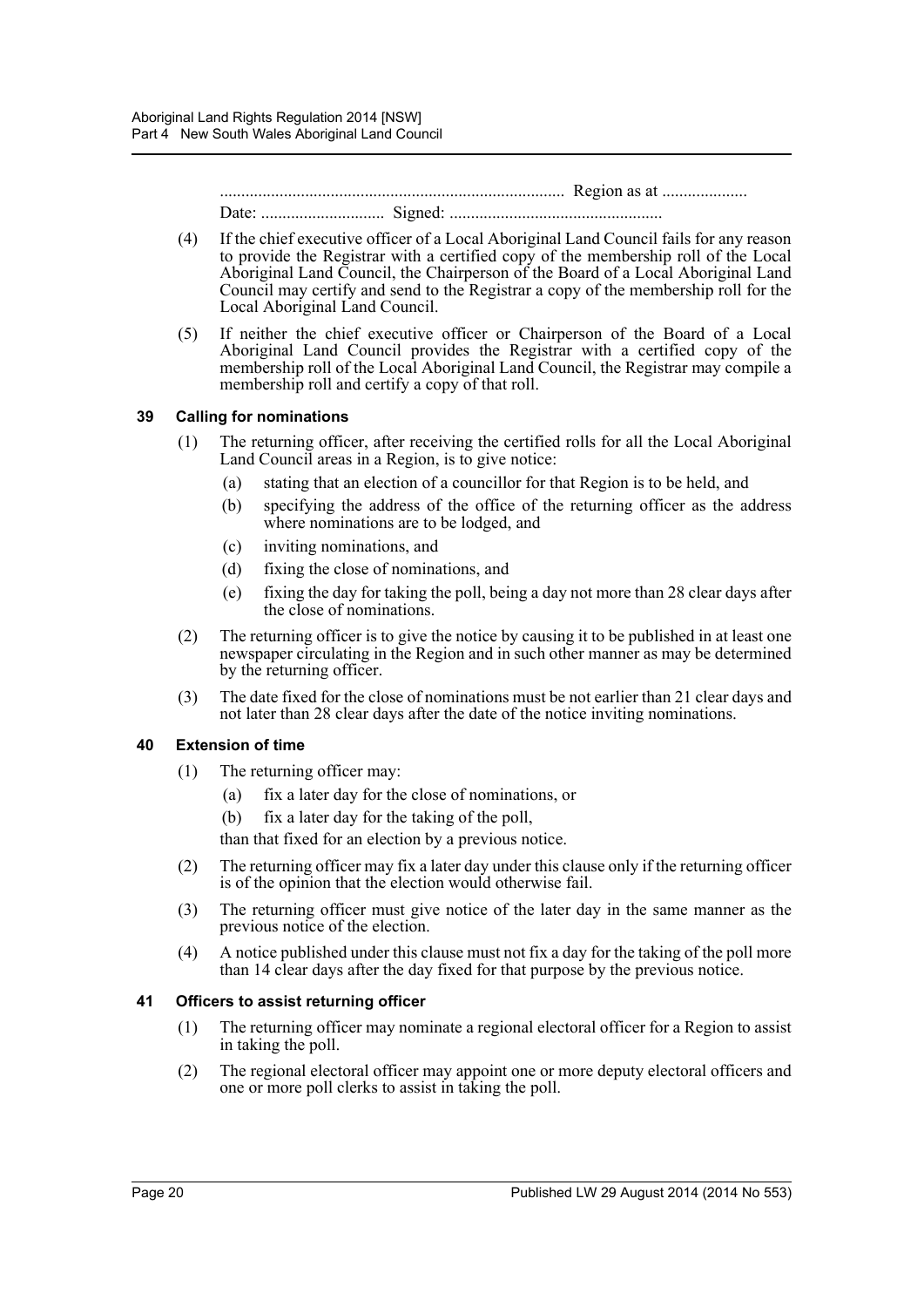- (3) The regional electoral officer, deputy electoral officers and poll clerks are to assist the returning officer to exercise such of his or her functions in conducting the poll as are specified by the returning officer.
- (4) A person who is nominated for election as a councillor cannot be appointed as a returning officer or regional electoral officer, or appointed as a deputy electoral officer, in respect of that election.
- (5) A returning officer, regional electoral officer or deputy electoral officer ceases to hold office in respect of an election for councillor on being nominated as a candidate in that election.

# <span id="page-20-0"></span>**42 Manner of nominating candidates**

- (1) A nomination of a candidate for election as a councillor must:
	- (a) be made by no fewer than 6 persons (other than the candidate), each of whom is entitled to vote in the election, and
	- (b) be in a form approved by the returning officer, and
	- (c) specify the form of the candidate's given name that should be printed on ballot-papers for the election, and

**Note.** The form of a candidate's given name may only be that on the roll or in a form referred to in subclause (5).

- (d) be signed by the candidate stating that he or she consents to the nomination and is qualified to stand for election, and
- (e) be accompanied by a statutory declaration by the candidate, in a form approved by the returning officer, that the candidate is not disqualified from holding office under section 132 of the Act, and
- (f) be accompanied by a deposit of \$50 in the form of cash, money order or bank cheque, and
- (g) be lodged with the returning officer before the close of nominations in the election.
- (2) A person can only nominate one candidate in an election of a councillor for a Region.
- (3) A nomination paper is not open for public inspection.
- (4) A failure to comply with the requirements of subclause (1) in relation to the nomination of a candidate must be rectified by the candidate before the date fixed for the close of nominations.
- (5) A given name of a candidate specified in a nomination paper under subclause (1) (c) as the form in which that name should be printed on ballot-papers for the election may differ from the candidate's given name as it appears on the roll only to the extent that the given name is specified by:
	- (a) an initial standing for that name, or
	- (b) a commonly accepted variation of the name (including an abbreviation or truncation of that name or an alternative form of that name), or
	- (c) a commonly used other name specific to the candidate by which the candidate is usually identified (if the returning officer is satisfied that the proposed name is a commonly used other name specific to the candidate by which the candidate is usually identified).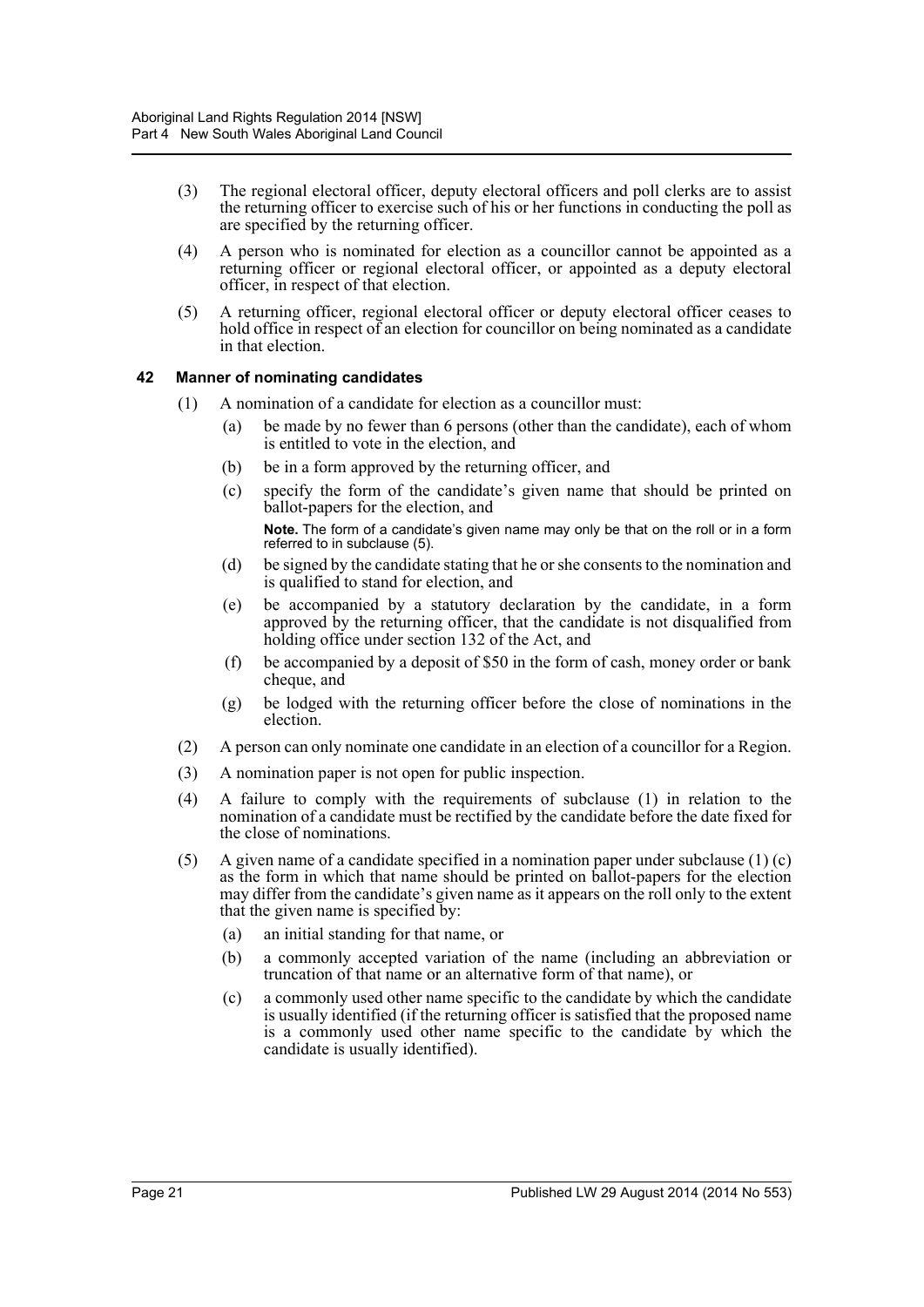#### <span id="page-21-0"></span>**43 Rejection of nomination**

- (1) The returning officer is to reject the nomination of a person as a candidate at an election if:
	- (a) the person is not qualified to stand for election, or
	- (b) the person is not nominated in accordance with clause 42 and any failure to comply with the requirements of clause 42 (1) is not rectified as provided by that clause.
- (2) The deposit accompanying the nomination is to be retained pending the election.

#### <span id="page-21-1"></span>**44 Return of deposit**

- (1) After the election the deposit accompanying a nomination is to be returned to the candidate (or to a person authorised by the candidate in writing to receive it) if:
	- (a) the nomination of the person as a candidate has been rejected, or
	- (b) the candidate is elected, or
	- (c) the total number of votes polled in the candidate's favour as first preferences is more than 4 per cent of the total number of first preference votes polled in the election.
- (2) In the case of the death of the candidate before the date of the election, the deposit is to be returned to the candidate's legal personal representative.
- (3) The deposit is to be returned to the candidate (or to a person authorised by the candidate in writing to receive it) if the candidate withdraws his or her nomination before the close of nominations.
- (4) Unless otherwise provided by this clause, the deposit is forfeited to the New South Wales Aboriginal Land Council if:
	- (a) the candidate is not elected, and
	- (b) the total number of votes polled in the candidate's favour as first preferences is not more than 4 per cent of the total number of first preference votes polled in the election.

#### <span id="page-21-2"></span>**45 Withdrawal of nomination**

A candidate at an election may withdraw his or her nomination by notice in writing delivered to the returning officer at any time before the close of nominations.

#### <span id="page-21-3"></span>**46 Uncontested election**

A person duly nominated by the close of nominations is taken to be elected if no other person has been duly nominated by that time.

#### <span id="page-21-4"></span>**47 Contested election**

- (1) A ballot is to be held if more than one person has been duly nominated by the close of nominations.
- (2) If a ballot is to be held, the returning officer is to publish a notice stating the following:
	- (a) that a poll will be taken,
	- (b) the names and addresses of the persons duly nominated as candidates,
	- (c) the addresses of the polling places and the day and the hours during that day that the polling places will be open for voting,
	- (d) that postal voting facilities will be available for electors unable to vote at a polling place.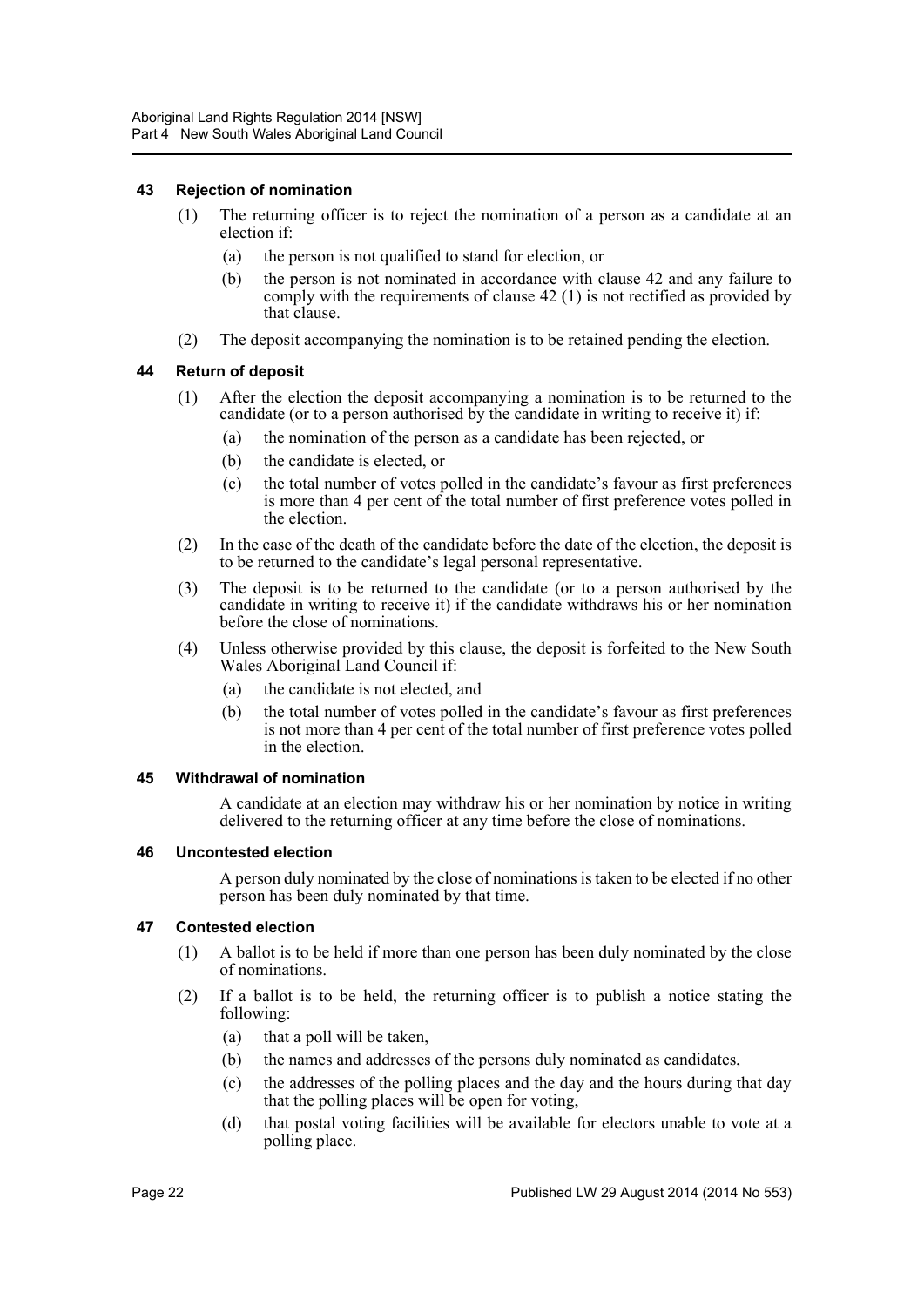- (3) The notice is to be published:
	- (a) on the New South Wales Electoral Commission's website, and
	- (b) in at least one newspaper circulating in the Region, and
	- (c) in such other manner as may be determined by the returning officer.

# <span id="page-22-0"></span>**Division 2 Ballot-papers**

#### <span id="page-22-1"></span>**48 Order of candidates' names on ballot-papers**

If a poll is to be taken in respect of an election, the returning officer must, as soon as practicable after the close of nominations, determine the order in which the candidates' names are to be listed on ballot-papers by randomly selecting names of candidates nominated for election in a manner specified by the Electoral Commission (including by electronic means).

#### <span id="page-22-2"></span>**49 Printing of ballot-papers**

The ballot-paper for an election must:

- list the names of the candidates (together with the names of the Local Aboriginal Land Councils of which the respective candidates are members and on the basis of the membership of which the candidates are standing for election) in the order determined in accordance with this Division with a square opposite each name, and
- (b) include the surname of each candidate in more conspicuous type than that used for the given name of the candidate and the name of the relevant Local Aboriginal Land Council of which the candidate is a member, and
- (c) include the given name of each candidate in the form specified in the candidate's nomination paper as provided by clause 42 (1) (c), and
- (d) if, in the opinion of the returning officer, the names of 2 or more candidates are so similar as to cause confusion, include such other matter as will, in the opinion of the returning officer, distinguish between those candidates (but must not include the address of any candidate), and
- (e) include such directions as to the manner in which the vote is to be recorded as are referred to in clause 50 and as the returning officer considers appropriate.

#### <span id="page-22-3"></span>**50 Directions to electors**

The directions to electors must include a direction that the elector:

- (a) must record a vote on the ballot paper by placing the number "1" in the square opposite the name of the candidate for whom the elector desires to give his or her first preference vote, and
- (b) may, if he or she wishes, vote for additional candidates by placing consecutive numbers beginning with the number "2" in the squares opposite the names of those additional candidates in the order of the elector's preferences for them.

# <span id="page-22-4"></span>**Division 3 Postal voting**

# <span id="page-22-5"></span>**51 Applications to vote by post**

- (1) An elector may make an application to vote by post if the elector:
	- (a) will not, throughout the hours of polling on polling day, be within the Region in respect of which the elector is enrolled, or
	- (b) is seriously ill or infirm, and by reason of the illness or infirmity will be precluded from attending at the polling place to vote or, in the case of a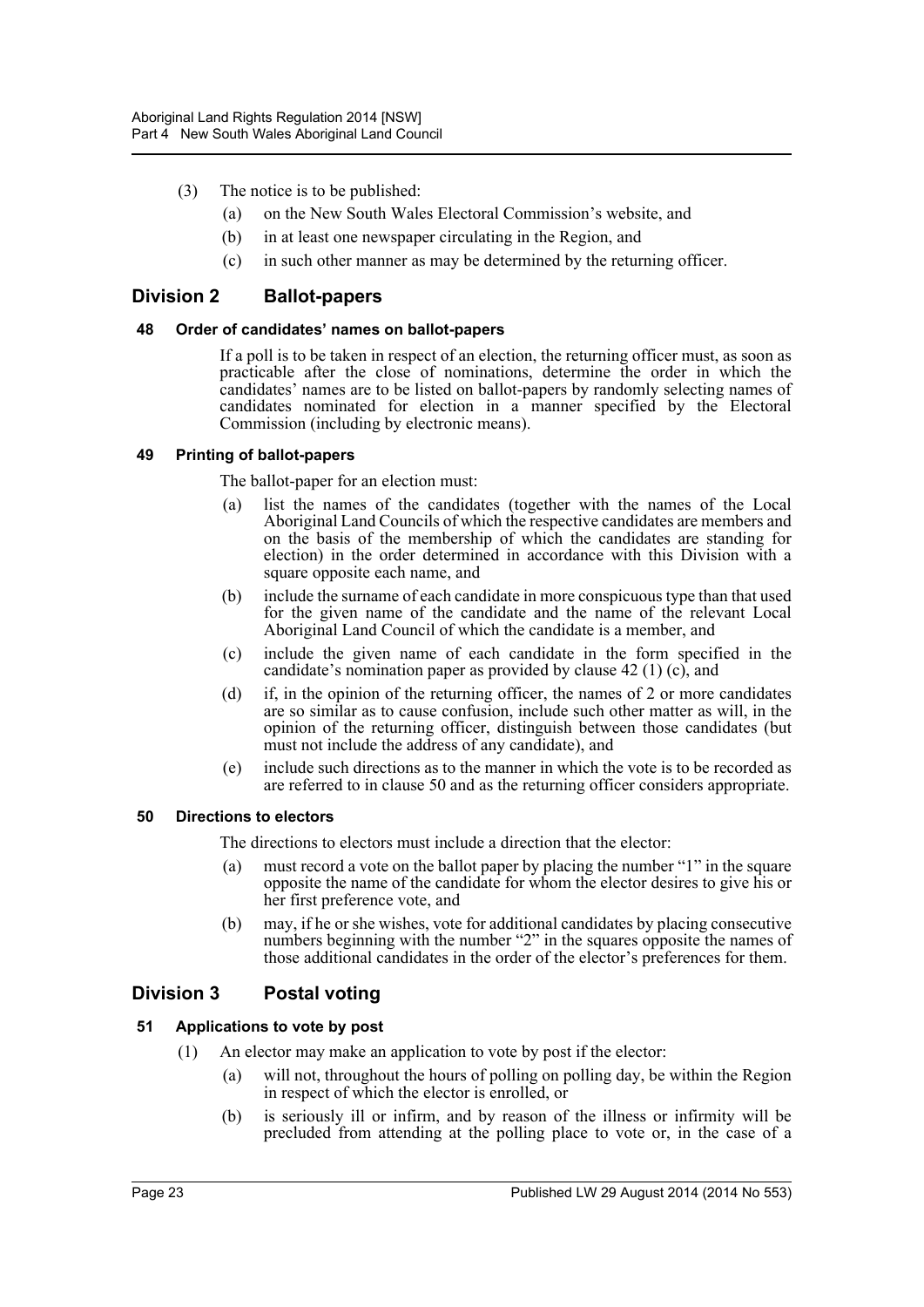woman, will, by approaching maternity, be precluded from attending at the polling place to vote, or

- (c) is, at a place other than a hospital, caring for a person who is seriously ill or infirm or approaching maternity or by reason of caring for the person will be precluded from attending at any polling place to vote, or
- (d) is, by reason of his or her membership of a religious order or his or her religious beliefs:
	- (i) precluded from attending at the polling place to vote, or
	- (ii) precluded from voting throughout the hours of polling on polling day or throughout the greater part of those hours, or
- (e) is, by reason of his or her being kept in a correctional centre (within the meaning of the *Crimes (Administration of Sentences) Act 1999*), precluded from attending at the polling place to vote, or
- (f) will, by reason of being engaged for fee, gain or reward in any work throughout the hours of polling on polling day, be precluded from attending at any polling place to vote, or
- (g) resides more than 8 kilometres from a polling place, or
- (h) is a person with a disability (within the meaning of the *Anti-Discrimination Act 1977*), or
- (i) believes that attending a polling place on polling day will place the personal safety of the elector or of members of the elector's family at risk.
- (2) An application to vote by post under this clause must:
	- (a) be in writing, and
	- (b) specify the ground on which it is made, and
	- (c) be signed by the elector, and
	- (d) be made after the publication of the election notice in respect of the election, and
	- (e) be received by the returning officer not later than 7 clear days before polling day.
- (3) The returning officer is to number in consecutive order all applications to vote by post made under this clause.

# <span id="page-23-0"></span>**52 Distribution of postal ballot-papers**

- (1) If the returning officer receives an application to vote by post that is made in accordance with clause 51, the returning officer is to deliver or post to the elector who made the application:
	- (a) a ballot-paper:
		- (i) initialled by or on behalf of the returning officer, and
		- (ii) if the particulars of the candidates are not already printed on it—on which the returning officer has entered the names of the candidates in the order determined in accordance with clause 48, and
	- (b) an envelope bearing both the address of the returning officer and a form of declaration in Form 1 of Schedule 5 on which the returning officer has filled in the full name of the elector and the number given to the elector's application as referred to in clause 51 (3).
- (2) The returning officer is to note on a certified copy of the roll the names of the electors to whom he or she has delivered or posted a ballot-paper under this clause.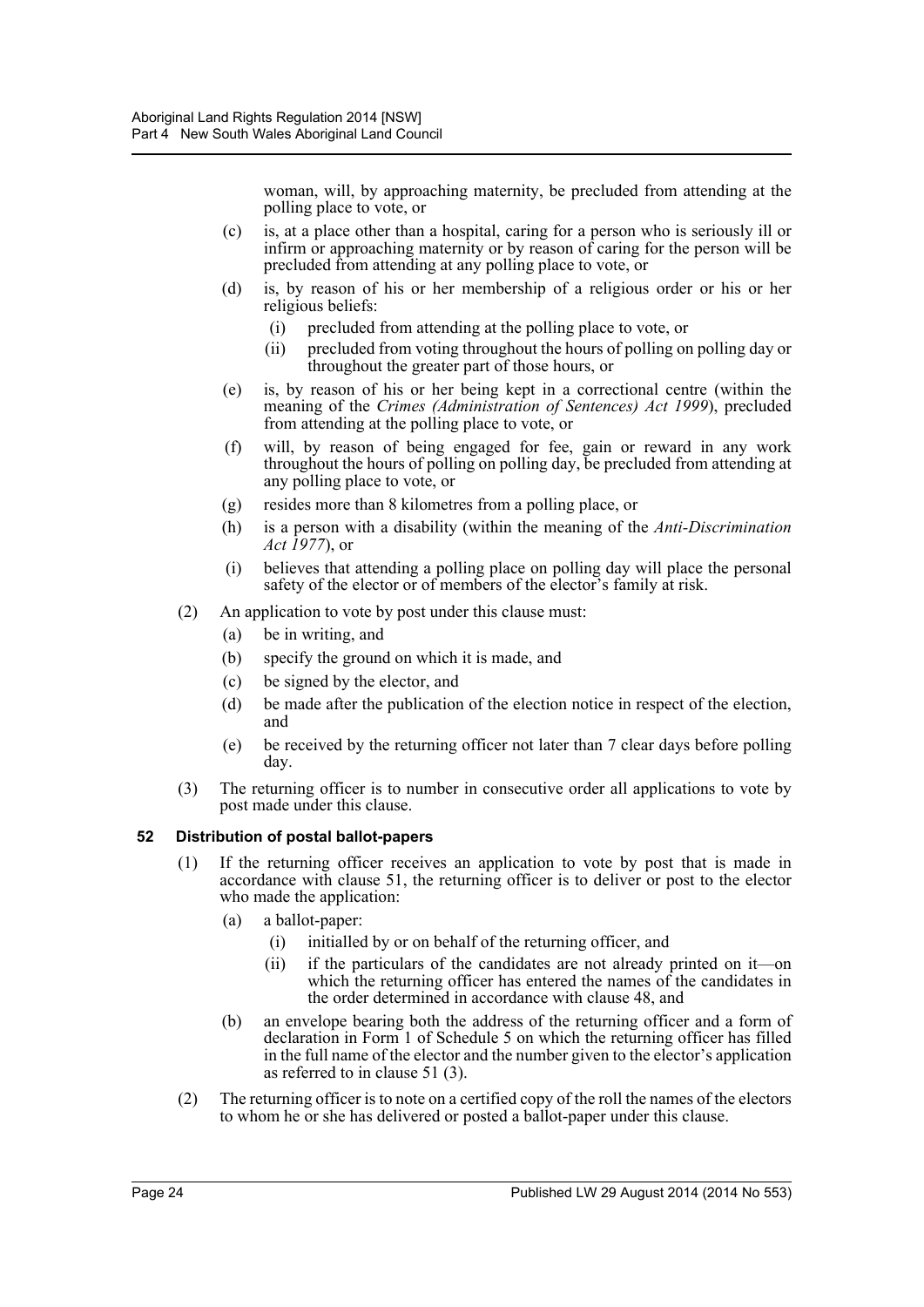(3) An elector to whom a ballot-paper has been delivered or posted under this clause is not entitled to vote at the polling place unless the elector first delivers his or her ballot-paper to the deputy electoral officer for cancellation.

#### <span id="page-24-0"></span>**53 Duplicate postal ballot-papers**

If any elector to whom a ballot-paper has been delivered or posted satisfies the returning officer that the elector has spoilt his or her ballot-paper by mistake or accident, the elector may, on giving it up, receive a new ballot-paper from the returning officer, who is to cancel and preserve the spoilt ballot-paper.

#### <span id="page-24-1"></span>**54 Postal voting procedure**

- (1) An elector who wishes to vote by post is, on receipt of a ballot-paper, to do the following:
	- (a) show to a witness the ballot-paper and Form 1 declaration delivered or sent by the returning officer under clause 52, and
	- (b) in the presence of the witness, and if the facts on the declaration are correct, sign the declaration in the space provided.
- (2) The witness is to sign the declaration and complete the spaces in it for the address of the witness and the date on which the declaration is signed. The witness is to do those things only if the witness:
	- (a) is at least 18 years old and is not a candidate for election as a councillor in the Region in which the election is being held, and
	- (b) is satisfied as to the elector's identity, and
	- (c) has seen the elector sign the declaration, and
	- (d) is satisfied that the statements in the declaration are true.
- (3) The elector is then to do the following in the presence of the witness, but without showing the witness how the elector has voted:
	- (a) vote as directed on the ballot-paper,
	- (b) fold the ballot-paper so that the vote cannot be seen,
	- (c) place the ballot-paper in the envelope addressed to the returning officer and close and seal the envelope.
- (4) The elector is then to deliver or send the envelope, or have it delivered or sent, so as to reach the returning officer before 6 pm on polling day.

#### <span id="page-24-2"></span>**55 Preliminary scrutiny of postal ballot-papers and transmission to regional electoral officer**

On receipt of all envelopes purporting to contain postal ballot-papers, the returning officer must:

- (a) compare the signature of the elector on each such envelope with the signature of the same elector on the application to vote by post and allow any scrutineer present to inspect both signatures, and
- (b) check if the Form 1 declaration on the envelope has been duly signed and witnessed, and
- (c) accept the ballot-paper for further scrutiny if the returning officer is satisfied that:
	- (i) the signature on the envelope is that of the elector who signed the application to vote by post, and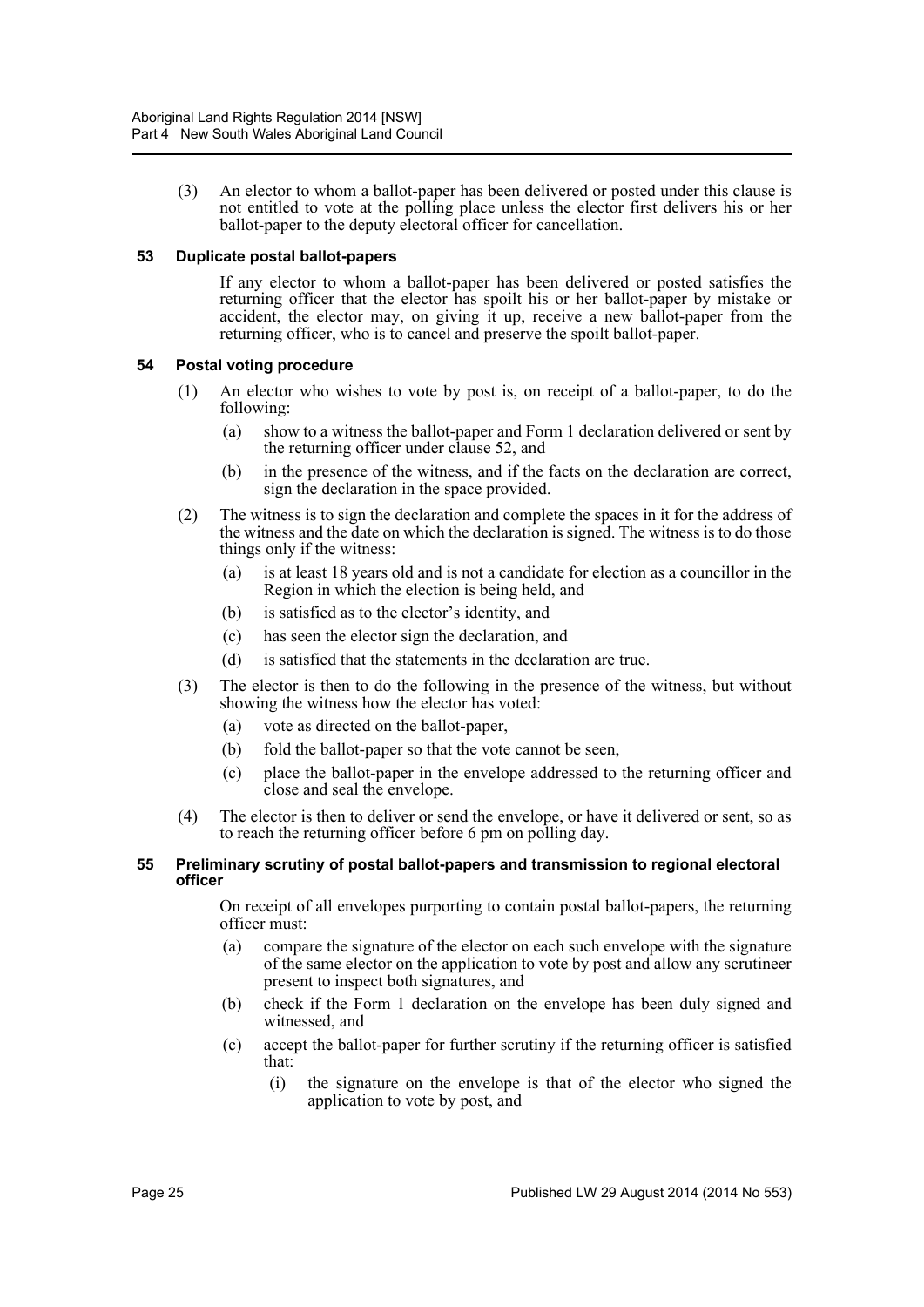(ii) the Form 1 declaration on the envelope has been duly signed and witnessed,

but if the returning officer is not satisfied of those matters, the returning officer must disallow the ballot-paper without opening the envelope, and

- (d) transmit to the regional electoral officer, in time to reach that officer before the close of the poll, all envelopes which have been accepted for further scrutiny, and
- (e) at the close of the poll, open all envelopes which have been accepted for further scrutiny and which have not been transmitted to the regional electoral officer, and:
	- (i) count the first preference votes which are recorded for each candidate on the ballot-papers within the envelopes and inform the regional electoral officer of the result of that count, and
	- (ii) if necessary, inform the regional electoral officer of the additional preference votes which are recorded on the ballot-papers within the envelopes.

# <span id="page-25-0"></span>**Division 4 Voting at polling places**

#### <span id="page-25-1"></span>**56 Appointment of polling place**

The returning officer is to appoint polling places, which may include mobile polling places, within each Local Aboriginal Land Council area for the purposes of taking the poll at an election.

#### <span id="page-25-2"></span>**57 Arrangements at polling place**

- (1) The returning officer is to make all the necessary arrangements for taking the poll at the polling places.
- (2) Immediately before proceeding to take the poll at each polling place, the deputy electoral officer must exhibit for the inspection of any candidate, scrutineer or other person present, the ballot-box open and empty and must immediately afterwards close and seal it and place it on the table at which the deputy electoral officer is to preside in full view of all persons present at the polling place.
- (3) The ballot-box must be kept unopened in the same place until the close of the poll.

# <span id="page-25-3"></span>**58 Hours of polling**

- (1) Each polling place, other than a mobile polling place, is to be open for voting on polling day between the hours of 8 am and 6 pm.
- (2) Each mobile polling place is to be open for voting on polling day during the hours specified by the returning officer.

#### <span id="page-25-4"></span>**59 Questions to be put to voter**

- (1) Before being handed a ballot-paper, a deputy electoral officer is to put the following questions to each person attending at the polling place and claiming to vote:
	- (a) What is your full name?
	- (b) Have you voted before in this election?
- (2) If the answer to the question specified in subclause (1) (a) given by a person claiming to vote is not sufficient to distinguish that person from another person on the roll, the deputy electoral officer may, for the purpose of distinguishing the 2 persons, ask the person claiming to vote another question or other questions relating to matters shown on the roll in relation to those persons.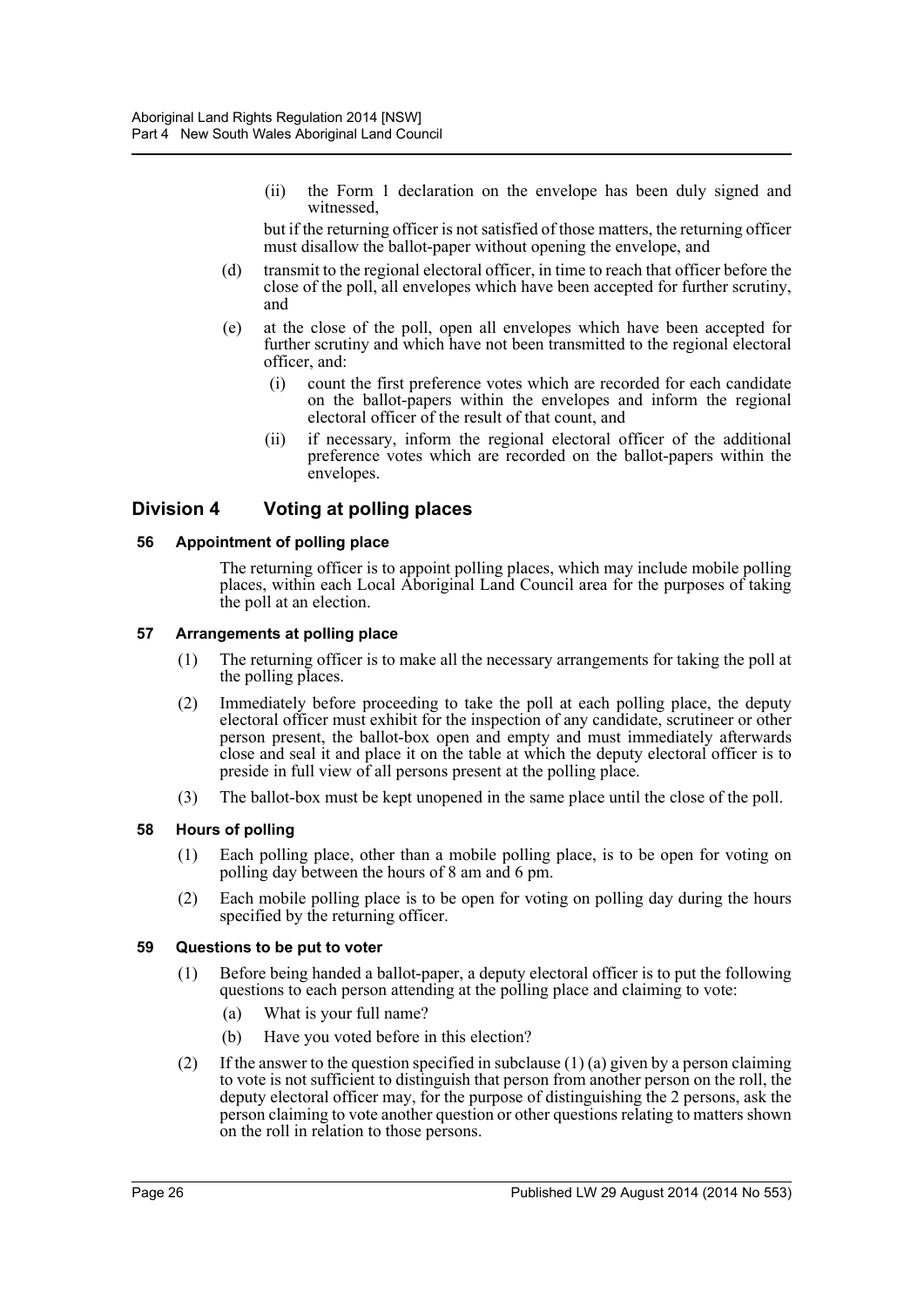- (3) A person's claim to vote in the election is to be rejected if the person:
	- (a) refuses to answer fully any question put to the person under this clause,
	- (b) answers "Yes" or otherwise in the affirmative to the question referred to in subclause (1) (b).

#### <span id="page-26-0"></span>**60 Questions for challenged voters**

- (1) The deputy electoral officer may, and at the request of any scrutineer must, put to any person claiming to vote all or any of the following questions:
	- (a) Are you the person whose name appears as [*here state name under which the person claims to vote*] on the roll for this election?
	- (b) Are you of or above the age of 18 years?
	- (c) Have you already voted at this election?
	- (d) Are you disqualified from voting in that you are not a voting member of the [*here state name of relevant Local Aboriginal Land Council*] within the [*here state name of relevant Region*]?
	- (e) Do you ordinarily reside in the [*here state name of relevant Local Aboriginal Land Council*] area?
	- (f) Are you currently suspended as a member of the [*here state name of relevant Local Aboriginal Land Council*] under its rules?
	- (g) Are you aware that such a suspension will disqualify you from voting in this election?
	- (h) Have you voted in any other Local Aboriginal Land Council area in this election?
	- (i) Are you aware that you may only vote once in this election?
- (2) If a person refuses to answer fully any question put to the person by the deputy electoral officer, or by his or her answer shows that he or she is not entitled to vote, the person's claim to vote must be rejected.
- (3) The voter's answers to the questions are to be conclusive, and the matter is not to be further inquired into during the polling.

# <span id="page-26-1"></span>**61 Errors not to forfeit vote**

- (1) An omission of any given name or names, or entry of a wrong given name or names or wrong address, or a mistake in the spelling of any surname, does not warrant the rejection at the polling of any claim to vote if the elector is sufficiently identified in the opinion of the deputy electoral officer.
- (2) A female elector is not disqualified from voting under the name appearing on the roll because her surname has been changed as a result of marriage but, in that case, a note of the fact is to be made by the deputy electoral officer.

# <span id="page-26-2"></span>**62 Initialling of ballot-papers and marking of rolls**

- (1) Before delivering a ballot-paper to an elector, the deputy electoral officer must initial the ballot-paper on the front.
- (2) The deputy electoral officer must keep an exact account of all ballot-papers.
- (3) The deputy electoral officer must mark off the roll the name of any elector to whom the officer delivers a ballot-paper.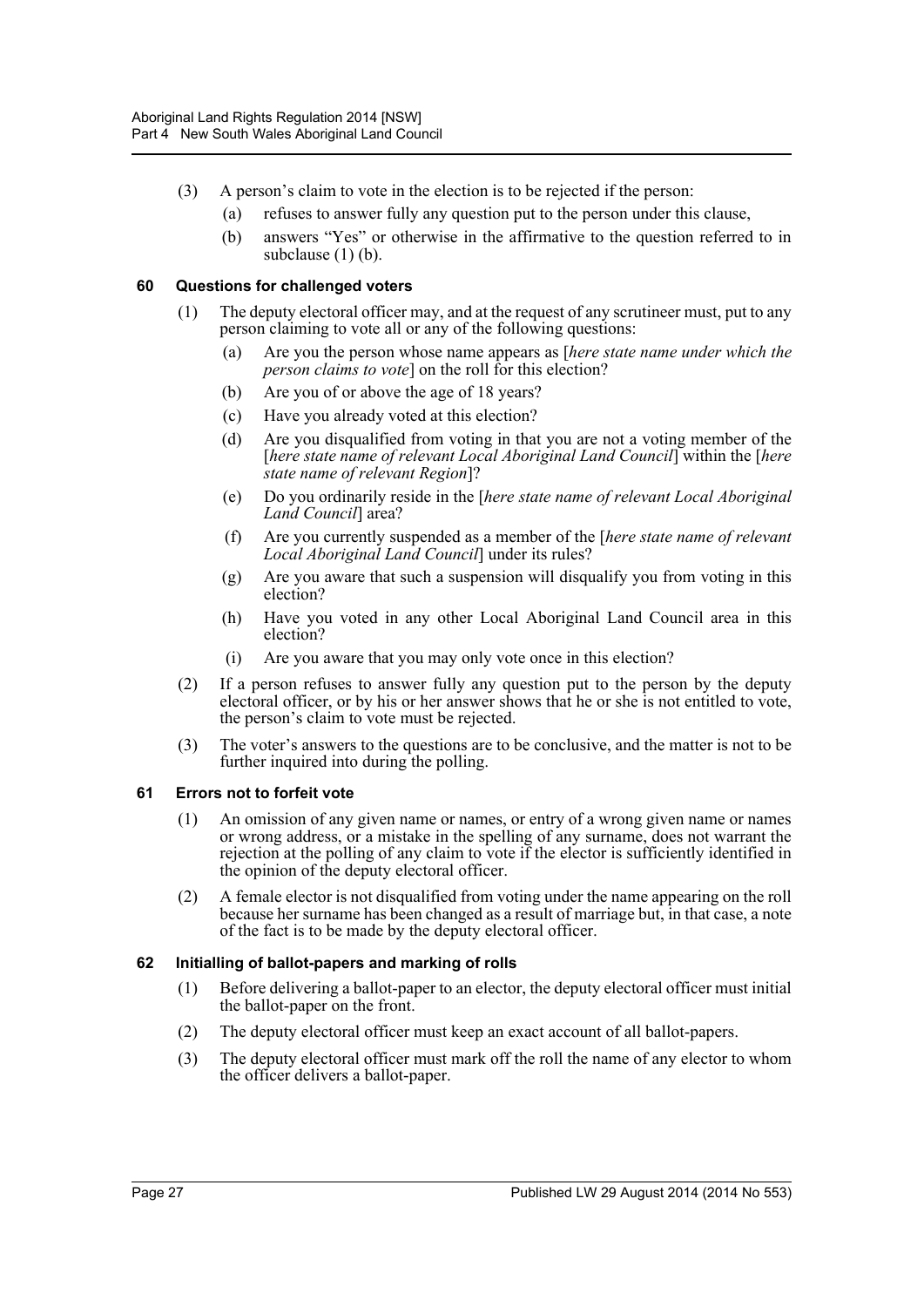#### <span id="page-27-0"></span>**63 Recording of vote**

On receipt of a ballot-paper an elector must, without delay:

- (a) retire alone to some unoccupied compartment of a booth at the polling place and there in private record his or her vote on the ballot-paper in accordance with the directions shown on it, and
- (b) fold the ballot-paper so as to conceal the names of the candidates and then immediately deposit it in the ballot-box, and
- (c) leave the polling place.

#### <span id="page-27-1"></span>**64 Spoilt ballot-papers**

- (1) If an elector satisfies the deputy electoral officer, before his or her ballot-paper is deposited in the ballot-box, that the elector has spoilt the ballot-paper by mistake or accident, the elector may, on giving it up, receive a new ballot-paper from the deputy electoral officer.
- (2) The deputy electoral officer must cancel and preserve the spoilt ballot-paper.

#### <span id="page-27-2"></span>**65 Assistance to certain electors**

- (1) If an elector satisfies the deputy electoral officer that:
	- (a) his or her sight is so impaired, or
	- (b) he or she is so physically incapacitated, or
	- (c) he or she is so illiterate,

that the elector is unable to vote without assistance, the deputy electoral officer is to permit a person appointed by the elector to enter an unoccupied compartment of a booth at the polling place with the elector and mark the ballot-paper according to the instruction of the elector and fold and deposit the ballot-paper in the ballot-box.

- (2) If any such elector fails to appoint a person under subclause (1), the deputy electoral officer must, in the presence of:
	- (a) such scrutineers as choose to be present, or
	- (b) if there are no scrutineers present, then in the presence of such person as the elector may appoint,

mark the ballot-paper according to the instruction of the elector and fold and deposit the ballot-paper in the ballot-box.

(3) The instruction of a person under this clause may be given by handing to the person marking the ballot-paper a "how-to-vote" card or a printed or written statement indicating the candidates for whom the elector desires to vote and the order of his or her preferences for them.

#### <span id="page-27-3"></span>**66 Voting procedure—disputed votes**

- (1) A person claiming to vote at a polling place may vote under this clause even though:
	- (a) a mark on the roll indicates that the person has already voted at the polling place or before polling day if his or her answers to the questions put to the person by the deputy electoral officer show that the person is entitled to vote, or
	- (b) a mark on the roll indicates that a ballot-paper has been delivered or posted to the person if the person states that he or she has not applied to vote by post and his or her answers to the questions put to the person by the deputy electoral officer show that the person is entitled to vote, or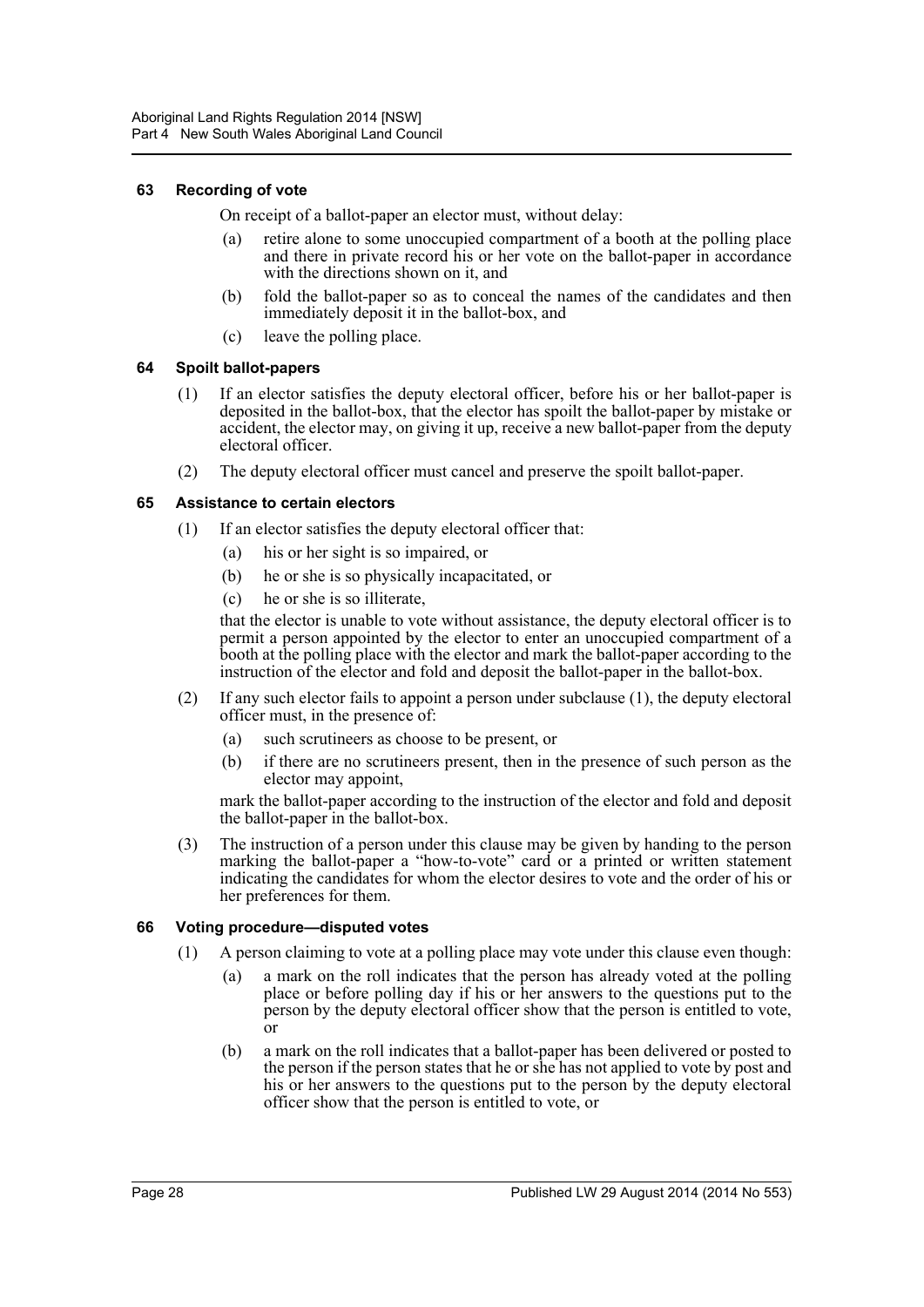- (c) the person's name cannot be found on the roll, if the person claims to be entitled to be enrolled as an elector for the election.
- (2) A person voting under this clause must, after recording his or her vote on the ballot-paper:
	- (a) place the completed ballot-paper, folded so that the vote cannot be seen, in an envelope which is addressed to the deputy electoral officer and on which he or she has made a written declaration specifying the ground on which the person claims to vote, and
	- (b) sign the declaration in his or her own handwriting, and
	- (c) seal the envelope, and
	- (d) hand the envelope to the deputy electoral officer.
- (3) The deputy electoral officer must inform the regional electoral officer of the names of all persons who have voted under this clause and, at the completion of the count of first preference votes following the close of the poll, must transmit all envelopes purporting to contain ballot-papers of those persons to the regional electoral officer.
- (4) The regional electoral officer must examine the declarations on all envelopes purporting to contain ballot-papers of persons voting under this clause and if, after making such inquiries as the officer considers necessary:
	- (a) the officer is satisfied that the person who signed the declaration on any such envelope is entitled to vote—withdraw from the envelope all ballot-papers for further scrutiny and, without inspecting or unfolding the ballot-papers or allowing any other person to do so, place them in a locked ballot-box for further scrutiny under Division 5, or
	- (b) the officer is not so satisfied—reject the ballot-papers purported to be contained in the envelope, without opening the envelope.
- (5) In order that the regional electoral officer may make inquiries of a kind referred to in subclause (4), the Registrar must make available to the returning officer for the election copies of the certified copies of the membership rolls for Local Aboriginal Land Councils referred to in clause 38 (2).
- (6) Without limiting subclause (4), the returning officer may make inquiries of the Registrar for the purposes of making inquiries under subclause (4).

# <span id="page-28-0"></span>**Division 5 The scrutiny**

# <span id="page-28-1"></span>**67 Scrutineers**

Each candidate for election is entitled to appoint by notice in writing:

- (a) one scrutineer to act on his or her behalf at the taking of votes at each polling place, and
- (b) one scrutineer to act on his or her behalf at the place where postal ballot-papers are received, and
- (c) one scrutineer to act on his or her behalf at the scrutiny.

# <span id="page-28-2"></span>**68 Scrutiny of votes at close of poll**

At the close of the poll, the deputy electoral officer must, in the presence of his or her assistants and such scrutineers as choose to be present but no others:

- (a) unseal the ballot-boxes containing ballot-papers of electors voting at the polling place, and
- (b) remove those ballot-papers from the ballot-boxes, and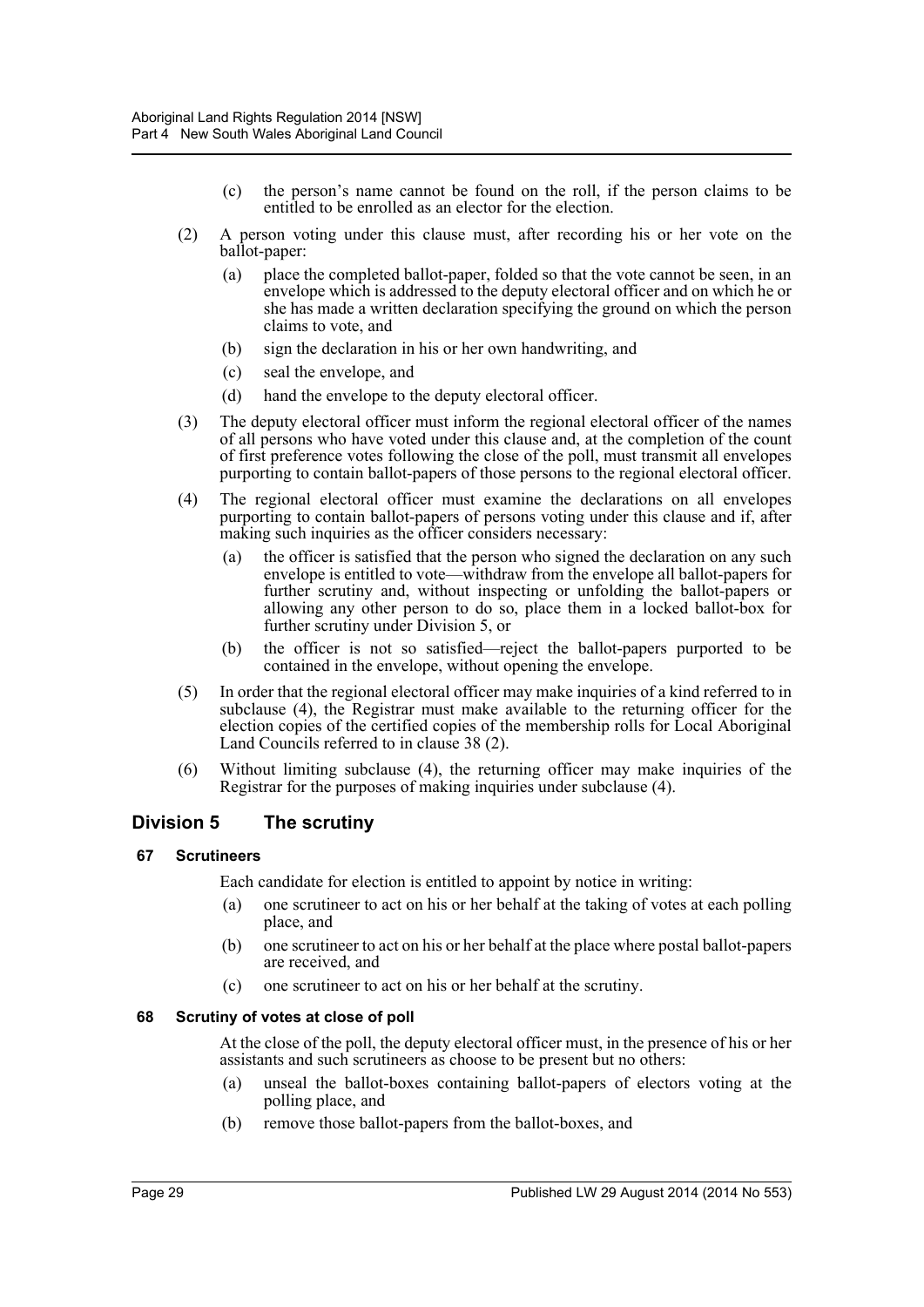- (c) examine each such ballot-paper and reject those which are informal, and
- (d) proceed to count the votes and ascertain the number of first preference votes recorded for each candidate.

#### <span id="page-29-0"></span>**69 Informal ballot-papers**

- (1) At the scrutiny, a ballot-paper must be rejected as informal if:
	- (a) it is neither initialled by the deputy electoral officer nor bears a mark prescribed as an official mark for the purposes of section 122A (3) of the *Parliamentary Electorates and Elections Act 1912*, or
	- (b) the elector has failed to record his or her vote in the manner directed on the ballot-paper, or
	- (c) it has on it any mark or writing which, in the opinion of the deputy electoral officer, will enable any person to identify the elector.
- (2) A ballot-paper is not to be rejected as informal merely because of any mark or writing which is not authorised or required by this Regulation (not being a mark or writing referred to in subclause  $(1)$   $(c)$  if, in the opinion of the deputy electoral officer, the elector's intention is clearly indicated on the ballot-paper.
- (3) A ballot-paper is not to be rejected as informal merely because:
	- (a) the same preference (other than the elector's first preference) has been recorded on the ballot-paper for more than one candidate, but the ballot-paper must be treated as if those preferences and any subsequent preferences had not been recorded on the ballot-paper, or
	- (b) there is a break in the order of his or her preferences recorded on the ballot-paper, but the ballot-paper must be treated as if any subsequent preferences had not been recorded on the ballot-paper.

#### <span id="page-29-1"></span>**70 Transmission of ballot-papers by deputy electoral officers to regional electoral officers**

Immediately after ascertaining the total number of first preference votes recorded for each candidate, each deputy electoral officer must make up:

- (a) in one parcel, the ballot-papers which have been used in voting at his or her polling place during the election, labelled according to first preferences for each candidate, and
- (b) in a second, separate parcel, the ballot-papers which have remained unused, and
- (c) in a third, separate parcel, the certified copies of rolls supplied to the deputy electoral officer, and all books, rolls and papers kept or used by him or her during the poll,

and must transmit these parcels to the regional electoral officer.

# <span id="page-29-2"></span>**71 Counting of votes**

- (1) The regional electoral officer must as soon as practicable after the close of the poll count the votes in accordance with this clause.
- (2) The votes are to be counted and the result of the election ascertained in accordance with the following procedures:
	- (a) the unrejected ballot-papers are arranged under the names of the respective candidates by placing in a separate parcel all those on which a first preference is indicated for the same candidate,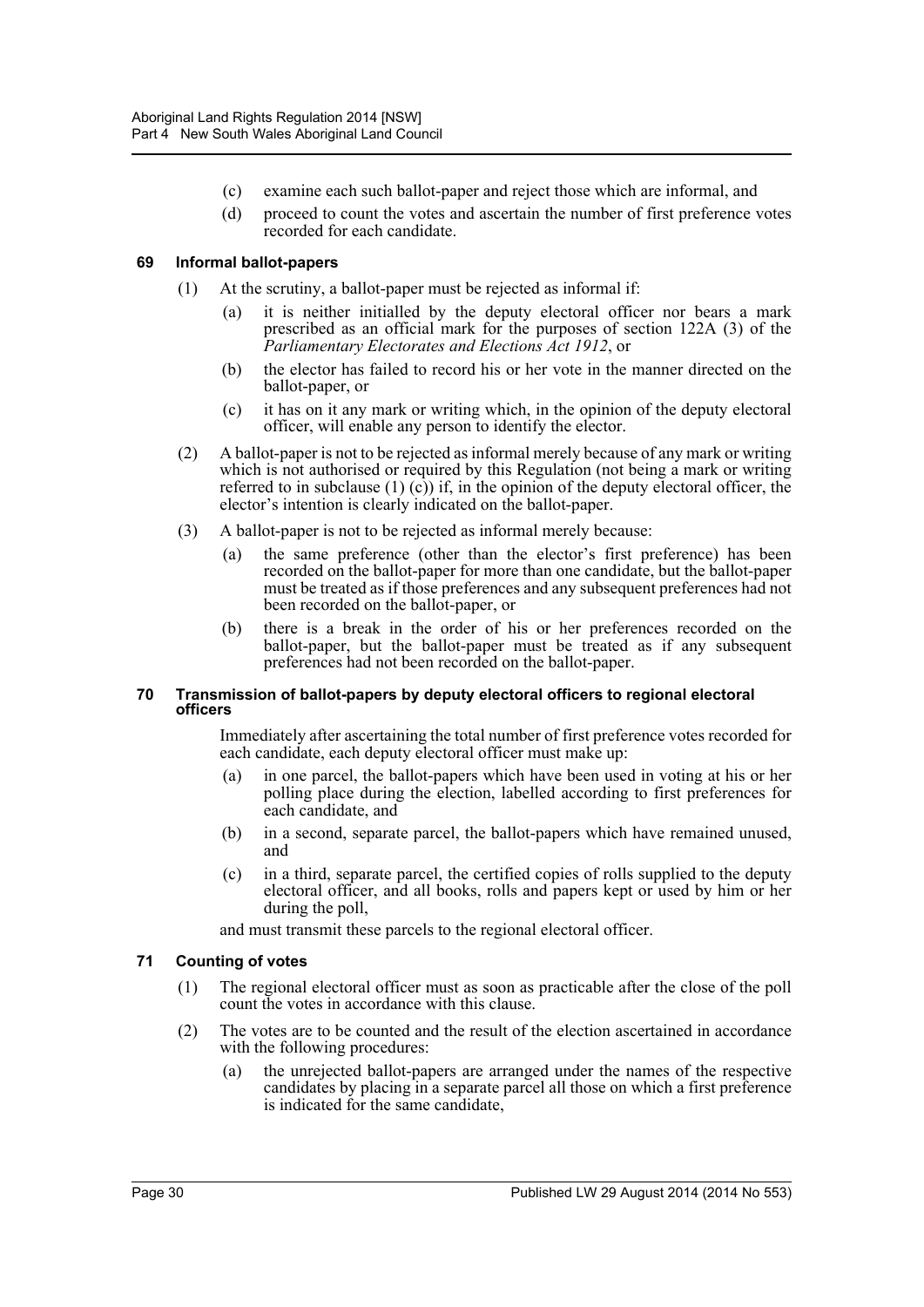- (b) the total number of first preferences given for each candidate on such ballot-papers is then counted,
- (c) the candidate who has received the largest number of first preference votes is elected if that number constitutes an absolute majority of votes,
- (d) if no candidate has received an absolute majority of first preference votes, a second count is made,
- (e) on the second count the candidate who has received the fewest first preference votes is excluded, and each unexhausted ballot-paper counted to him or her is counted to the candidate next in the order of the voter's preference,
- (f) if a candidate then has an absolute majority of votes, he or she is elected, but if no candidate then has an absolute majority of votes, the process of excluding the candidate who has the fewest votes and counting each of his or her unexhausted ballot-papers to the continuing candidate next in the order of the voter's preference is repeated until one candidate has received an absolute majority of votes,
- (g) the candidate who has received an absolute majority of votes is elected.
- (3) If, on any count at which the candidate with the fewest number of votes has to be excluded, 2 or more candidates have an equal number of votes (that number being fewer than the number of votes that any other candidate has or those candidates being the only continuing candidates):
	- (a) the candidate who had the fewest votes at the last count before the equality occurred is excluded, or
	- (b) if they had an equal number of votes at all preceding counts, the candidate whose name is on a slip drawn in accordance with subclause (4) is excluded.
- (4) For the purposes of subclause (3), the regional electoral officer writes the names of the candidates who have an equal number of votes on similar slips of paper. The returning officer then folds the slips so as to prevent the names being seen, mixes them, and draws one slip at random.
- (5) In the process of counting under subclause (2) or (3), exhausted ballot-papers are set aside as finally dealt with and are not taken into account in the election of a candidate under the appropriate clause.
- (6) The process of counting each of the unexhausted ballot-papers of an excluded candidate to the continuing candidate next in the order of the voter's preference is not repeated if there is only one continuing candidate. Instead, that continuing candidate is elected.
- (7) In this clause:

*absolute majority of votes* means a greater number than one-half of the whole number of ballot-papers other than informal and exhausted ballot-papers.

*continuing candidate* means a candidate not already elected or excluded from the count.

*exhausted ballot-paper* means a ballot-paper on which there is no indication of a next preference for a continuing candidate.

*next preference* means the first of the subsequent preferences marked on a ballot-paper that is not given to an elected or excluded candidate. However, if there is a repetition or omission in the consecutive numbering of preferences marked on a ballot-paper (other than a repetition or omission that makes the ballot-paper informal), only those preferences preceding the repetition or omission can be taken into account.

*unrejected ballot-papers* means all ballot-papers not rejected as informal.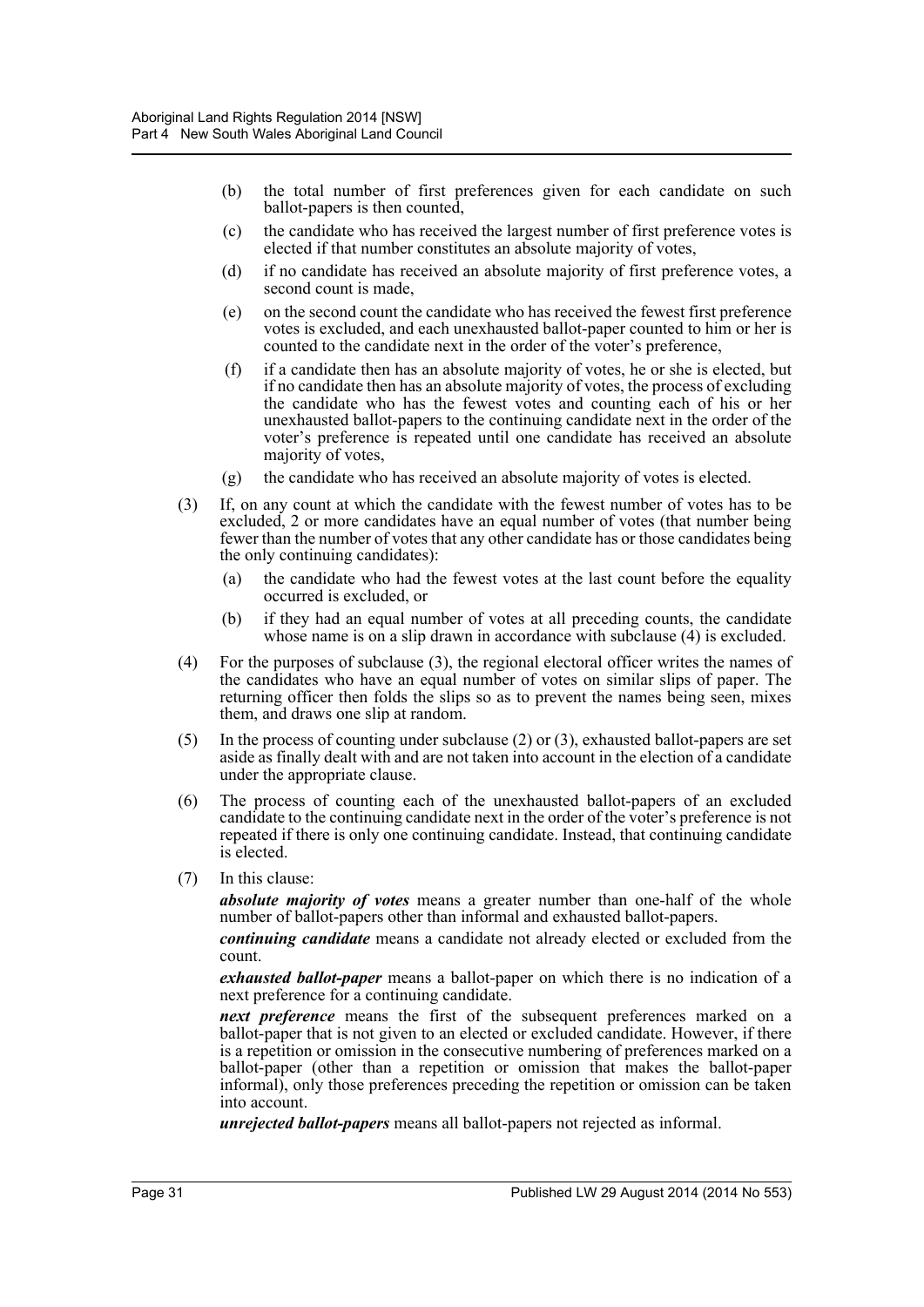#### <span id="page-31-0"></span>**72 Candidates to be informed of result of count**

The regional electoral officer is to inform the candidates (in person, in writing, by facsimile, by telephone, by email, by text message or in any other way) of the result of the count as soon as practicable after the result is ascertained.

#### <span id="page-31-1"></span>**73 Recount**

- (1) A candidate may request a recount of the ballot-papers.
- (2) A request for a recount must:
	- (a) be in writing, and
	- (b) be signed by the candidate, and
	- (c) set out the reasons for the request, and
	- (d) be lodged with the returning officer (in person, by facsimile or by email) within 24 hours of being informed of the result of the count under clause 72.
- (3) A copy of the written request for a recount must be lodged with the regional electoral officer (in person, by facsimile or by email) at the same time as the original is lodged with the returning officer.
- (4) If a request for a recount is made under this clause, the returning officer may order the regional electoral officer to again scrutinise and recount the ballot-papers.
- (5) The regional electoral officer is to comply with the returning officer's order.

#### <span id="page-31-2"></span>**74 Returning officer to be advised of result**

The regional electoral officer is to formally advise the returning officer of the names of the candidates elected as councillors for the Region:

- (a) if a recount of ballot-papers was ordered—immediately after the recount has taken place,
- (b) in any other case—immediately after confirming with the returning officer that no requests for a recount have been made within the permitted time or, if any such request was made, that the returning officer has determined not to order the recount.

# <span id="page-31-3"></span>**Division 6 Miscellaneous electoral provisions**

#### <span id="page-31-4"></span>**75 Signature to electoral paper**

- (1) For the purposes of this Part, if a person who is unable to sign his or her name in writing makes his or her mark as his or her signature to an electoral paper, the mark is taken to be the person's personal signature, if it is identifiable as such, and is made in the presence of a witness who signs the electoral paper as such witness.
- (2) In this clause, *electoral paper* means an application to vote by post or declaration or a disputed vote declaration but does not include a ballot-paper.

# <span id="page-31-5"></span>**76 Death of candidate**

- (1) If a candidate dies after the close of nominations and before polling day in respect of an election:
	- (a) the election is taken to have failed, and
	- (b) the returning officer is to conduct a new election.
- (2) If a candidate dies, after being nominated but before the day fixed for the close of nominations, the day fixed for the close of nominations is postponed for 3 days.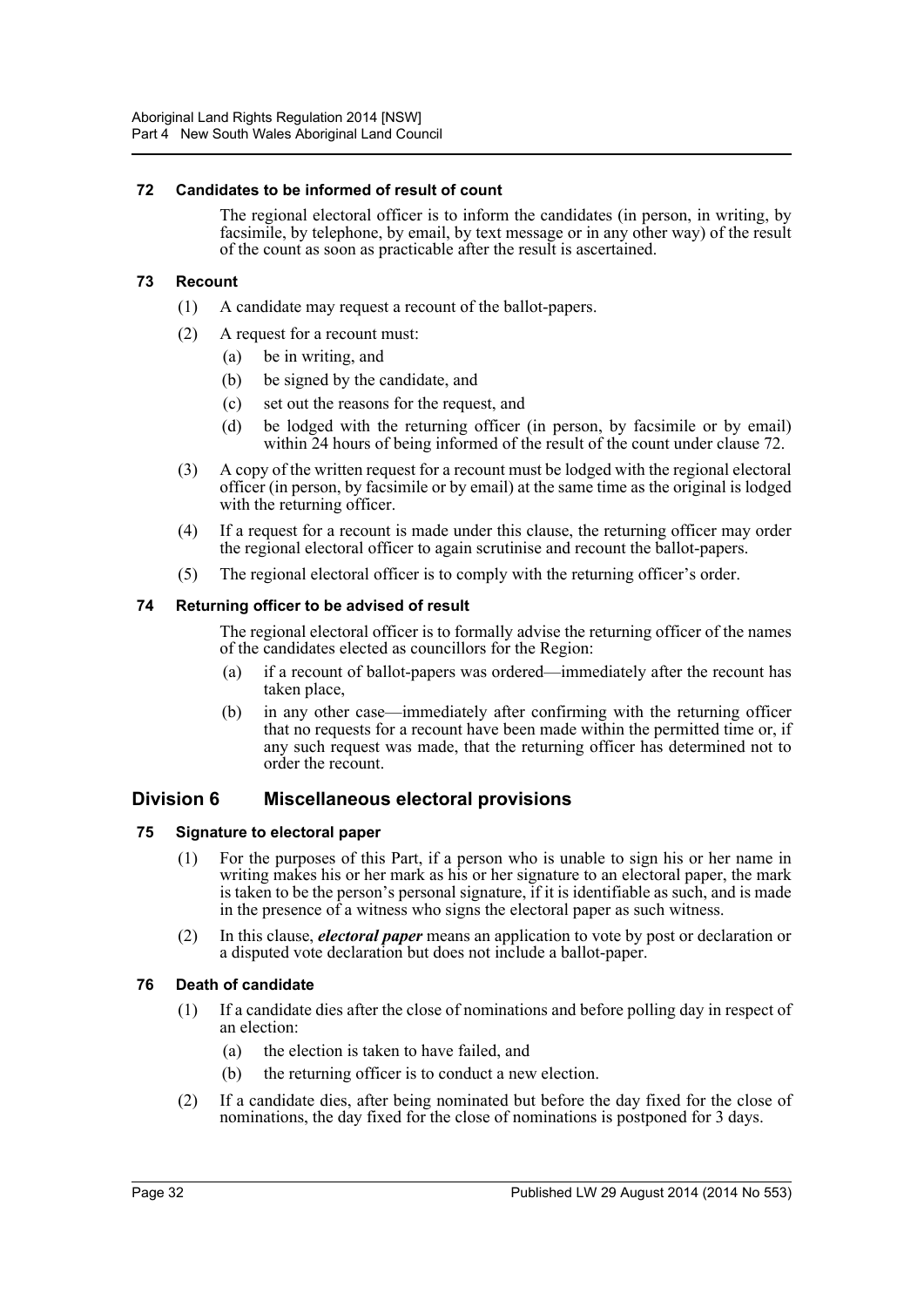#### <span id="page-32-0"></span>**77 Decisions of returning officer**

Subject to the Act, a decision by the returning officer on any matter relating to the conduct of an election is final if the decision is required or permitted to be made by the returning officer by this Regulation.

#### <span id="page-32-1"></span>**78 Notification of result of election**

As soon as practicable after a candidate has been elected, the returning officer must:

- (a) notify the Minister, the Chief Executive Officer of the New South Wales Aboriginal Land Council and the Registrar, in writing of the candidate who has been elected, and
- (b) cause to be published on the New South Wales Electoral Commission's website a notice that the candidate has been elected.

#### <span id="page-32-2"></span>**79 Retention of electoral papers**

- (1) The regional electoral officer must send all electoral material to the returning officer immediately after the declaration of the poll.
- (2) The returning officer must retain all nomination papers, ballot-papers, applications to vote by post, rolls and other papers in connection with the election for a period of not less than 3 months after the polling day for the election concerned.

#### <span id="page-32-3"></span>**80 Offences**

A person must not:

- (a) vote or attempt to vote in an election in which the person is not entitled to vote, or
- (b) vote or attempt to vote more than once in an election, or
- (c) make a false or wilfully misleading statement:
	- (i) to the returning officer, a regional electoral officer or a deputy electoral officer in connection with an election, or
	- (ii) in any document that the person furnishes for the purposes of an election, or
- (d) obstruct the proceedings at a polling place or at the office of the returning officer, a regional electoral officer or a deputy electoral officer, or
- (e) enter any compartment of a booth at a polling place, otherwise than as authorised under this Regulation, while any other person is in the compartment recording his or her vote.

Maximum penalty: 5 penalty units.

#### <span id="page-32-4"></span>**81 Advertising by New South Wales Electoral Commission**

#### (1) **General power to advertise**

The New South Wales Electoral Commission may publish (at such times as the Commission thinks fit) such electoral information as the Commission thinks fit, including but not limited to:

- (a) information of the fact that an election is to be held, and
- (b) information about:
	- (i) the nomination process for an election, and
	- (ii) entitlements and obligations to vote in an election, and
	- (iii) the location of polling places for the election and who may vote at the respective polling places.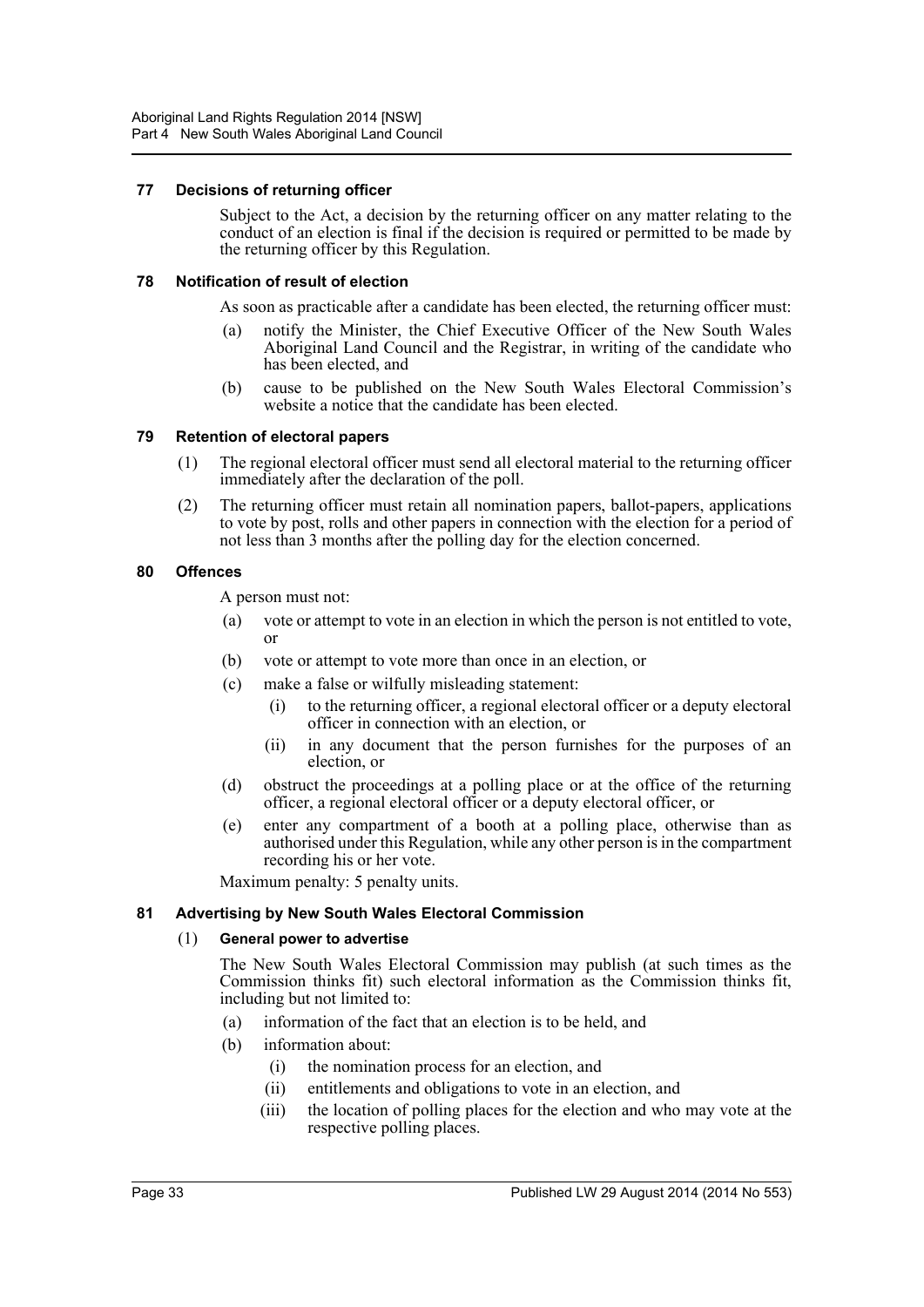#### (2) **Types of advertising**

The information may be published by way of newspaper notices, by display on the New South Wales Electoral Commission's website, or in any other manner the Commission thinks appropriate.

#### (3) **Coverage of advertisement**

A publication of information may relate to one or more Regions.

# <span id="page-33-0"></span>**Division 7 Casual vacancies**

#### <span id="page-33-1"></span>**82 Casual vacancy to be filled**

- (1) A person is to be appointed in accordance with this clause to fill a casual vacancy in the office of a councillor representing a Region. **Note.** A person who is appointed to fill a casual vacancy is appointed as a councillor for the remainder of the term of office and has, therefore, all the functions of a councillor.
- (2) The Minister is to appoint the person who, at the time of the count at which the councillor was declared elected, was the candidate for election with the second highest number of votes.
- (3) If no person is available for appointment in accordance with subclause (2), the Minister is, after consulting with the New South Wales Aboriginal Land Council, to appoint a person who is qualified to be a candidate for election to the position (whether or not the person was a candidate for election).
- (4) This clause does not apply to a casual vacancy in the office of a councillor caused by the operation of section 226 (2) of the Act (being a casual vacancy caused by the removal of all councillors from office after the appointment of an administrator to administer all of the functions of the New South Wales Aboriginal Land Council).

# <span id="page-33-2"></span>**Division 8 Meetings**

# <span id="page-33-3"></span>**83 Annual meetings of New South Wales Aboriginal Land Council**

The New South Wales Aboriginal Land Council must hold an annual general meeting some time between 1 July and 31 October in each year.

#### <span id="page-33-4"></span>**84 Meeting place**

- (1) Any meeting of the Council must be held within New South Wales.
- (2) A meeting of the Council must not be held in a residence unless a decision at a previous Council meeting allows for the meeting to be held at a residence.

#### <span id="page-33-5"></span>**85 Notice of meetings**

- (1) Notice of a meeting of the New South Wales Aboriginal Land Council must:
	- (a) be published in a newspaper, magazine or periodical circulating generally throughout the State, or
	- (b) be given to all members of the Council by such other means as may appear to the Council to be efficient and practicable and are approved by the Council.
- (2) Notice of a meeting must specify a time and place for the meeting and the date on which it is to be held, not being a date earlier than 7 clear days after the notice is given.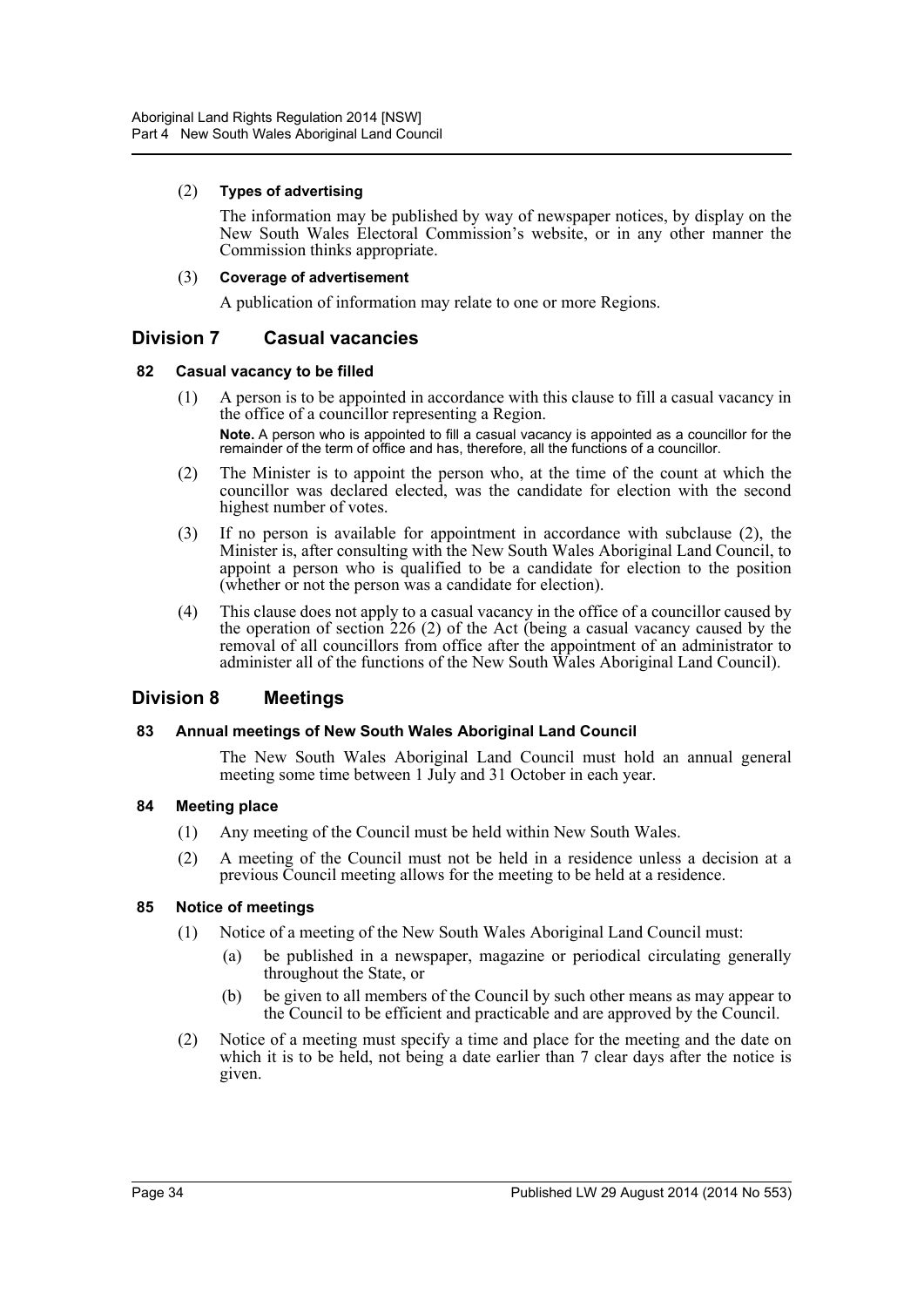(3) Despite subclause (2), notice of a meeting may specify a date for the meeting that is not earlier than 2 clear days after the notice is given, if the Chairperson and the Chief Executive Officer of the New South Wales Aboriginal Land Council think it appropriate in the circumstances.

# <span id="page-34-0"></span>**Division 9 Miscellaneous**

#### <span id="page-34-1"></span>**86 Model rules**

The rules set out in Schedule 2 are prescribed, for the purposes of section 117 (2) of the Act, as model rules for the New South Wales Aboriginal Land Council.

#### <span id="page-34-2"></span>**87 Community, land and business plans**

For the purpose of section 137C (3) of the Act, a summary of a proposed community, land and business plan must contain a summary of each matter listed in section 137B (1) of the Act (under headings that correspond to the paragraphs set out in that subsection).

#### <span id="page-34-3"></span>**88 Staff vacancies**

- (1) For the purposes of section 143A (1) of the Act, the manner of advertising a vacancy in the position of Chief Executive Officer of the New South Wales Aboriginal Land Council is to advertise the position:
	- (a) in a newspaper circulating throughout the State, and
	- (b) in a major indigenous newspaper circulating throughout the State.
- (2) The Chief Executive Officer of the New South Wales Aboriginal Land Council may appoint a person to a vacant position in the staff of the Council without first advertising the vacancy if the Chairperson gives approval to the filling of the vacancy, or that class of vacancies, without advertisement of the vacancy.

#### <span id="page-34-4"></span>**89 Training requirements for councillors**

- (1) The New South Wales Aboriginal Land Council must arrange training for each councillor elected for the first time to the Council in relation to the operation of the Council, the Act and this Regulation, including training relating to the following:
	- (a) the principles of governance applicable to the Council,
	- (b) the rules of the Council,
	- (c) the role and functions of councillors and the Chief Executive Officer of the Council,
	- (d) the role and functions of Local Aboriginal Land Councils,
	- (e) provisions of the Act and the regulations relating to misbehaviour and the role and functions of the Civil and Administrative Tribunal under the Act.
- (2) The New South Wales Aboriginal Land Council must review and update training materials, or courses, used for the purposes of this clause at least once every 2 years.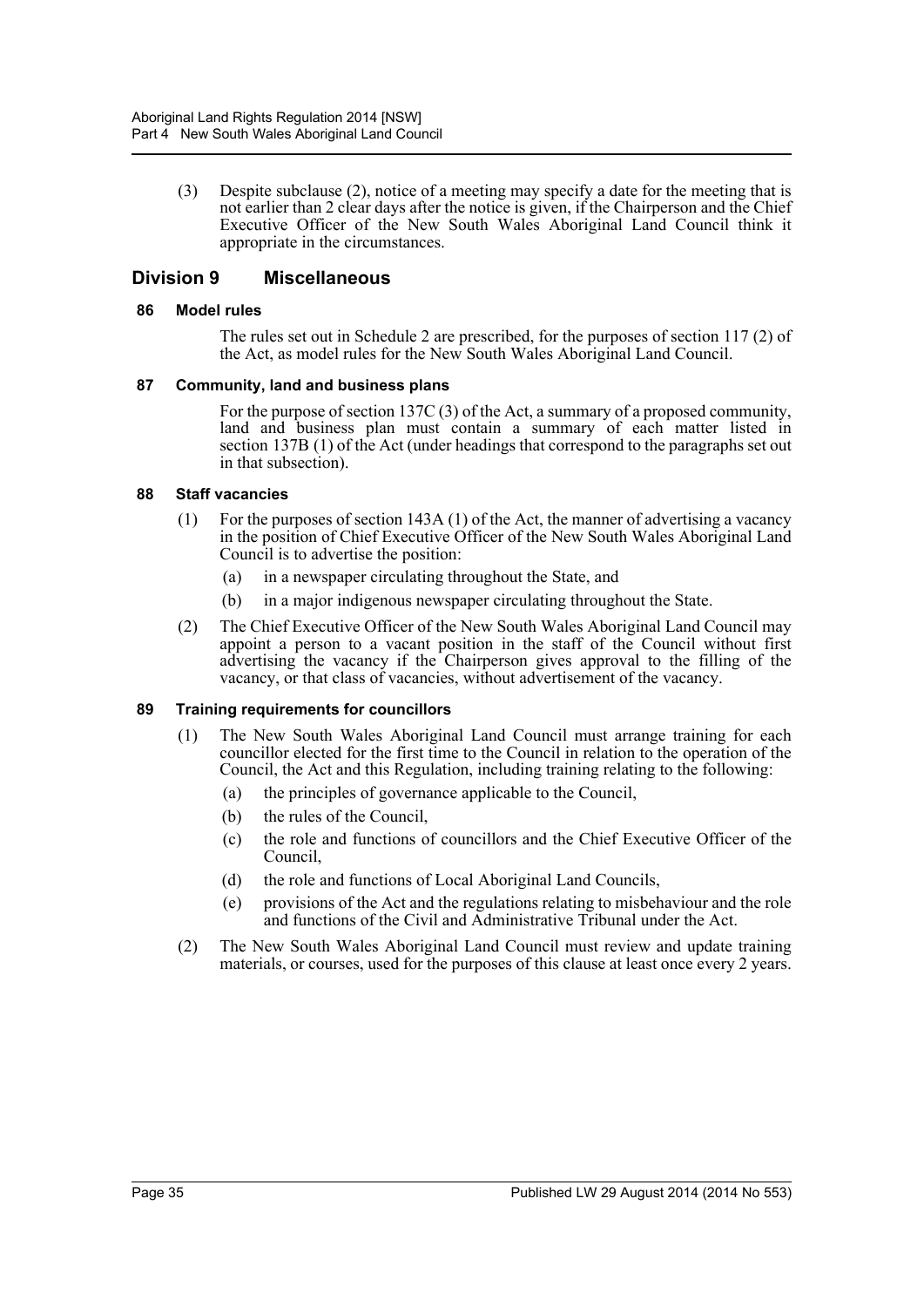# <span id="page-35-0"></span>**Part 5 Finance**

#### <span id="page-35-1"></span>**90 Investment of money in New South Wales Aboriginal Land Council Account (section 149 (5))**

- (1) Money to the credit of the New South Wales Aboriginal Land Council Account may be invested in any manner for the time being authorised by law for the investment of trust funds.
- (2) The whole of the proceeds of any investment (including the interest earned on any investment) made by the New South Wales Aboriginal Land Council, whether the investment was made before or after the commencement of this Regulation, must be invested in accordance with this clause, and must not be disbursed, except as provided by the Act.
- (3) The Minister may direct that any money that is the subject of a specified investment made by the New South Wales Aboriginal Land Council or of a specified class of investments so made, whether any such investment was made before or after the commencement of this clause, be realised immediately and that the proceeds be invested in accordance with this clause, and the Council must comply with the direction.
- (4) Money invested under this clause may be invested only in the name of the New South Wales Aboriginal Land Council, except to the extent that the Minister otherwise directs.
- (5) A direction under this clause may be given unconditionally or subject to such conditions as the Minister determines.
- (6) A reference in this clause to an investment made by the New South Wales Aboriginal Land Council extends to an investment made in trust for or otherwise made on behalf of the Council.
- (7) Any or all of the functions of the Minister under this clause may be exercised on behalf of the Minister by a person or persons:
	- (a) for the time being nominated by the Minister for the purpose, or
	- (b) holding or acting in a position or positions nominated by the Minister for the purpose.

# <span id="page-35-2"></span>**91 Investment of money in Local Aboriginal Land Council Accounts (section 152)**

Money to the credit of an account established by a Local Aboriginal Land Council under section 152 of the Act may be invested in:

- (a) any public funds or Government stock or Government securities of the Commonwealth or any State of the Commonwealth, or
- (b) any debentures or securities guaranteed by the Government of New South Wales, or
- (c) any debentures or securities:
	- (i) issued by a public or local authority, or a statutory body representing the Crown, constituted by or under any law of the Commonwealth, of any State of the Commonwealth, of the Northern Territory or of the Australian Capital Territory, and
	- (ii) guaranteed by the Commonwealth, any State of the Commonwealth or the Northern Territory, or
- (d) interest bearing deposits in an authorised deposit-taking institution.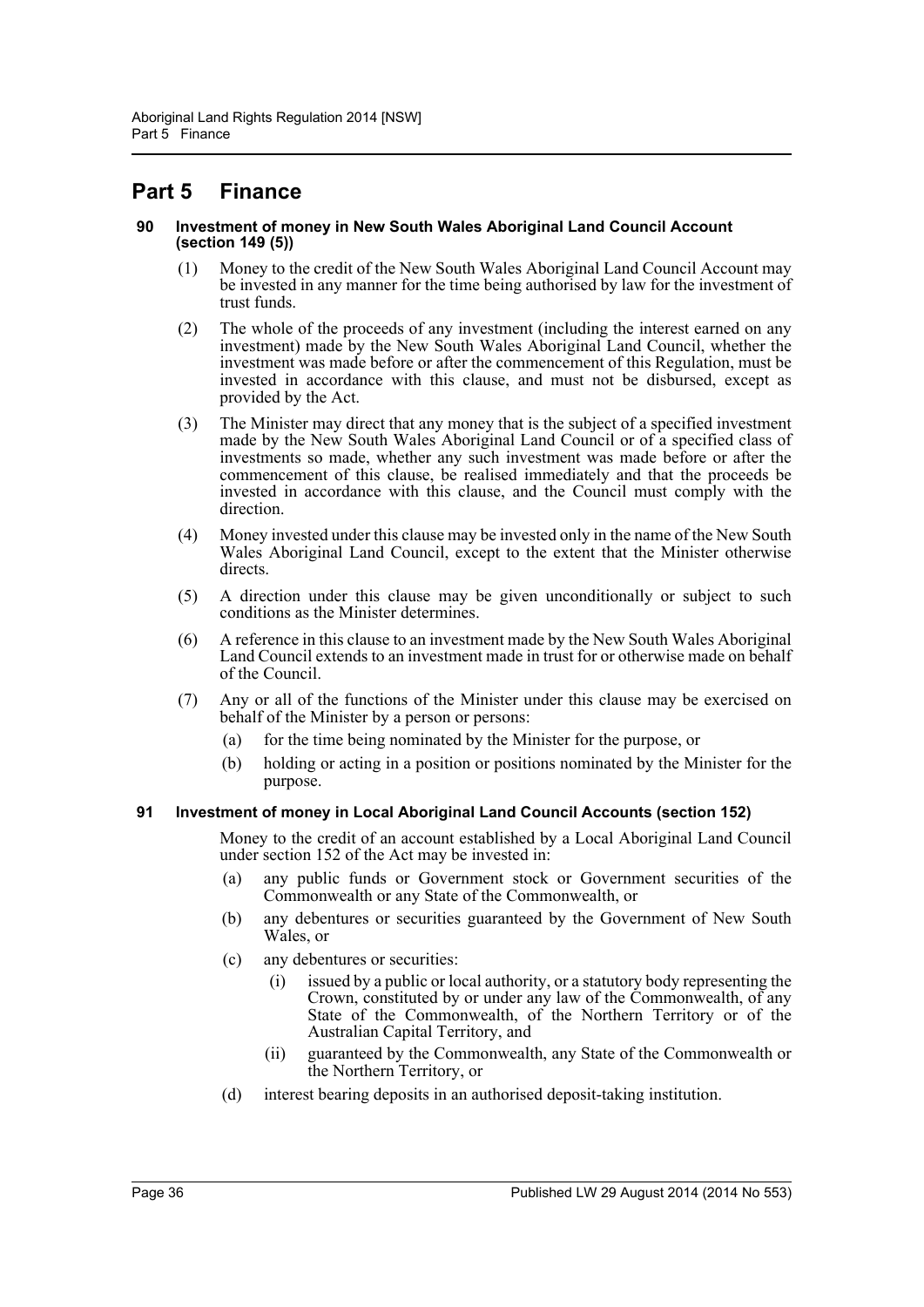#### <span id="page-36-0"></span>**92 Auditors**

The New South Wales Aboriginal Land Council must not include a person on the list of auditors required to be kept under section 153 of the Act unless the person is:

- (a) a registered company auditor, or
- (b) a member of the Institute of Public Accountants, or
- (c) a member of CPA Australia, or
- (d) a member of the Institute of Chartered Accountants Australia.

#### <span id="page-36-1"></span>**93 Documents to be furnished to New South Wales Aboriginal Land Council**

For the purposes of section 153 (5), the following documents must be furnished in accordance with that subsection to the New South Wales Aboriginal Land Council by a Local Aboriginal Land Council:

- (a) copies of all insurance policies taken out by the Local Aboriginal Land Council,
- (b) any audit management letter given to the Local Aboriginal Land Council in respect of that Council's financial statements by the auditor who audited those statements.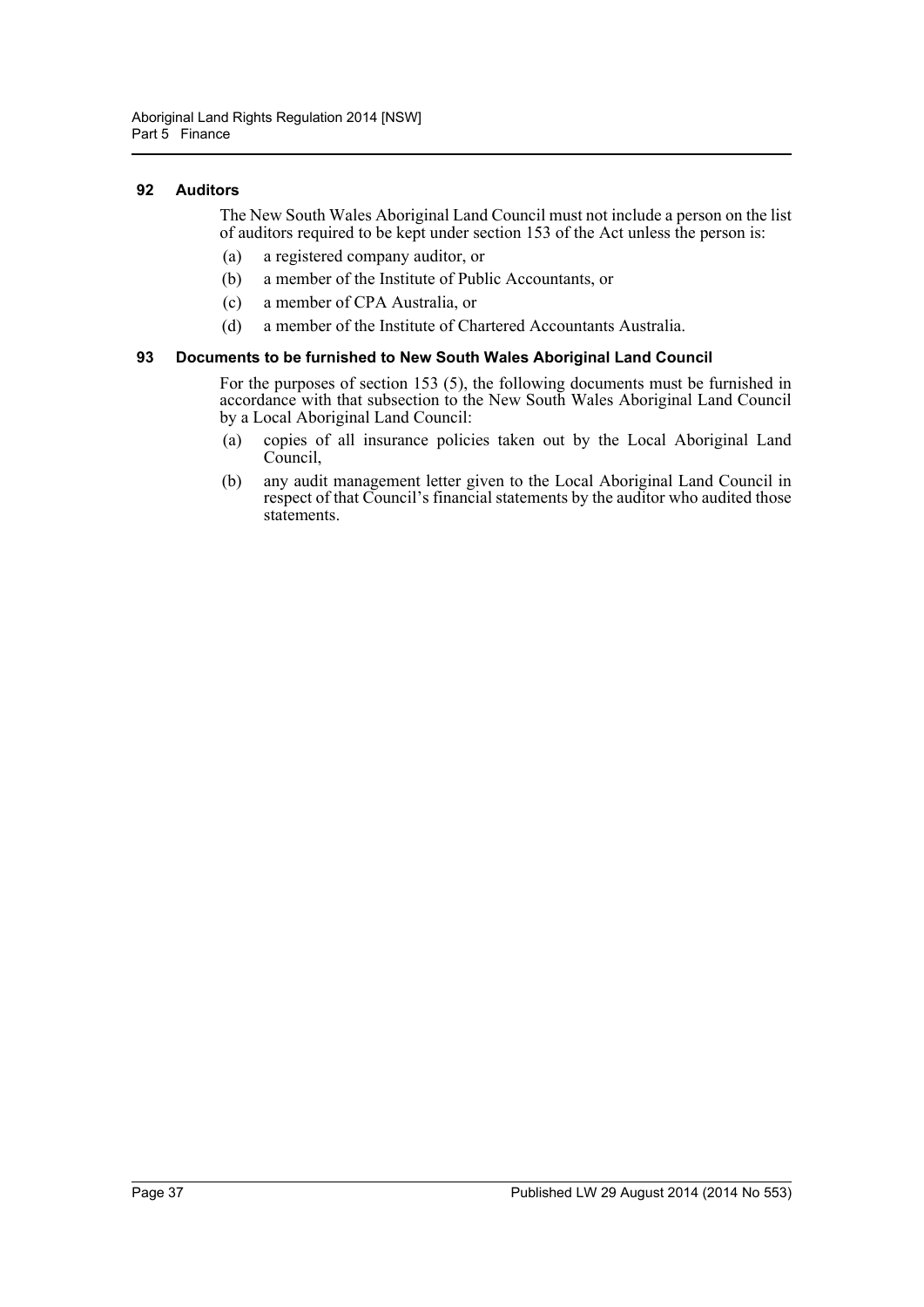# <span id="page-37-0"></span>**Part 6 Honesty and disclosure of interests**

# <span id="page-37-1"></span>**94 Codes of conduct (section 177 (6))**

- (1) The code of conduct set out in Schedule 3 is prescribed, for the purposes of section 177 (6), as a code of conduct for all Local Aboriginal Land Councils.
- (2) The code of conduct set out in Schedule 4 is prescribed, for the purposes of section 177 (6), as a code of conduct for the New South Wales Aboriginal Land Council.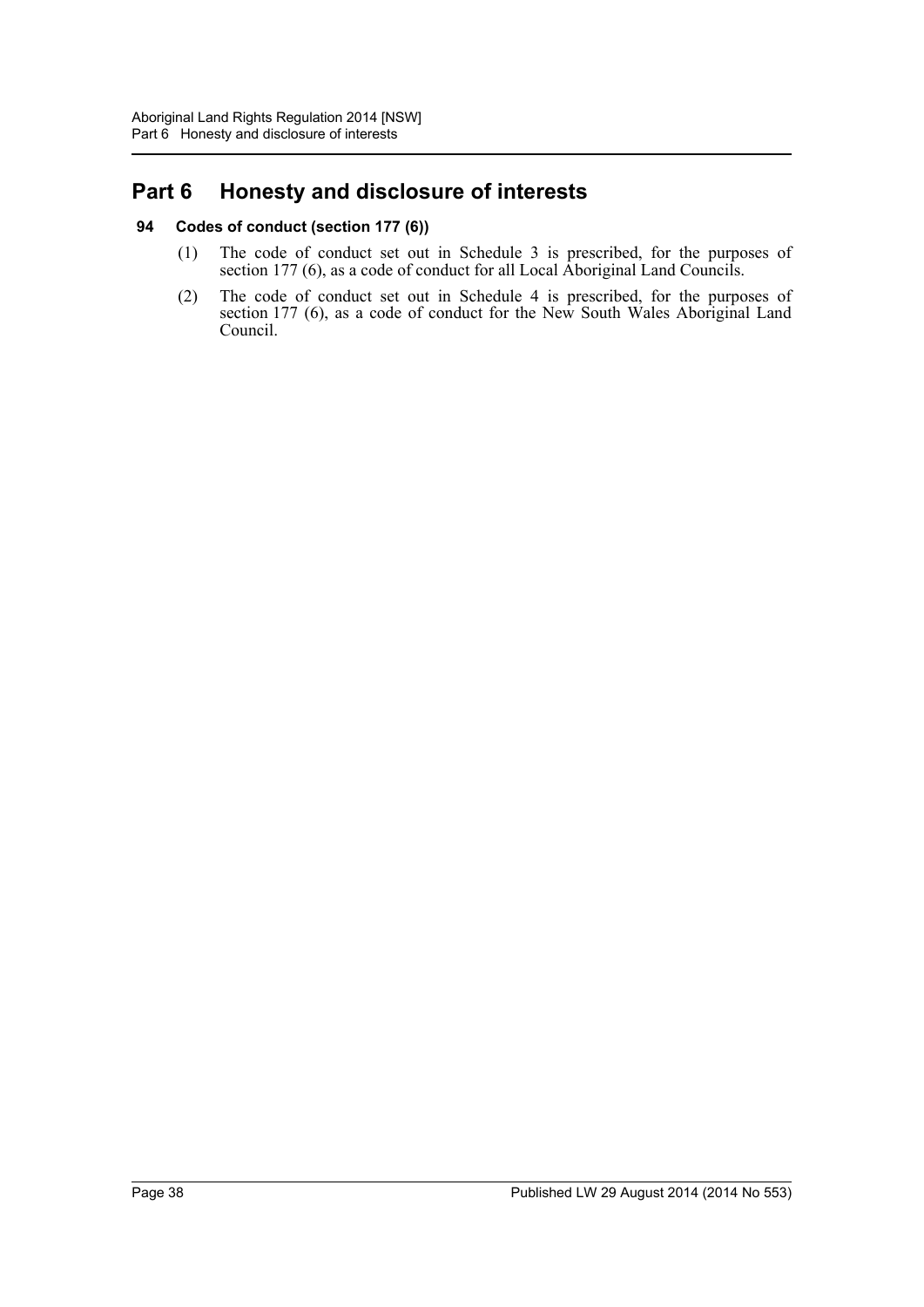# <span id="page-38-0"></span>**Part 7 Administration of Councils**

#### <span id="page-38-1"></span>**95 Functions that may be exercised by administrator**

For the purposes of section 222 (4) of the Act, an administrator of an Aboriginal Land Council may exercise all of the functions of the Council and the members of the Council exercised by resolution of the Council.

**Note.** Under section 222 (4) (b) of the Act, the administrator's instrument of appointment may limit the functions that may be exercised.

#### <span id="page-38-2"></span>**96 Election of Board members after administration (LALCs)**

- (1) For the purposes of section 226 (1) of the Act, elections for Board members are to be held at a meeting of the Local Aboriginal Land Council called for that purpose by the administrator.
- (2) The elections are to be held not less than 28 days before the end of the period of the administrator's term of office and the term of office of the Board members elected commences at the end of the period of administration.
- (3) Division 3 of Part 3 applies to the election of Board members under this clause.
- (4) The Board members elected under this clause are to elect, at a meeting called for that purpose by the administrator, a Chairperson and Deputy Chairperson. The Board members are to determine the manner in which the election of the Chairperson and Deputy Chairperson is to be conducted.

#### <span id="page-38-3"></span>**97 Election of councillors after administration (NSWALC)**

- (1) For the purposes of section 226 (2) of the Act, elections for councillors for Regions are to be held on a date determined by the Minister, after consulting with the administrator, being a date not less than 28 days before the end of the period of the administrator's term.
- (2) The term of office of the councillors elected commences at the end of the period of administration.
- (3) Divisions 1–6 of Part 4 apply to the election of councillors under this clause. **Note.** Sections 121–129 of the Act apply to the election of councillors and the Chairperson and Deputy Chairperson of the New South Wales Aboriginal Land Council.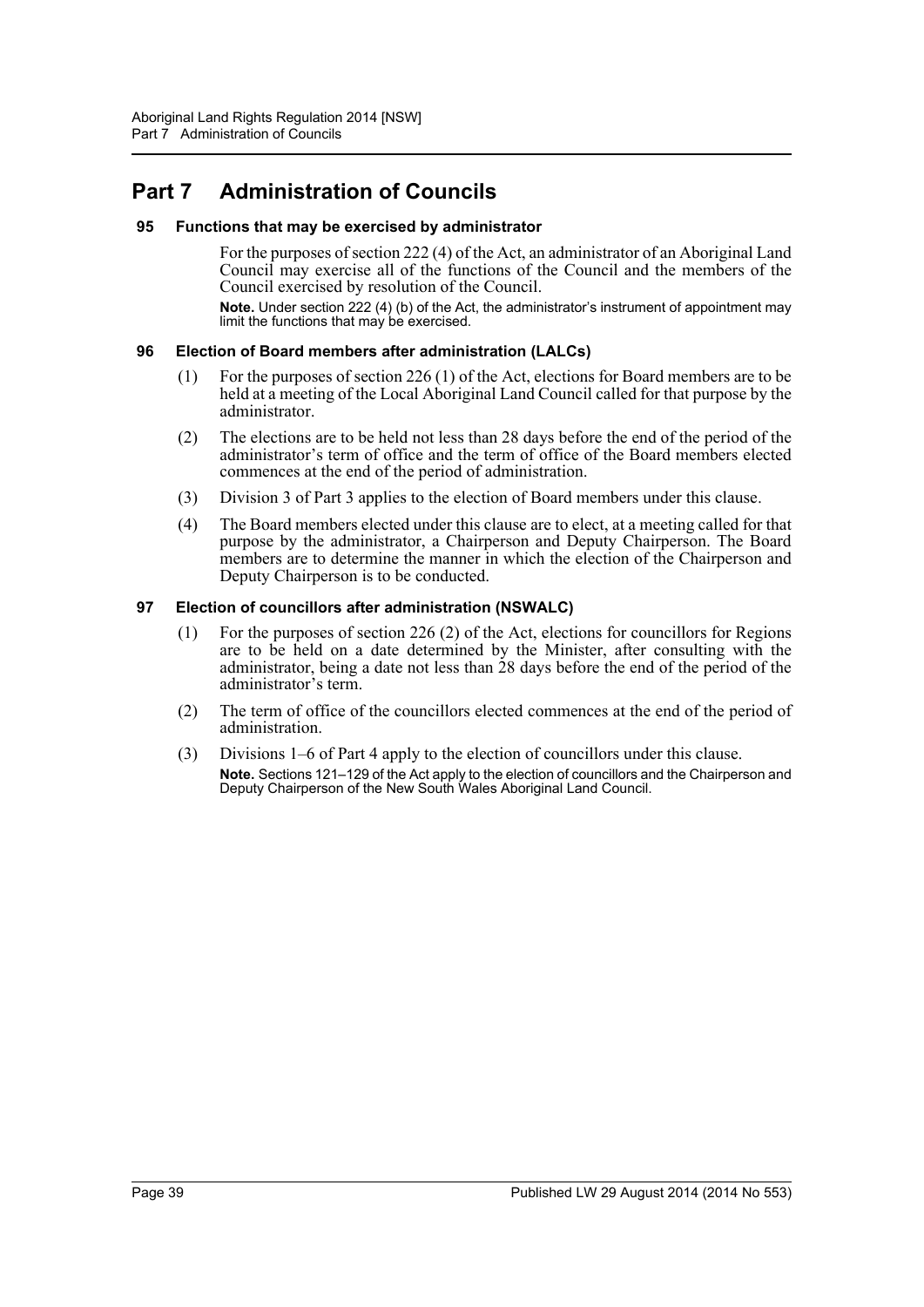# <span id="page-39-0"></span>**Part 8 Dispute resolution**

# <span id="page-39-1"></span>**98 Application of Commercial Arbitration Act 2010 to arbitrations under the Act**

- (1) For the purposes of section 240 of the Act, the application of the *Commercial Arbitration Act 2010* is modified in accordance with this clause.
- (2) Section 10 of the *Commercial Arbitration Act 2010* is to be read as follows:
	- An arbitration agreement is to be taken to provide for the appointment of a single arbitrator only.
- (3) A provision of the *Commercial Arbitration Act 2010* does not apply to the extent to which it provides for the appointment of more than one arbitrator.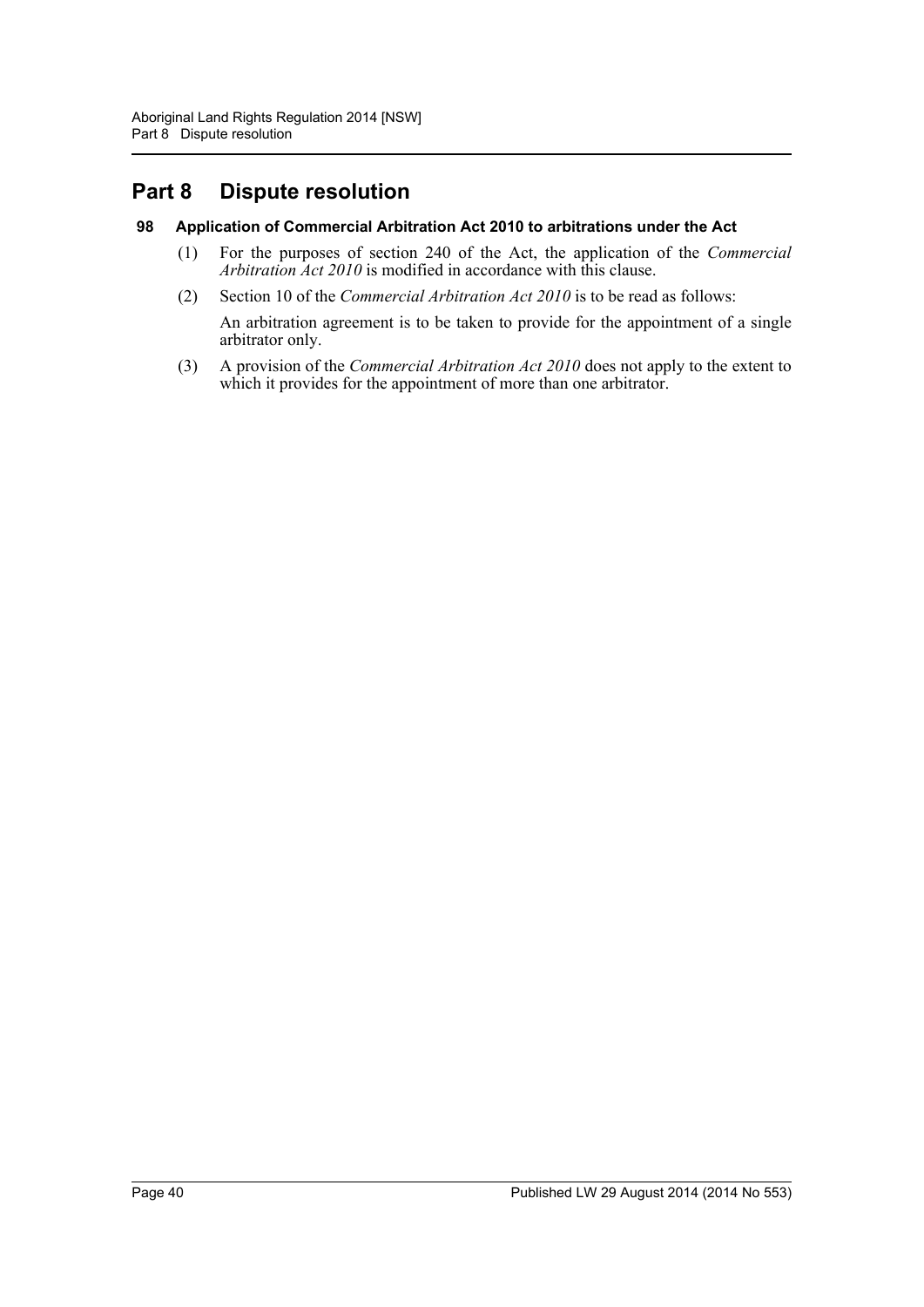# <span id="page-40-0"></span>**Part 9 Land dealings**

# <span id="page-40-1"></span>**Division 1 Approval of land dealings**

# <span id="page-40-2"></span>**99 Interpretation**

(1) In this Part:

*land dealing approval application* means an application under section 42F of the Act by a Local Aboriginal Land Council for approval by the New South Wales Aboriginal Land Council of a land dealing.

(2) Words and expressions in this Part have the same meaning as they have in Divisions 4 and 4A of Part 2 of the Act.

# <span id="page-40-3"></span>**100 Form of certificates**

- (1) The prescribed form of a dealing approval certificate for a land dealing relating to land vested in the New South Wales Aboriginal Land Council is Form  $\tilde{2}$  in Schedule 5.
- (2) The prescribed form of a dealing approval certificate for a land dealing relating to land vested in a Local Aboriginal Land Council is Form 3 in Schedule 5.
- (3) The prescribed form of a registration approval certificate for a registrable instrument relating to a land dealing by the New South Wales Aboriginal Land Council is Form  $\frac{3}{4}$  in Schedule 5.
- (4) The prescribed form of a registration approval certificate for a registrable instrument relating to a land dealing by a Local Aboriginal Land Council is Form 5 in Schedule 5.

# <span id="page-40-4"></span>**101 Notice of meetings of LALCs**

- (1) For the purposes of section 42G (5) (a) of the Act, notice of a meeting to approve a land dealing must be given not less than 7 clear calendar days before the day on which the meeting is to be held.
- (2) The notice must:
	- (a) clearly identify the land subject to the dealing, and
	- (b) state the manner in which the land is to be dealt with, and
	- (c) state that at the meeting it is proposed to decide whether or not to approve of the land dealing.

# <span id="page-40-5"></span>**102 Applications for approval of land dealings**

- (1) A land dealing approval application is to be made in the form approved by the New South Wales Aboriginal Land Council.
- (2) An application must:
	- (a) identify the land affected by the proposed land dealing, and
	- (b) specify the manner in which the land is to be dealt with, and
	- (c) set out any terms or conditions of the proposed dealing, and
	- (d) be accompanied by a copy of the resolution of the Local Aboriginal Land Council approving the dealing, and
	- (e) be accompanied by information and other material establishing that the Local Aboriginal Land Council has complied with the requirements of section 42G (5) of the Act, and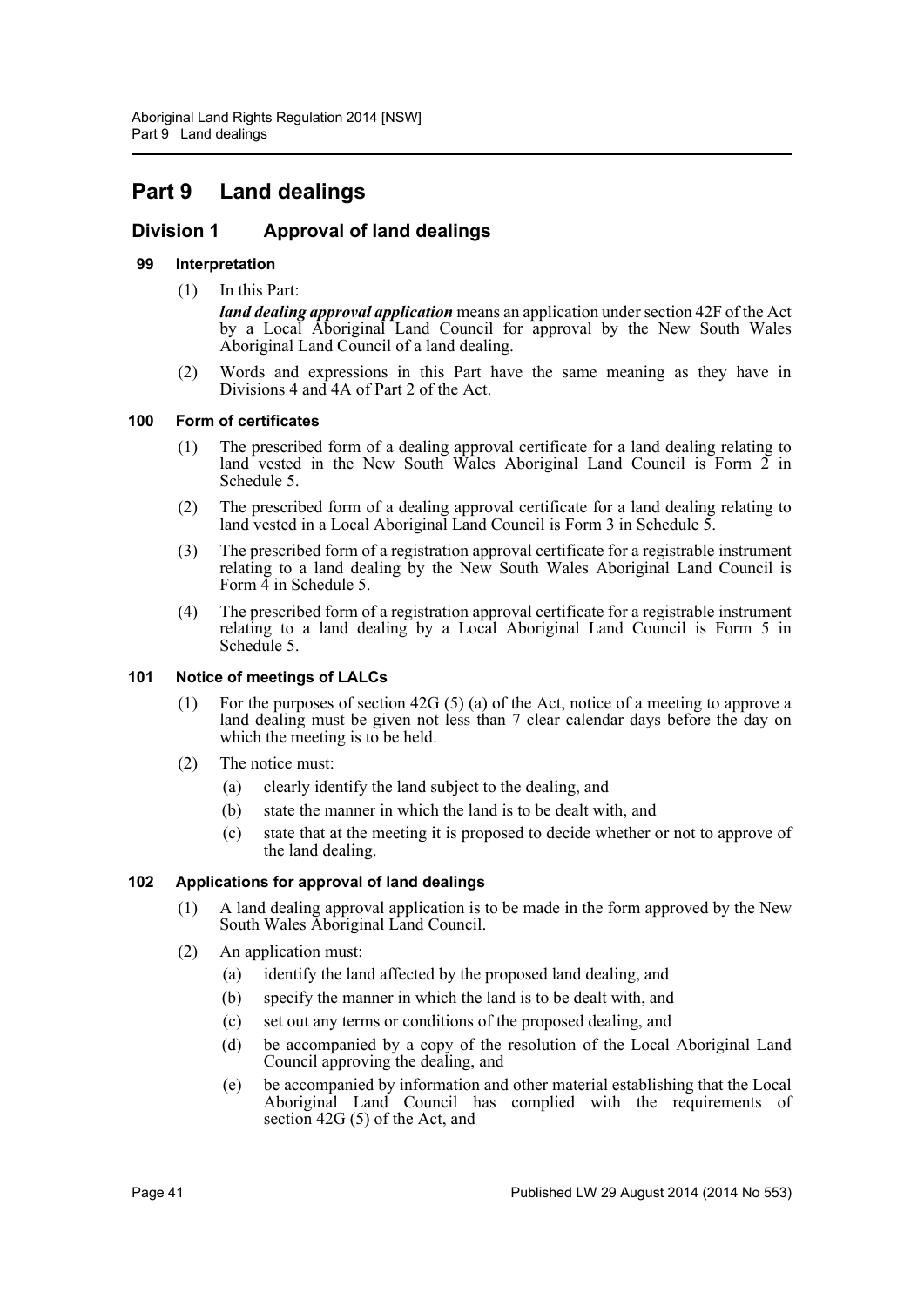- (f) be accompanied by a valuation of the land, and
- (g) be accompanied by the application fee.

#### <span id="page-41-0"></span>**103 Approval application fees**

- (1) For the purposes of section 42F (2) (c) of the Act, the fee for making an application to the New South Wales Aboriginal Land Council for approval of a land dealing is \$250.
- (2) No application fee is payable if the land dealing consists only of a development application.

#### <span id="page-41-1"></span>**104 Application assessment fees**

- (1) A Local Aboriginal Land Council must pay to the New South Wales Aboriginal Land Council the assessment fee (if any) determined by the New South Wales Aboriginal Land Council for assessment of a land dealing approval application.
- (2) The assessment fee is to be an amount that reflects the reasonable costs incurred by the New South Wales Aboriginal Land Council in assessing the land dealing approval application concerned, including (but not limited to), the costs of any expert advisory panel constituted for the purposes of assessing the application for approval.
- (3) The assessment fee must be paid:
	- (a) on or before the date, or on or after the occurrence of an event, as required by the New South Wales Aboriginal Land Council, or
	- (b) in accordance with arrangements agreed between the Local Aboriginal Land Council and the New South Wales Aboriginal Land Council.
- (4) The New South Wales Aboriginal Land Council may, after an application is made, require a Local Aboriginal Land Council to give security (whether by way of deposit of money or otherwise) for the payment of the assessment fee for an approval. **Note.** A security in the form of a mortgage is a land dealing for which compliance with the Act will be required.
- (5) The New South Wales Aboriginal Land Council may waive the payment by a Local Aboriginal Land Council of the whole or any part of an assessment fee.

#### <span id="page-41-2"></span>**105 Application procedures**

- (1) The New South Wales Aboriginal Land Council must, as soon as practicable after receiving a land dealing approval application, notify the Local Aboriginal Land Council, in writing, of the following:
	- (a) the manner in which it intends to assess the application and whether or not the application, or any part of it, is to be referred to an expert advisory panel,
	- (b) the assessment fee for the application, or the manner in which the assessment fee is to be determined and an estimate of the amount of the fee,
	- (c) the time within which, or the event on the occurrence of which, the assessment fee is to be paid and any security for payment required to be provided,
	- (d) the estimated time for determining the application,
	- (e) that the New South Wales Aboriginal Land Council is not required to determine the application unless the Local Aboriginal Land Council agrees to the proposed manner of determination, fees and any security.
- (2) The New South Wales Aboriginal Land Council is not required to assess a land dealing approval application, if notice has been given in accordance with this clause in relation to the application, unless:
	- (a) the application complies with section 42F (2) of the Act, and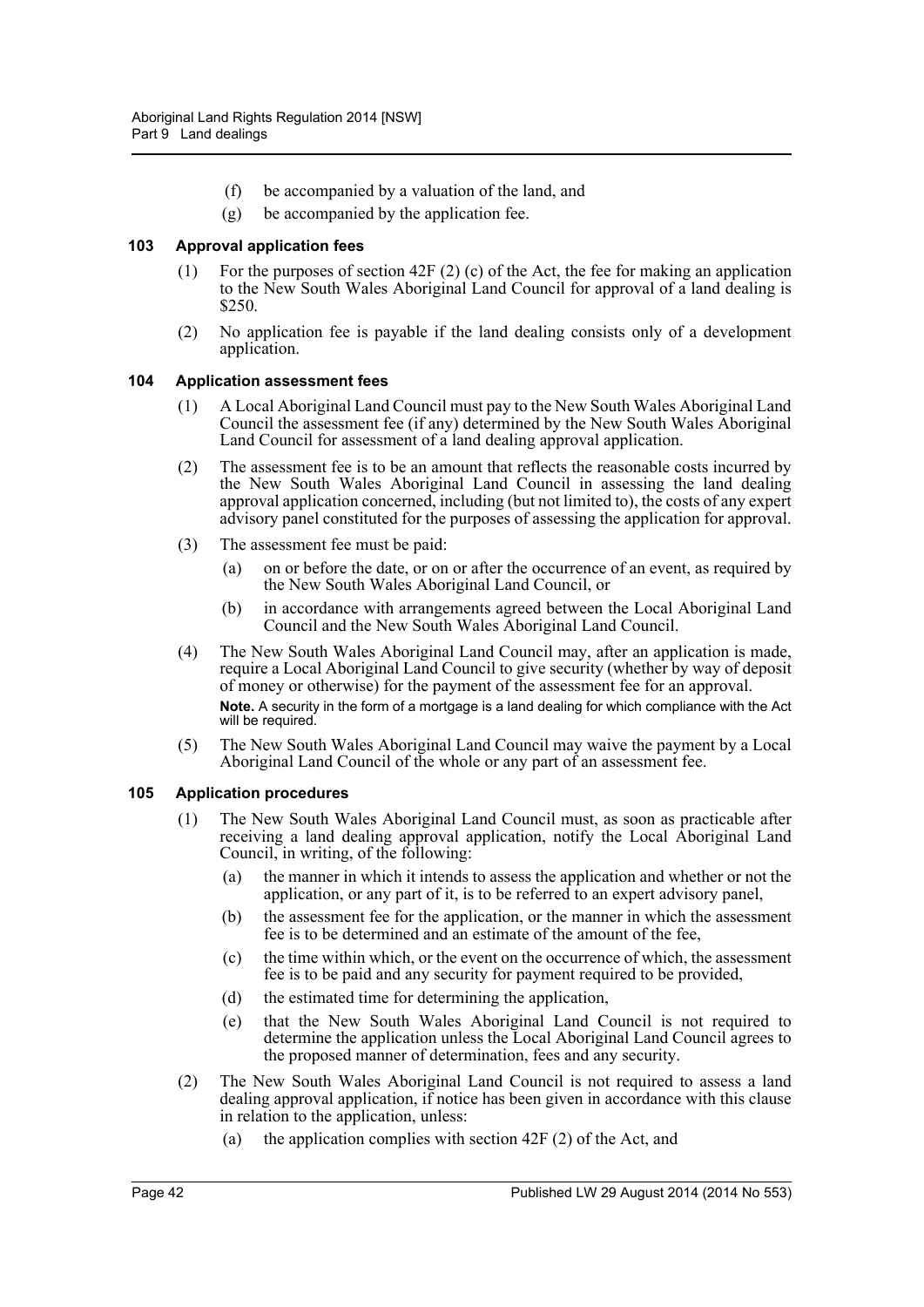- (b) the Local Aboriginal Land Council notifies the New South Wales Aboriginal Land Council that it agrees to the proposed manner of determination, fees and any security, and
- (c) any security required by the notice under subclause (1) has been provided, and
- (d) any assessment fee is paid in accordance with that notice or it is satisfied that the fee will be paid in accordance with that notice.

#### <span id="page-42-0"></span>**106 Register of members for expert advisory panels**

- (1) The New South Wales Aboriginal Land Council is to establish a register of persons who may be appointed to expert advisory panels.
- (2) A person may be listed on the register if the person has expertise in one or more of land valuation, property development, planning, business, finance, corporate governance or Aboriginal heritage or culture or any other expertise that the New South Wales Aboriginal Land Council considers relevant.
- (3) The register is to be in the form determined by the New South Wales Aboriginal Land Council.
- (4) The register is to contain the following particulars:
	- (a) the name and contact address of each person on the register,
	- (b) the area of expertise of each such person,
	- (c) any other particulars determined by the New South Wales Aboriginal Land Council.
- (5) The New South Wales Aboriginal Land Council may at any time add the name of a person to or remove the name of a person from the register.
- (6) The New South Wales Aboriginal Land Council must, not less than once every 12 months, forward a copy of the register to the Minister.
- (7) The New South Wales Aboriginal Land Council must, if the name of a person is added to or removed from the register, forward a copy of the revised register to the Minister.
- (8) The New South Wales Aboriginal Land Council must ensure that the register is made publicly available.

#### <span id="page-42-1"></span>**107 Expert advisory panels**

- (1) The New South Wales Aboriginal Land Council may constitute an expert advisory panel to assess a land dealing approval application, or any part or aspect of an application:
	- (a) if it is of the opinion that it is appropriate to do so and clause 105 has been complied with, or
	- (b) at the request of the Local Aboriginal Land Council seeking approval of the land dealing concerned.
- (2) A panel may consider one or more land dealing approval applications.
- (3) A panel is to determine the procedure for the calling of any meetings held by it and for the conduct of business at those meetings.
- (4) A panel is to consist of one or more members selected from the persons listed on the register established under this Division, as determined by the New South Wales Aboriginal Land Council.
- (5) A member of an expert advisory panel is entitled to be paid such remuneration (including travelling and subsistence allowances) as the New South Wales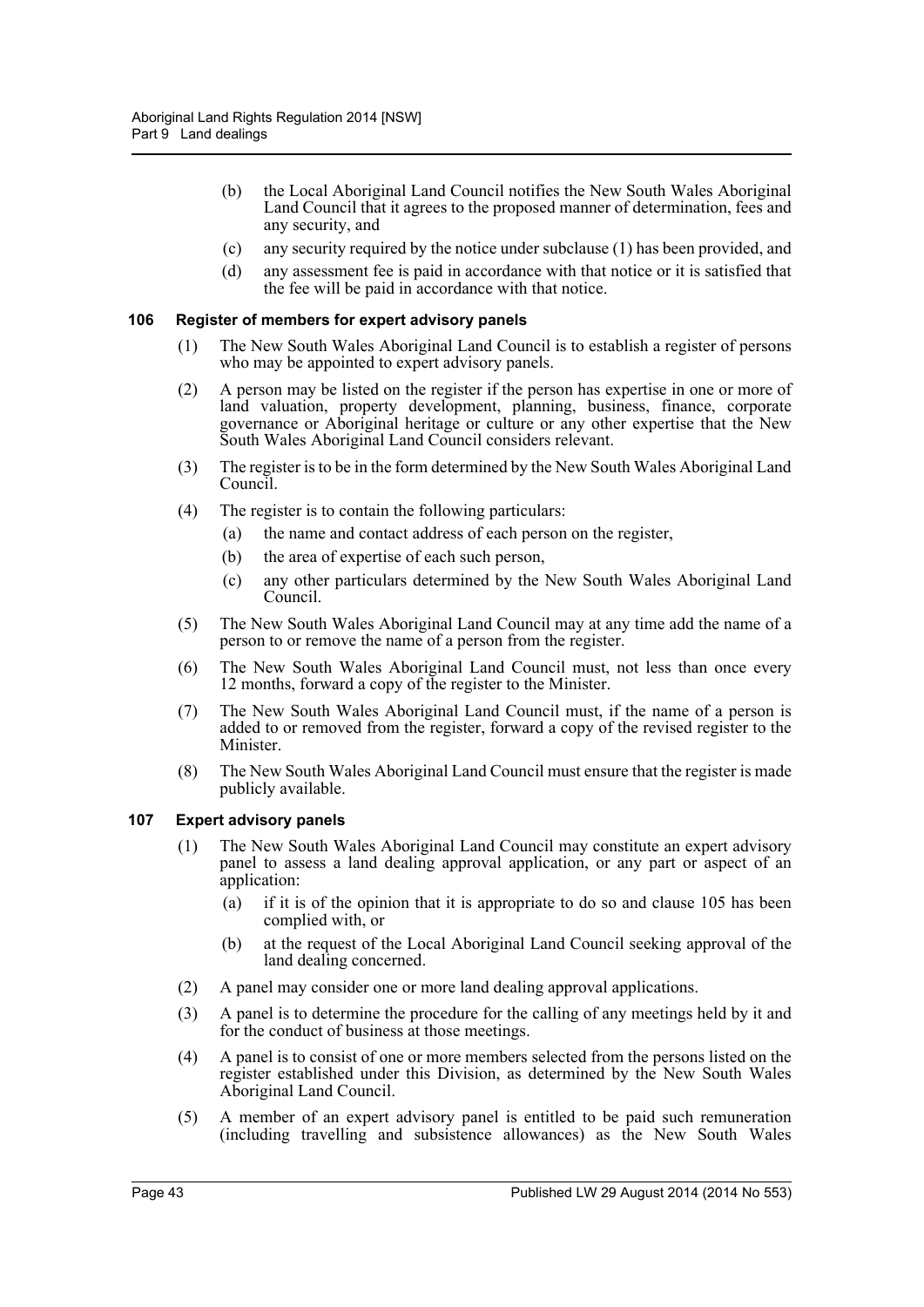Aboriginal Land Council may from time to time determine in respect of the member.

(6) The New South Wales Aboriginal Land Council may at any time and for any or no reason remove a member of an expert advisory panel from office.

#### <span id="page-43-0"></span>**108 Assessments and reports by expert advisory panels**

- (1) For the purposes of an assessment, an expert advisory panel must review any material provided to the New South Wales Aboriginal Land Council by the Local Aboriginal Land Council relating to the relevant land dealing approval application and any other material provided to the panel by the New South Wales Aboriginal Land Council.
- (2) A panel may, at the request of the New South Wales Aboriginal Land Council, consider whether the proposed land dealing is, or is likely to be, contrary to the interests of the members of the Local Aboriginal Land Council concerned or other Aboriginal persons within the area of the Council.
- (3) An expert advisory panel may, if requested to do so by the New South Wales Aboriginal Land Council, include in a report to the Council a recommendation as to whether the proposed land dealing approval application should be approved and a recommendation as to conditions that may be imposed on any approval.
- (4) A panel must submit a report to the New South Wales Aboriginal Land Council within the time required by the Council.

#### <span id="page-43-1"></span>**109 Pecuniary interests in land dealings**

- (1) A member of an expert advisory panel who has a pecuniary interest in a matter being assessed by the panel must disclose the nature of the interest to the New South Wales Aboriginal Land Council as soon as practicable.
- (2) A person who has, or who discloses, a pecuniary interest in a matter is not eligible to be appointed to, or to remain as a member of, an expert advisory panel assessing the matter
- (3) Words and expressions used in this clause have the same meaning as they have in Part 10 of the Act.

# <span id="page-43-2"></span>**Division 2 Community development levy and New South Wales Aboriginal Land Council Community Development Fund**

# <span id="page-43-3"></span>**110 Amount of community development levy**

For the purposes of section 42T of the Act, the prescribed percentage (if any) of the duty that would be payable under the *Duties Act 1997* for a dutiable transaction is the percentage set out in Schedule 6.

#### <span id="page-43-4"></span>**111 Transactions to which community development levy does not apply**

The community development levy does not apply to a dutiable transaction if the dutiable value of the land concerned is \$80,000 or less.

# <span id="page-43-5"></span>**112 Periods within which community development levy payable**

(1) A tax default does not occur for the purposes of the *Taxation Administration Act 1996* if the community development levy is paid within the lodgment period for the levy.

# (2) The *lodgment period* for the community development levy is:

(a) in the case of an agreement for sale or transfer of land for consideration, and any transfer in completion of such an agreement, the period commencing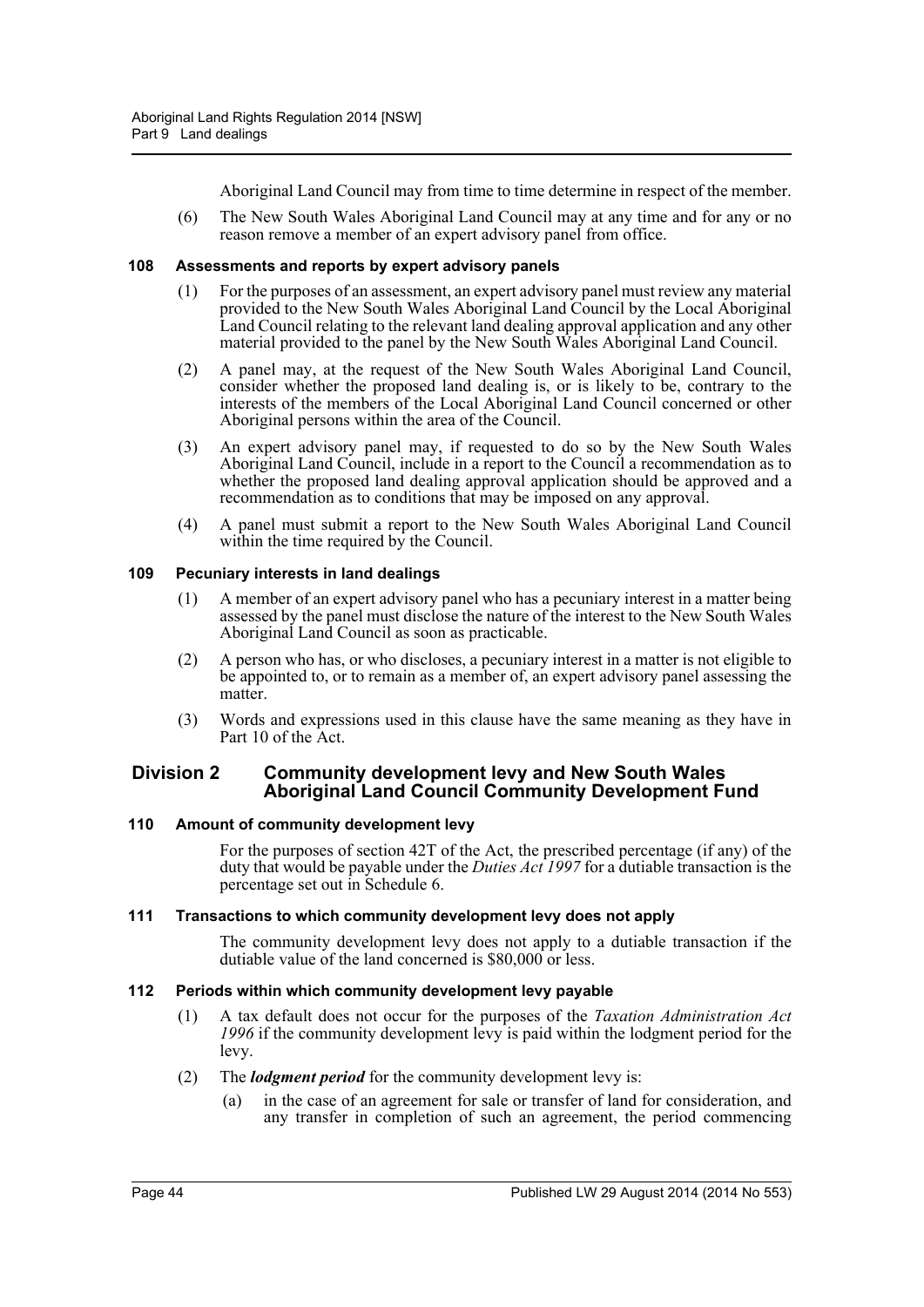when the liability for community development levy first arises and ending on the settlement of the agreement or transfer, and

(b) in any other case, the period commencing when a liability for the community development levy first arises and ending 3 months after the liability for the levy first arises.

#### <span id="page-44-0"></span>**113 Application of Duties Act 1997**

- (1) Sections 15–18, 25 and 31 of the *Duties Act 1997* apply, with any necessary modifications, in respect of the community development levy for a dutiable transaction in the same way as they apply in respect of duty under that Act for a dutiable transaction.
- (2) Part 1 of Chapter 12 of the *Duties Act 1997* applies, with any necessary modifications, in respect of the payment of the community development levy and instruments associated with dutiable transactions for which the levy is payable, in the same way as it applies to the payment of duty and instruments associated with dutiable transactions.

#### <span id="page-44-1"></span>**114 Interim payment of duty**

- (1) If the full dutiable value of land subject to an agreement for sale or transfer cannot, in the Chief Commissioner's opinion, be immediately ascertained, the Chief Commissioner may make an assessment by way of estimate under section 11 (2) of the *Taxation Administration Act 1996*.
- (2) A written instrument effecting or evidencing the sale or transfer may be stamped "interim stamp" only.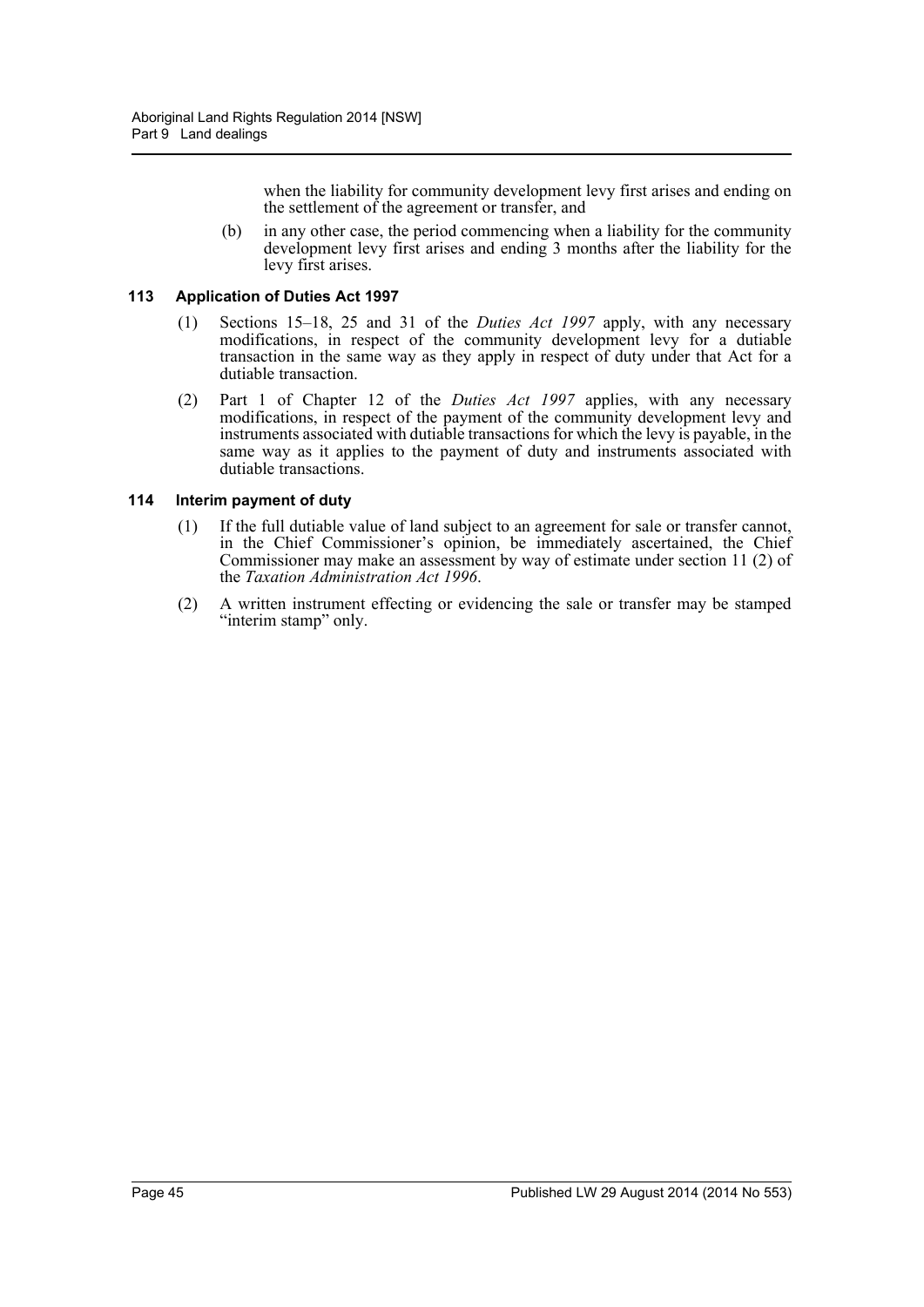# <span id="page-45-0"></span>**Part 10 Miscellaneous**

#### <span id="page-45-1"></span>**115 Certain information on land register to be made available**

For the purposes of section 106 (2) (g) of the Act, the New South Wales Aboriginal Land Council is to make available, on request by the members of a Local Aboriginal Land Council, all the information contained in the land register that relates to the Local Aboriginal Land Council.

#### <span id="page-45-2"></span>**116 Delegation by Registrar**

For the purposes of section 165A of the Act, any member of staff of the New South Wales Aboriginal Land Council is authorised as a person to whom the Registrar may delegate any function of the Registrar.

#### <span id="page-45-3"></span>**117 Copies of minutes to be made available in certain circumstances**

- (1) Any Aboriginal Land Council may pass a resolution requesting another Aboriginal Land Council to provide copies of minutes for a particular meeting or meetings.
- (2) Despite subclause (1), a Local Aboriginal Land Council must not pass a resolution making such a request of another Local Aboriginal Land Council.
- (3) An Aboriginal Land Council is to comply with any request made by resolution passed in accordance with this clause.

#### <span id="page-45-4"></span>**118 Savings**

Any act, matter or thing that, immediately before the repeal of the *Aboriginal Land Rights Regulation 2002* had effect under that Regulation continues to have effect under this Regulation.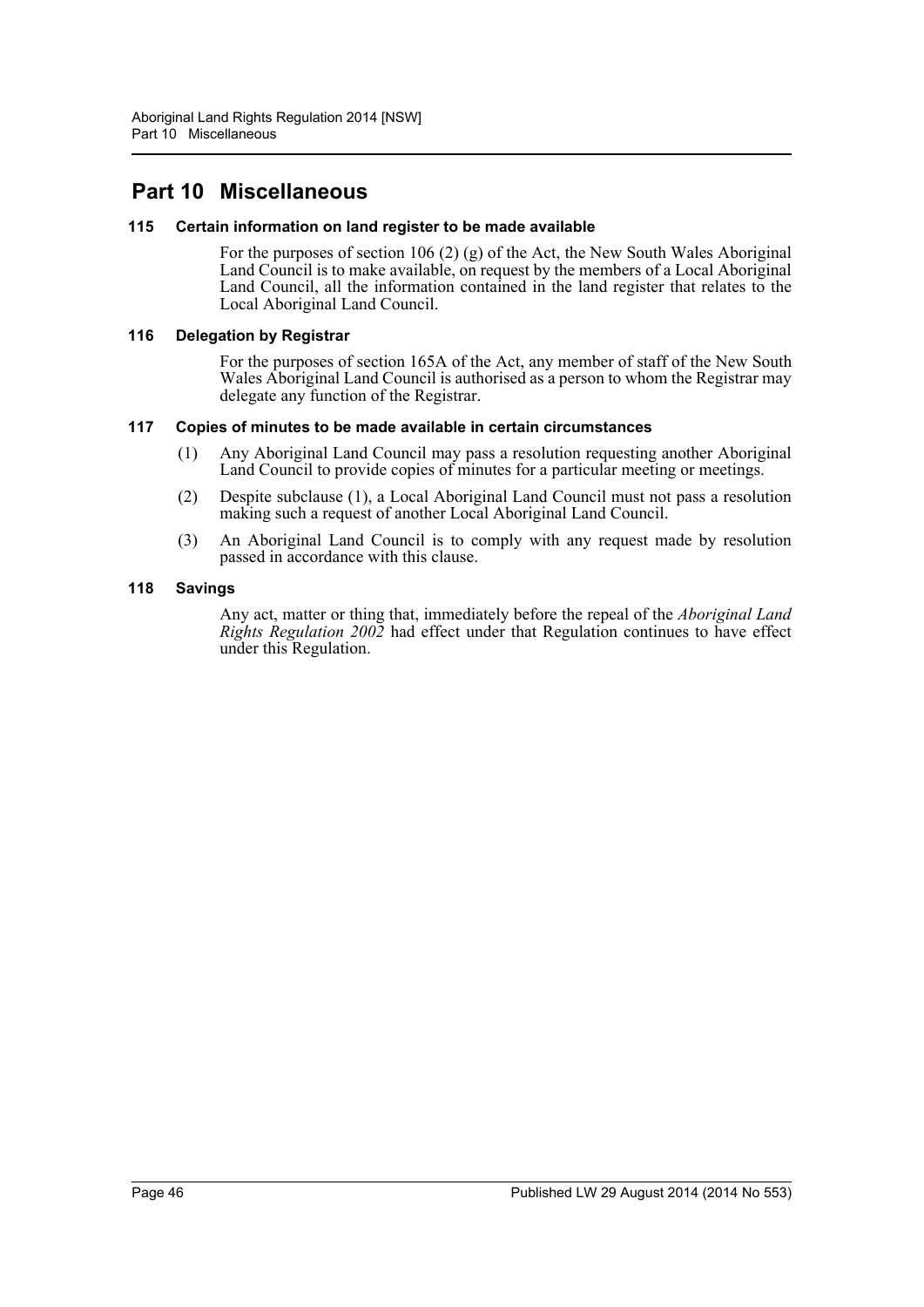# <span id="page-46-0"></span>**Schedule 1 Model rules for Local Aboriginal Land Councils**

(Clause 34)

# **1 Application of Rules**

These Rules apply to the .................................................. Local Aboriginal Land Council.

# **2 Definitions**

(1) In these Rules:

*area* means the Local Aboriginal Land Council area constituted under the Act. *Council* means the Local Aboriginal Land Council to which these Rules apply. *extraordinary meeting* means:

- (a) a meeting called by the Registrar in response to a written request by a quorum of members, or
- (b) a meeting called by the Board otherwise than in the ordinary course of business.

*ordinary meeting* means a meeting scheduled by a previous meeting or called by the Chairperson of the Board in the ordinary course of business.

*the Act* means the *Aboriginal Land Rights Act 1983*.

*the Regulation* means the *Aboriginal Land Rights Regulation 2014*.

(2) Expressions used in these Rules which are defined in the Act or the Regulation have the meanings set out in the Act or the Regulation, respectively.

# **3 Council to which Rules apply**

These Rules apply to a Local Aboriginal Land Council as incorporated under the *Aboriginal Land Rights Act 1983*.

# **4 Address**

- (1) The official address of the Council is the address for the time being notified to the Registrar by the chief executive officer of the Council.
- (2) Any change to the address must be approved at a Council meeting before notification is given to the Registrar.

# **5 Procedure for suspension of members**

The procedure for deciding on the suspension of a member in accordance with section 57 of the Act is to be as follows:

- (a) notice of the proposed suspension must be included in the notice given for the next meeting of the Council,
- (b) the member whose suspension is under consideration must be allowed to address the meeting or to submit a written explanation which must be read to the meeting,
- (c) voting on the question and the period of suspension is to be by secret ballot,
- (d) if at least a majority of the members attending the meeting vote in favour of suspension of the member for a certain period of time, that is the decision of the Council.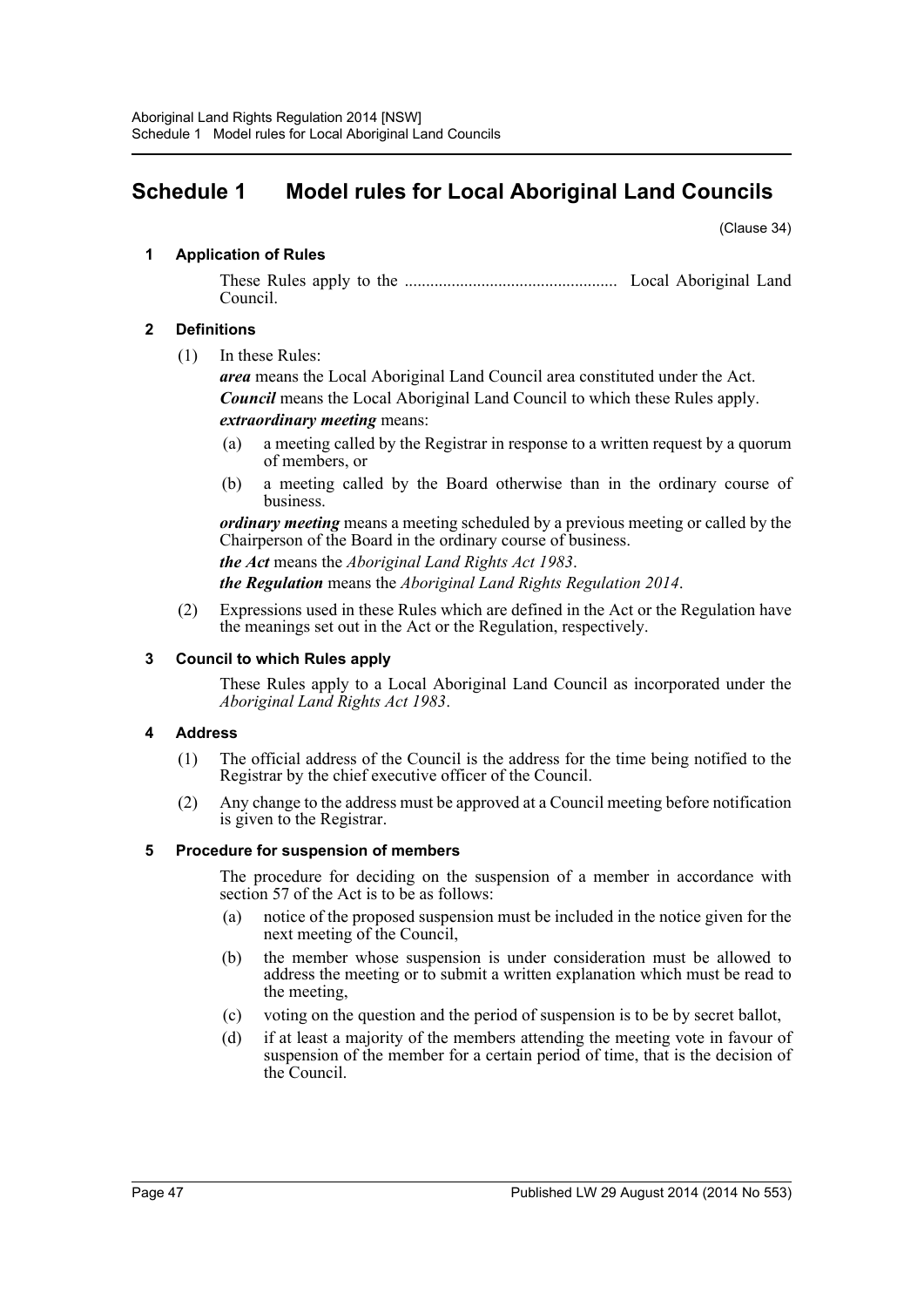# **6 Calling of ordinary meetings**

- (1) The Council, before the end of any meeting of the Council, must set a time and place for the next meeting of the Council.
- (2) The chief executive officer must call a meeting for that time and place and must cause notice of the meeting to be given in accordance with the Regulation.

#### **7 Calling of extraordinary meetings on request by members**

- (1) If the Board receives a request in writing signed by members whose number amounts to a quorum, the Board must as soon as practicable, but in any event within 21 clear days after the receipt of the request, call a meeting and cause notice of the meeting to be given in accordance with the Regulation.
- (2) If a request for an extraordinary meeting is made and the Board has not called a meeting or caused notice of a meeting to be given in accordance with the Regulation within 21 clear days after receipt of the request, or the Board has not met to respond to the request, the Registrar is to be notified of that fact.
- (3) If the Registrar is satisfied that a request has been made under this Rule and a meeting has not been called, or that the number of board members is less than the number required for quorum, the Registrar may call the meeting by notice given in accordance with this Regulation.
- (4) The Council must, at an extraordinary meeting, deal only with those matters contained in the request for the meeting.
- (5) An extraordinary meeting must not be opened unless 80 per cent of the members who signed the request (and a quorum) are present.
- (6) If, half an hour after the advertised time of the meeting, 80 per cent of the members who signed the request (and a quorum) are not present, the meeting lapses.

#### **8 Calling of extraordinary meetings by Board**

The Board may call an extraordinary meeting of the Council at any time. **Note.** The *Aboriginal Land Rights Regulation 2014* sets out the way in which notice of a meeting is to be given.

#### **9 Meeting place**

- (1) Any meeting of the Council must be held within the boundaries of its area.
- (2) A meeting of the Council must not be held in a residence unless a decision at a previous Council meeting allows for the meeting to be held at such place.

# **10 Voting**

- (1) Subject to Rule 5, voting at any Council meeting is to be by show of hands except that:
	- (a) any election is to be by secret ballot, and
	- (b) a meeting may, by show of hands, require any other vote to be by secret ballot.
- (2) No proxy votes are permitted (that is, voting members must be present at the meeting).

#### **11 Minutes**

(1) A Board member elected as minutes secretary for the meeting by the members present must take full and accurate minutes of the proceedings of a meeting of the Council.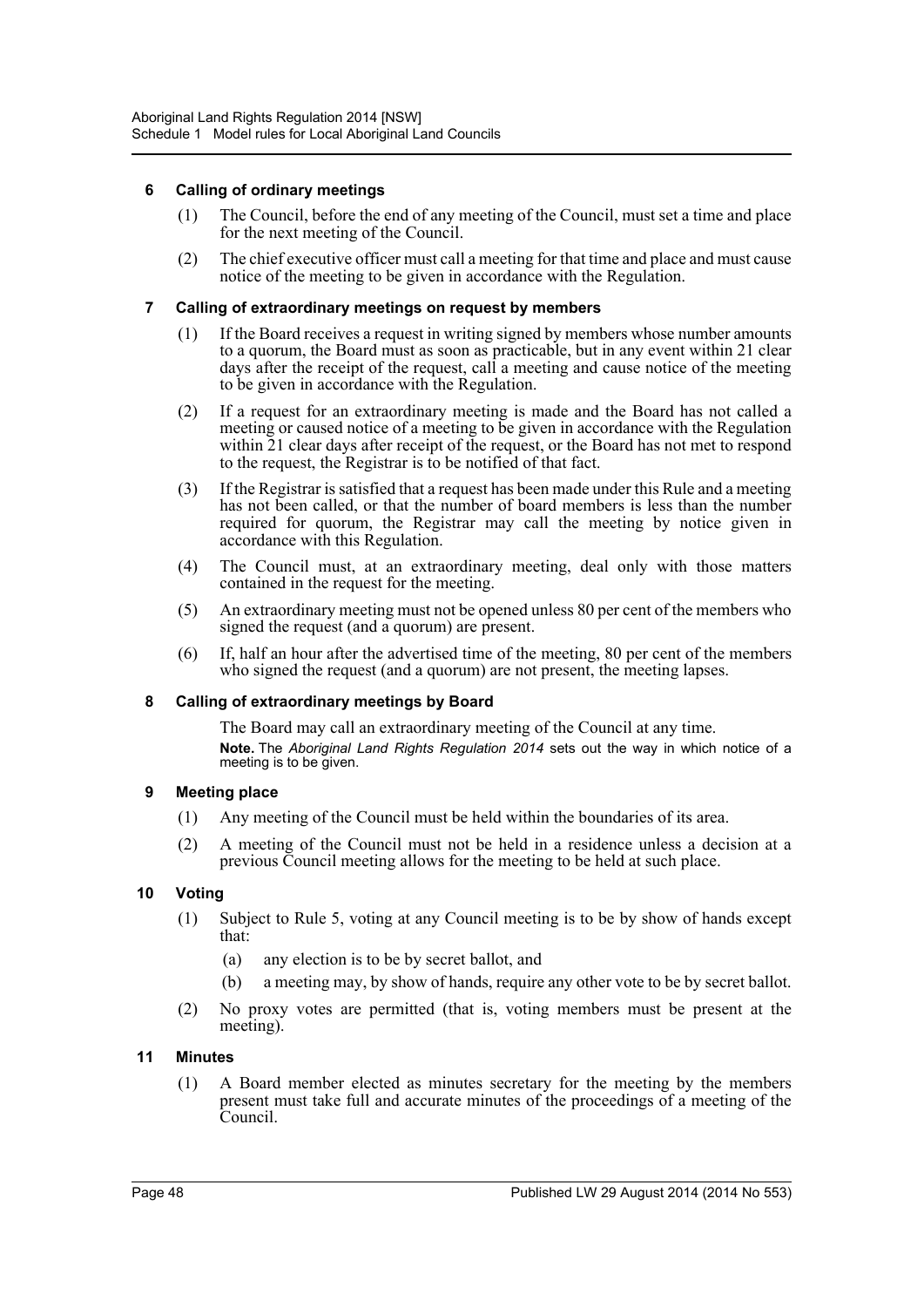- (2) The minutes must include:
	- (a) all motions put to the meeting, and
	- (b) amendments to such motions, and
	- (c) the names of the movers and seconders of those motions and amendments, and
	- (d) the resolutions passed by the meeting.
- (3) The minutes secretary for a meeting must provide a copy of the minutes of the proceedings of the meeting to the chief executive officer.
- (4) The Chairperson of the Board must sign the minutes when they have been accepted at the next meeting.

#### **12 Business at annual meeting**

The business of the annual meeting must include:

- (a) the receipt of an Annual Report of the activities of the Council, presented by the Chairperson of the Board, and
- (b) the receipt of the audited financial statements for the previous financial year, and
- (c) if required by the Act, the election of Board members, and
- (d) the conduct of any other business placed on the agenda before the commencement of the meeting.

# **13 Attendance list**

- (1) The minutes secretary of the Council must keep a list of those members who attend each Council meeting.
- (2) The list must include both the name and signature of each member present.
- (3) The minutes secretary must provide a copy of the list of those members who attended a council meeting to the chief executive officer.

#### **14 Sub-committees**

- (1) A Board may appoint sub-committees for the purposes of investigating proposals and presenting their findings and suggestions to the Board members at a meeting.
- (2) A sub-committee must meet as directed by a Board or, in the absence of such direction, as often as it sees fit.
- (3) A decision of a sub-committee is not a decision of the Board.

# **15 Financial management**

- (1) The chief executive officer must promptly:
	- (a) deposit into the Council's account with an authorised deposit-taking institution all money received, and
	- (b) issue a receipt for all money received.
- (2) A payment in excess of \$50 paid by the Council by cheque must be signed by any 2 of the signatories of the Council's accounts.
- (3) The signatories of the Council's accounts are to be determined by the Board.
- (4) If the Board decides to remove a person from acting as a signatory of the Council's accounts, that person must sign the appropriate authority from the authorised deposit-taking institution terminating that person's role as a signatory at the earliest possible opportunity.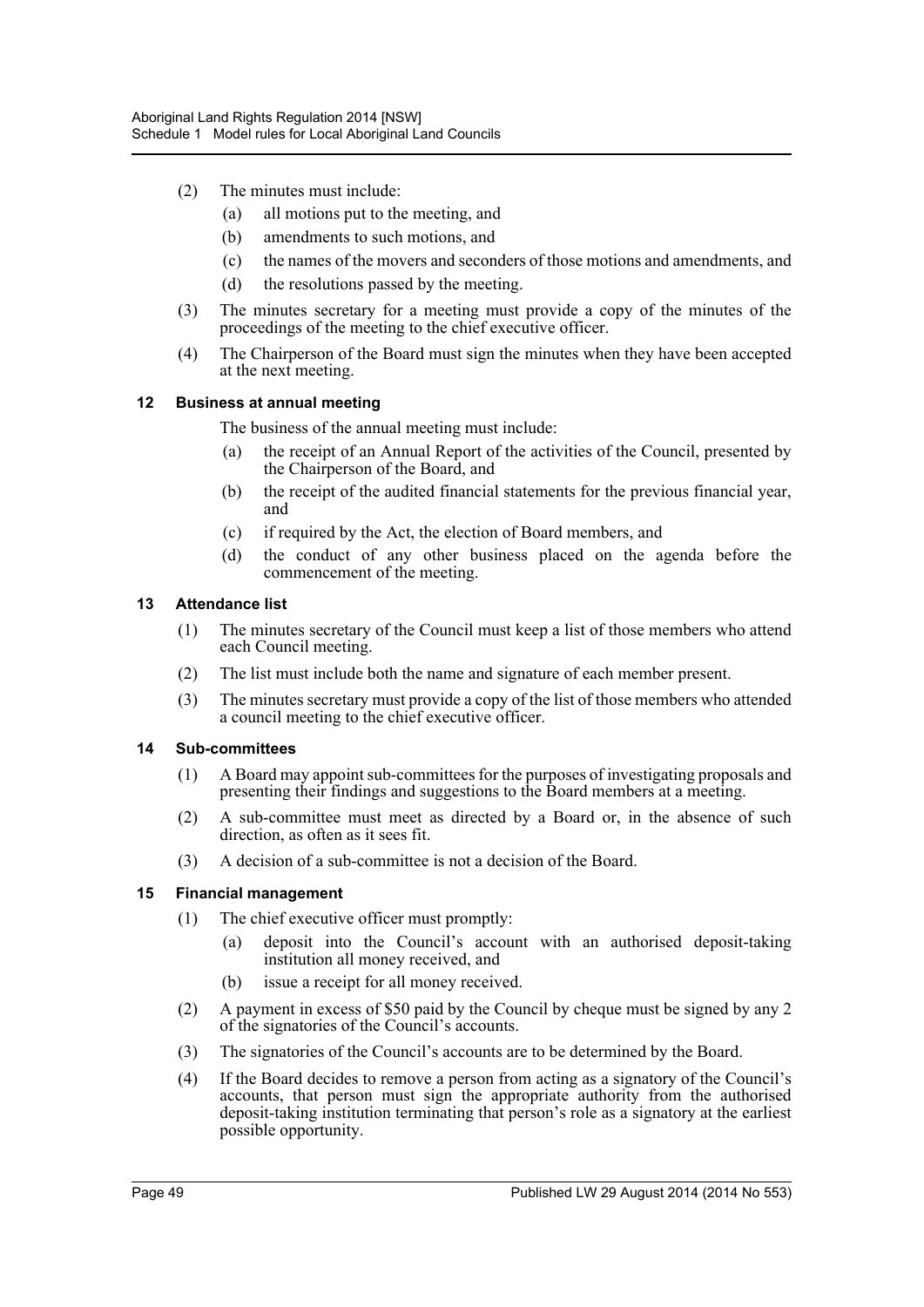- (5) The chief executive officer must present to the Board monthly financial reports containing details of the following:
	- (a) all bills and accounts that have not been paid and require the approval of the Board before payment,
	- (b) for ratification by the Board, details of all bills and accounts that have been paid and not previously approved by the Board,
	- (c) all other bills and accounts that have been received or paid by the chief executive officer.
- (6) Full details of all approvals and ratifications must be entered in the minutes of the Board meeting.

#### **16 Access to documents**

- (1) The membership roll, minutes of each meeting, attendance lists of each meeting and all financial records (*the Council records*) are the property of the Council.
- (2) The chief executive officer must make available the Council records for inspection by any member at such times as the Council directs.
- (3) If a member requests, by notice in writing, that the chief executive officer make available the Council records for inspection, the chief executive officer must, within 28 days, make the records available for inspection by the member.
- (4) A member must not remove original documents or records from the place in which they are made available for inspection by the chief executive officer.
- (5) The property of the Council which is in the possession of or under the control of an officer whose term of office has expired must be handed over to a remaining officer or to the officer's successor, as the Council directs.
- $(6)$  In subrule  $(5)$ :

*expired* means expired by reason of resignation, removal from office or election of a successor.

*property* includes all books, records, accounts, motor vehicles, office equipment, keys and anything else owned by the Council.

#### **17 Common seal**

- (1) The Council may provide for a common seal.
- (2) The common seal must not be affixed without the authority of the Board of the Council.
- (3) The common seal may be affixed to a document only in the presence of 2 Board members with an attestation by the signatures of the 2 Board members of the fact of affixing the seal.

#### **18 Amendment of Rules**

- (1) The Council may amend these Rules by a resolution passed at a meeting of which notice under the Regulation, including notice of the proposed amendment, has been given.
- (2) The Registrar must be notified in writing of the amendment and the amendment is not effective unless the Registrar has given approval in writing to the amendment being made.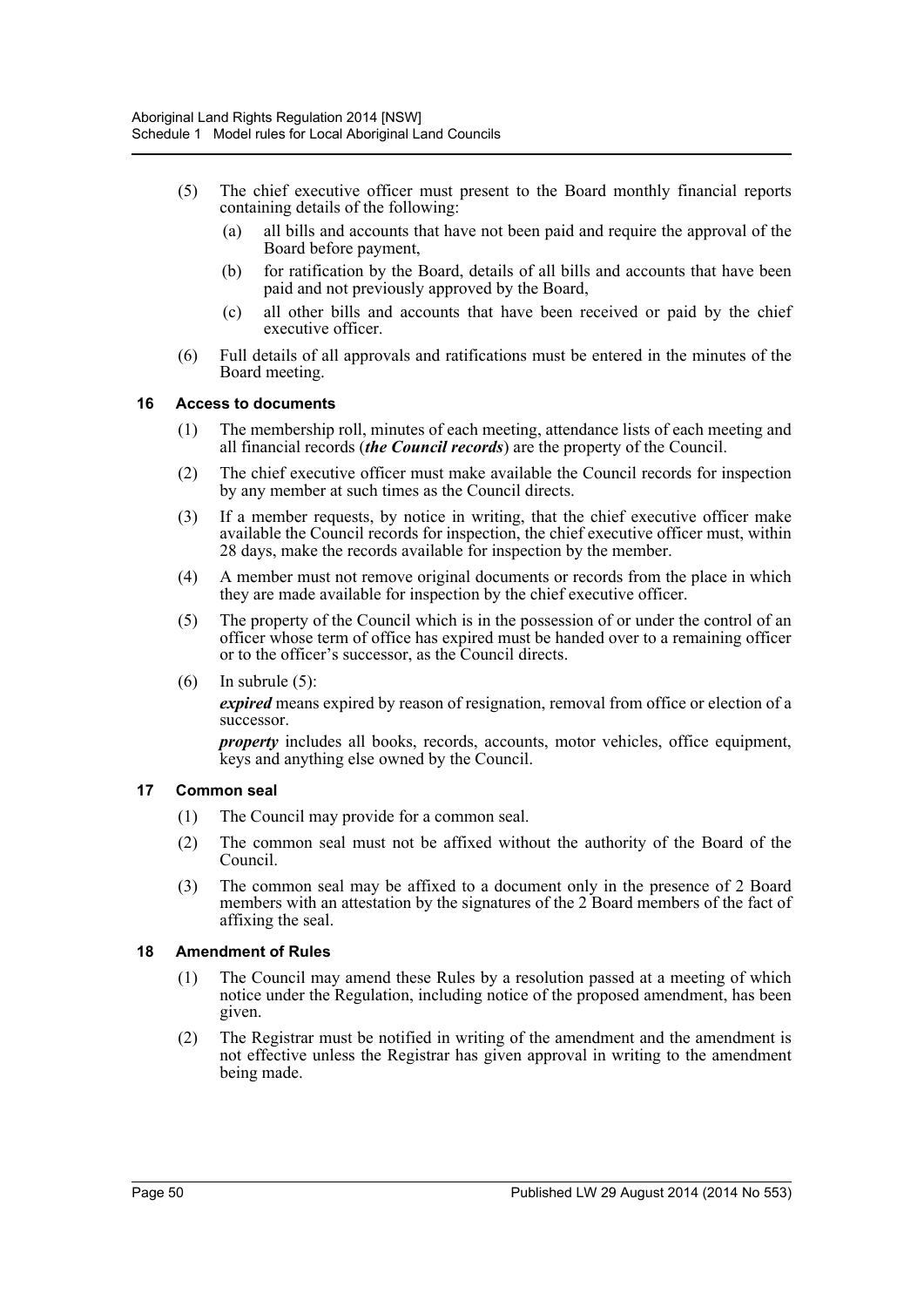#### **19 Duties of Chairperson**

- (1) The primary duty of the Chairperson of the Board is to ensure the successful functioning of the Council and achievement of its objectives.
- (2) Accordingly the Chairperson must:
	- (a) uphold the rules of the Council, and
	- (b) preside at Council meetings, and
	- (c) represent and act, subject to the instructions of a Council meeting, on behalf of the Council in the interval between meetings.
- (3) In particular, the Chairperson must:
	- (a) before each Council meeting:
		- (i) consult with the chief executive officer in the preparation of an agenda, and
		- (ii) ensure that the notice of the meeting conforms with these Rules, and
		- (iii) check the accuracy of any minutes of previous meetings being presented to the meeting for acceptance, and
		- (iv) read over any correspondence or other material to be brought forward at the meeting, and
	- (b) open the meeting when a quorum is present, ask for any apologies to be tabled, then welcome new members and guests, and
	- (c) sign minutes of previous meetings as correct when they have been accepted by the meeting, and
	- (d) preserve order and warn any member who is causing a disturbance at a meeting that the member may be removed, and
	- (e) order the removal from the meeting of any member who, having been already warned, continues to cause a disturbance and may request assistance from the police to remove the member if it is considered necessary by the majority of members at the meeting, and
	- (f) ensure that debates are conducted in the correct manner and, in particular, that there is one speaker at a time, and
	- (g) rule "out of order" any motion which involves the Council acting outside its functions or powers under the Act or any other statute or rule of law, and
	- (h) close or adjourn the meeting when:
		- (i) a motion to that effect is carried, or
		- (ii) all business has been finished, or
		- (iii) the meeting is excessively disorderly and the Chairperson is unable to restore order, or
		- (iv) a quorum of members is no longer present.
- (4) The Chairperson has, in relation to the Board and meetings of the Board, the same functions as the Chairperson has under this clause in relation to meetings of the Council.

# **20 Duties of chief executive officer**

The chief executive officer must:

- (a) maintain a membership roll for the Council as required by the Act and the Regulation, and
- (b) maintain an official minute book of the Council containing the minutes taken by the minute secretary under Rule 11 in respect of each meeting, and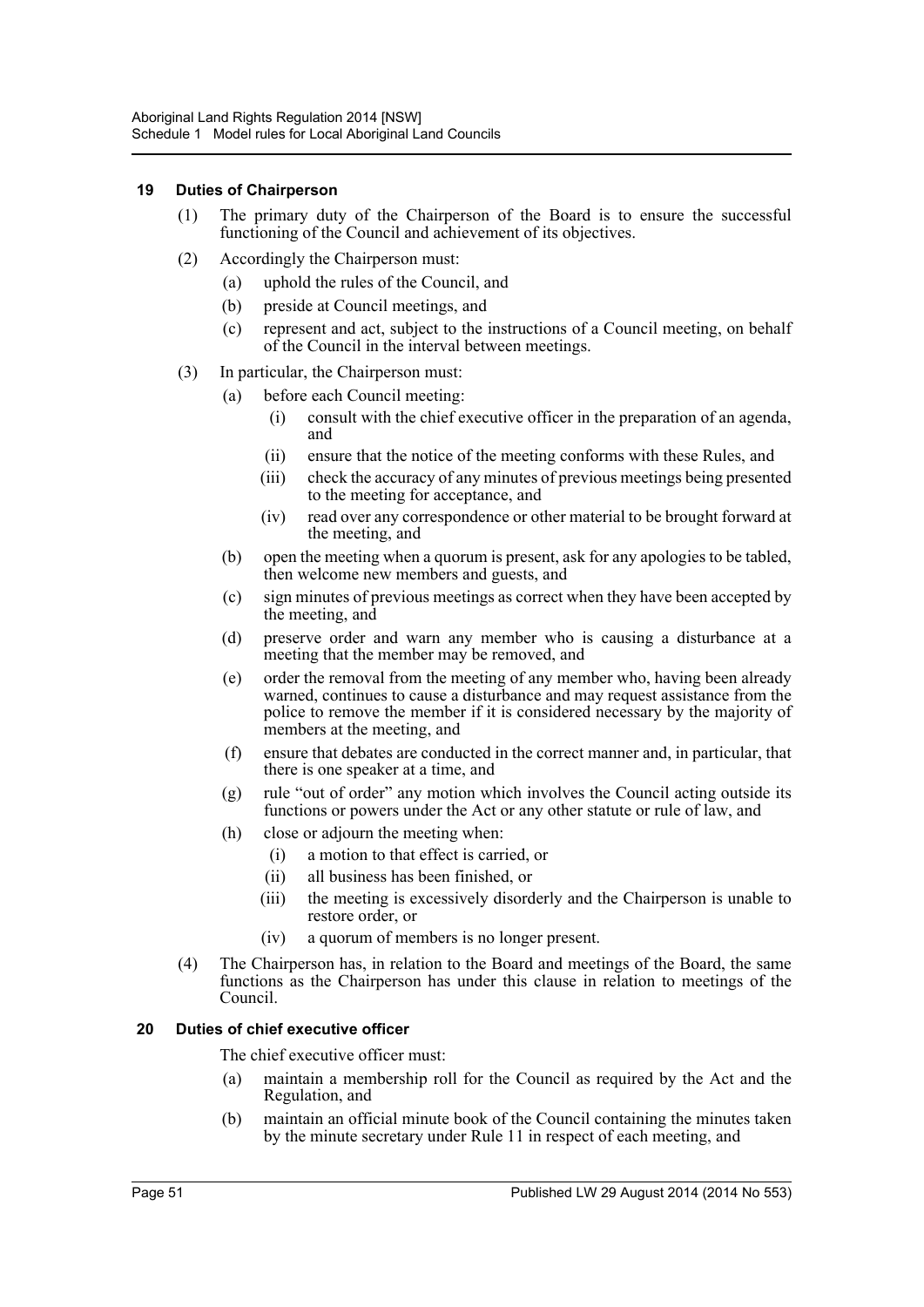- (c) maintain a file which contains all applications and letters asking for membership received by the Council, and
- (d) call meetings and give the proper notice for meetings, of the Council and the Board, in accordance with these Rules, and
- (e) maintain a file containing the attendance lists for each meeting of the Council showing the names of all the members who attend the meeting together with the signature of each member who is present as prepared under Rule 13, and
- (f) prepare an agenda for meetings of the Council and the Board, in consultation with the Chairperson, prior to each meeting, and
- (g) maintain any correspondence to and from the Council and inform the Council of such correspondence, and
- (h) send to the Registrar the following:
	- (i) a copy of the current Council membership roll and changes to the roll as required by section 59 of the Act,
	- (ii) the address of the Council's office (if there is one),
	- (iii) the particulars of all land held by the Council, and
- (i) keep the Council's common seal in safe custody, and
- (j) represent and act, subject to the instructions of a Council meeting, on behalf of the Council in the interval between meetings.

#### **21 Financial duties**

- (1) The chief executive officer must:
	- (a) maintain proper accounts and records of all transactions in relation to the operations of the Council (in a manner approved by the New South Wales Aboriginal Land Council), and
	- (b) ensure that all money received is deposited as soon as possible in the Council's account with an authorised deposit-taking institution, and
	- (c) submit the monthly financial reports prepared in accordance with Rule 15 at each Board and Council meeting, and
	- (d) as soon as practicable, bring to the attention of the Board, details of any expenditure that in the chief executive officer's opinion contravenes the Act.
- (2) The Chairperson of the Board must:
	- (a) ensure that financial statements, together with an auditor's statement in relation to the statements, are submitted to each annual meeting of the Council and to the New South Wales Aboriginal Land Council, in accordance with Division 2 of Part 8 of the Act, and
	- (b) submit the Council's budget, after it has been passed by a Council meeting, to the New South Wales Aboriginal Land Council in accordance with section 158 of the Act, and
	- (c) as soon as practicable, submit to the Board, and advise the New South Wales Aboriginal Land Council of, details of any expenditure that in the Chairperson's opinion contravenes the Act or the wishes of the majority of the Council members or both.

#### **22 Relationship between Rules and the Act and Regulation**

To the extent (if any) that a Rule purports to make provision in respect of a matter provided for in the Act or the Regulation, the provision of the Act or the Regulation prevails over the Rule.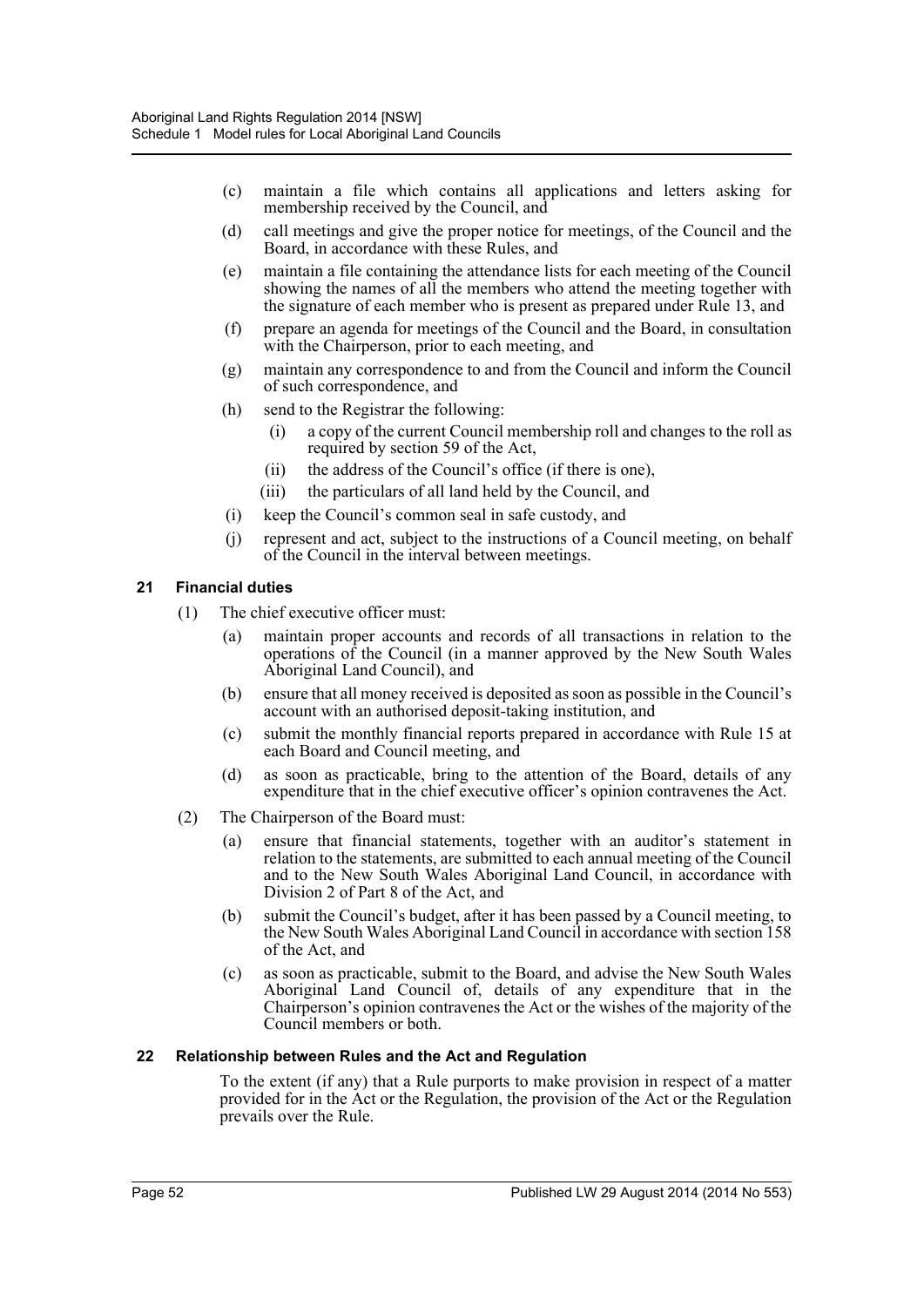#### **23 Revocation of endorsement as deductible gift recipient**

The Council must, if the Council ceases to be endorsed as a deductible gift recipient under the *Income Tax Assessment Act 1997* of the Commonwealth, transfer to another Local Aboriginal Land Council that is endorsed as a deductible gift recipient under that Act any gifts, contributions or other money as required by section  $30-125$  (6) of that Act.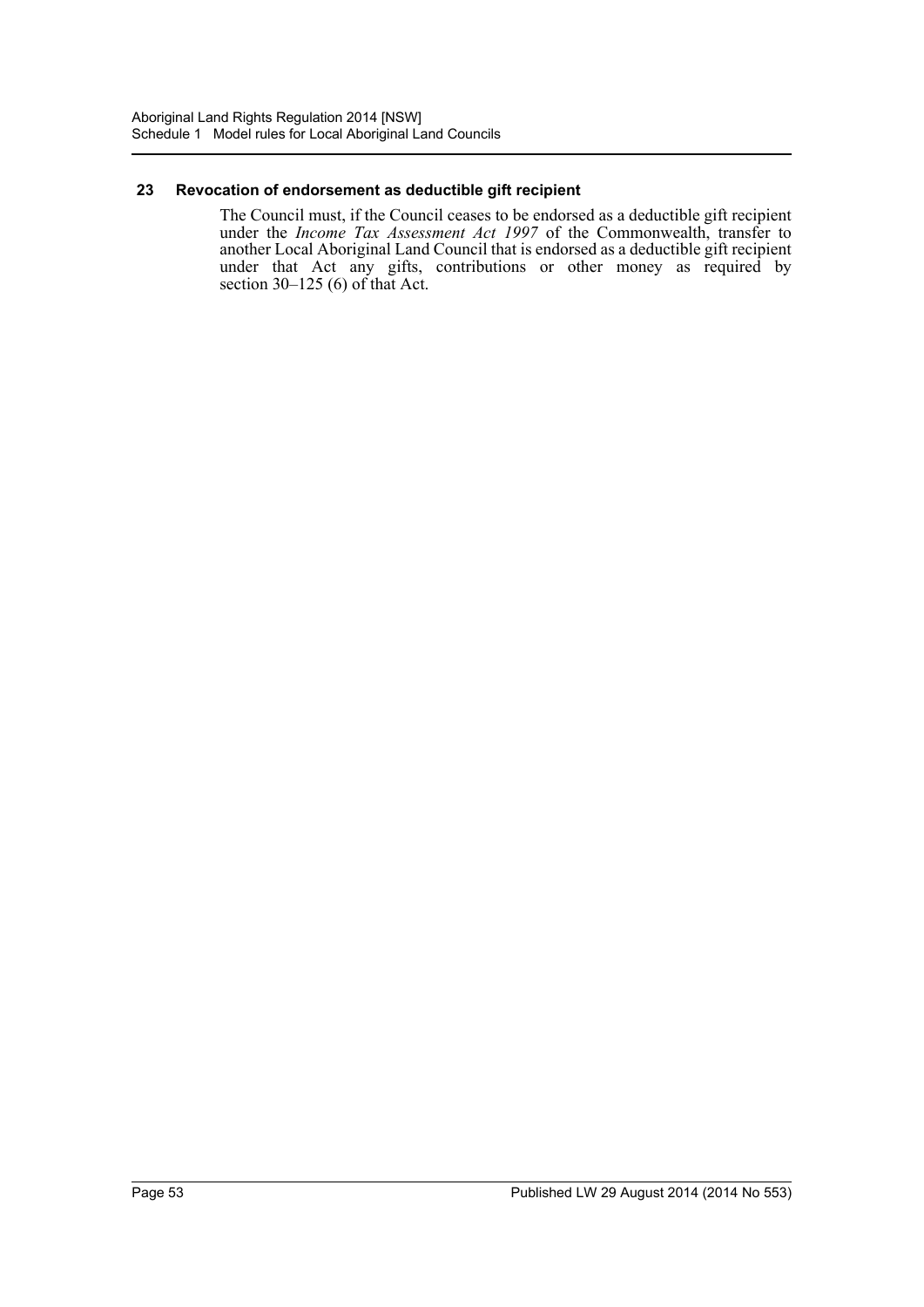# <span id="page-53-0"></span>**Schedule 2 Model rules for the New South Wales Aboriginal Land Council**

(Clause 86)

# **1 Definitions**

- (1) In these Rules: *Council* means the New South Wales Aboriginal Land Council. *councillor* means a member of the Council.
- (2) Expressions used in these Rules which are defined in the Act or the Regulation have the meanings set out in the Act or the Regulation, respectively.

#### **2 Voting**

- (1) Each councillor present (including the Chairperson) is entitled to one vote at a Council meeting and voting is to be by show of hands except that:
	- (a) any election at an annual meeting or other meeting must be by secret ballot, and
	- (b) a meeting may, by show of hands, require any other vote to be by secret ballot.
- (2) No proxy votes are permitted (that is, voting councillors must be present at the meeting).
- (3) This Rule is subject to clause 4 (2) of Part 3 of Schedule 3 to the Act that provides that the person presiding at any meeting of the Council has a deliberative vote and, in the event of an equality of votes, a second or casting vote.

#### **3 Minutes**

- (1) A person appointed as minutes secretary for the meeting by the councillors present must take full and accurate minutes of the proceedings of a meeting of the Council.
- (2) The minutes must include:
	- (a) all motions put to the meeting, and
	- (b) amendments to such motions, and
	- (c) the names of the movers and seconders of those motions and amendments, and
	- (d) the resolutions passed by the meeting.
- (3) The minute secretary must provide the minutes of the proceedings of all meetings to the Chief Executive Officer.
- (4) The Chairperson is to sign the minutes when they have been accepted at the next meeting.

#### **4 Council Roll**

The Chief Executive Officer of the Council is to prepare and maintain a Council Roll on which is to be listed:

- (a) the name and address of each councillor, and
- (b) the Region which each councillor represents, and
- (c) the date of election of each councillor.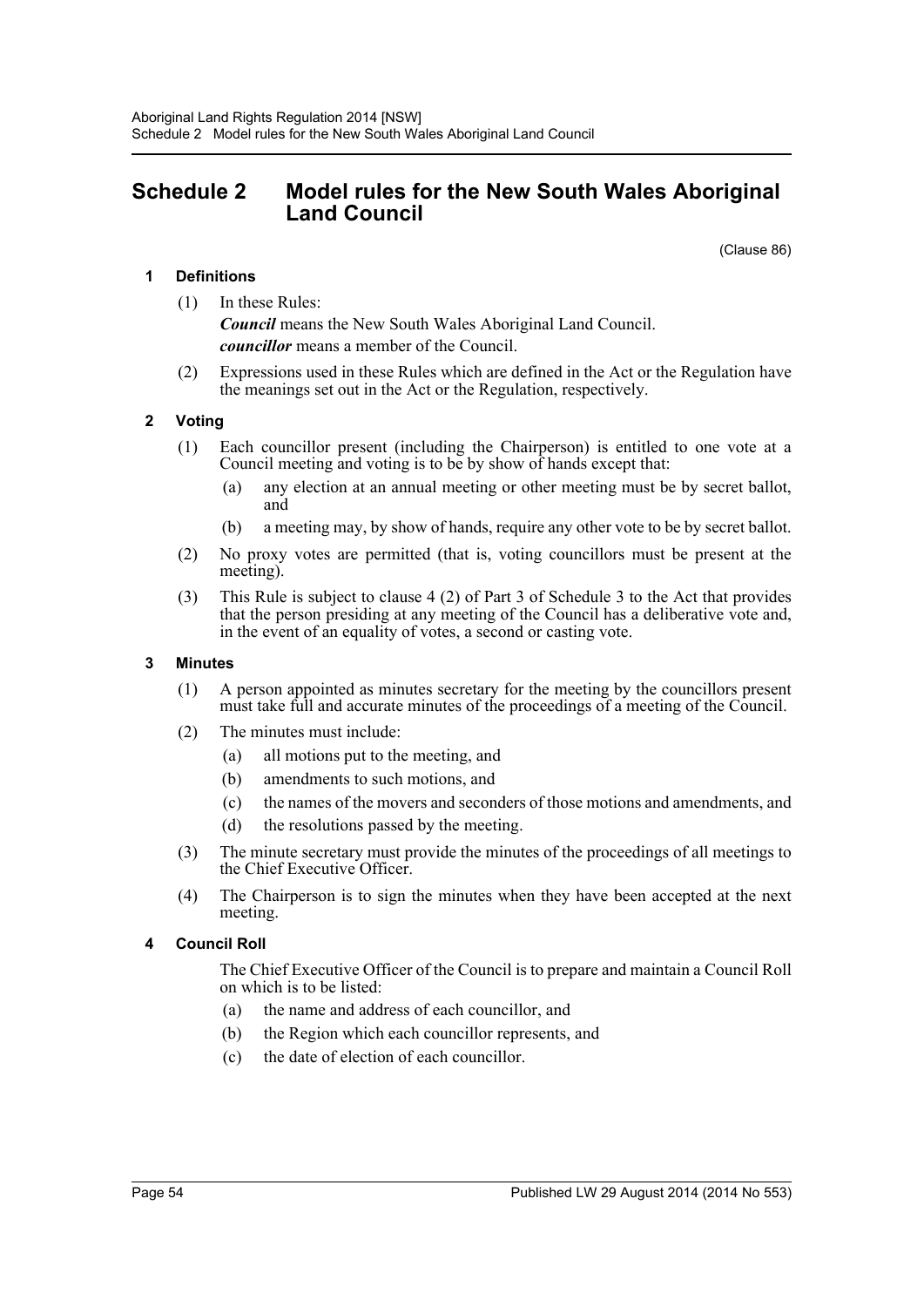# **5 Attendance list**

- (1) The Chief Executive Officer of the Council is to keep a list of those councillors who attend each Council meeting.
- (2) The list is to include the signature of each councillor present.

# **6 Business at annual meeting**

The business of the annual meeting is to include:

- (a) the receipt of an Annual Report of the activities of the Council, presented by the Chairperson, and
- (b) the receipt of the audited financial statements for the previous financial year, and
- (c) the conduct of any other business placed on the agenda before the commencement of the meeting.

# **7 Sub-committees**

- (1) The Council may appoint sub-committees for the purposes of investigating proposals and presenting their findings and suggestions to the councillors at a meeting.
- (2) A sub-committee is to meet as directed by the Council or, in the absence of such direction, as often as it sees fit.
- (3) A decision of a sub-committee is not a decision of the Council.

# **8 Financial management**

- (1) Any money received for the Council must be promptly deposited into the Council's account with an authorised deposit-taking institution and a receipt must be issued for the money.
- (2) A payment in excess of \$50 made by the Council is to be paid by cheque signed by any  $\dot{2}$  of the persons authorised by the Council to be signatories of the Council's accounts.
- (3) The Chairperson and Deputy Chairperson and those members of the staff of the Council as are approved by the Council for the purpose are to be authorised by the Council to be signatories of the Council's accounts.
- (4) The Chief Executive Officer is to pay all bills and accounts of the Council.
- (5) Proper records are to be kept of all receipts, payments and other financial transactions in accordance with the requirements of the *Public Finance and Audit Act 1983*.
- (6) Financial budgets and statements are to be prepared and a report submitted on the finances to each Council meeting.

# **9 Access to documents**

- (1) The council roll, minutes of each meeting, attendance lists of each meeting and all financial records (*the Council records*) are the property of the Council.
- (2) The Chief Executive Officer is to make the Council records available for inspection by any councillor at such times as the Council directs.
- (3) A councillor is not to remove original documents or records from the place in which they are made available for inspection by the Chief Executive Officer.
- (4) The property of the Council which is in the possession of or under the control of an office-bearer whose term of office has expired is to be handed over to a remaining office-bearer or to the office-bearer's successor, as the Council directs.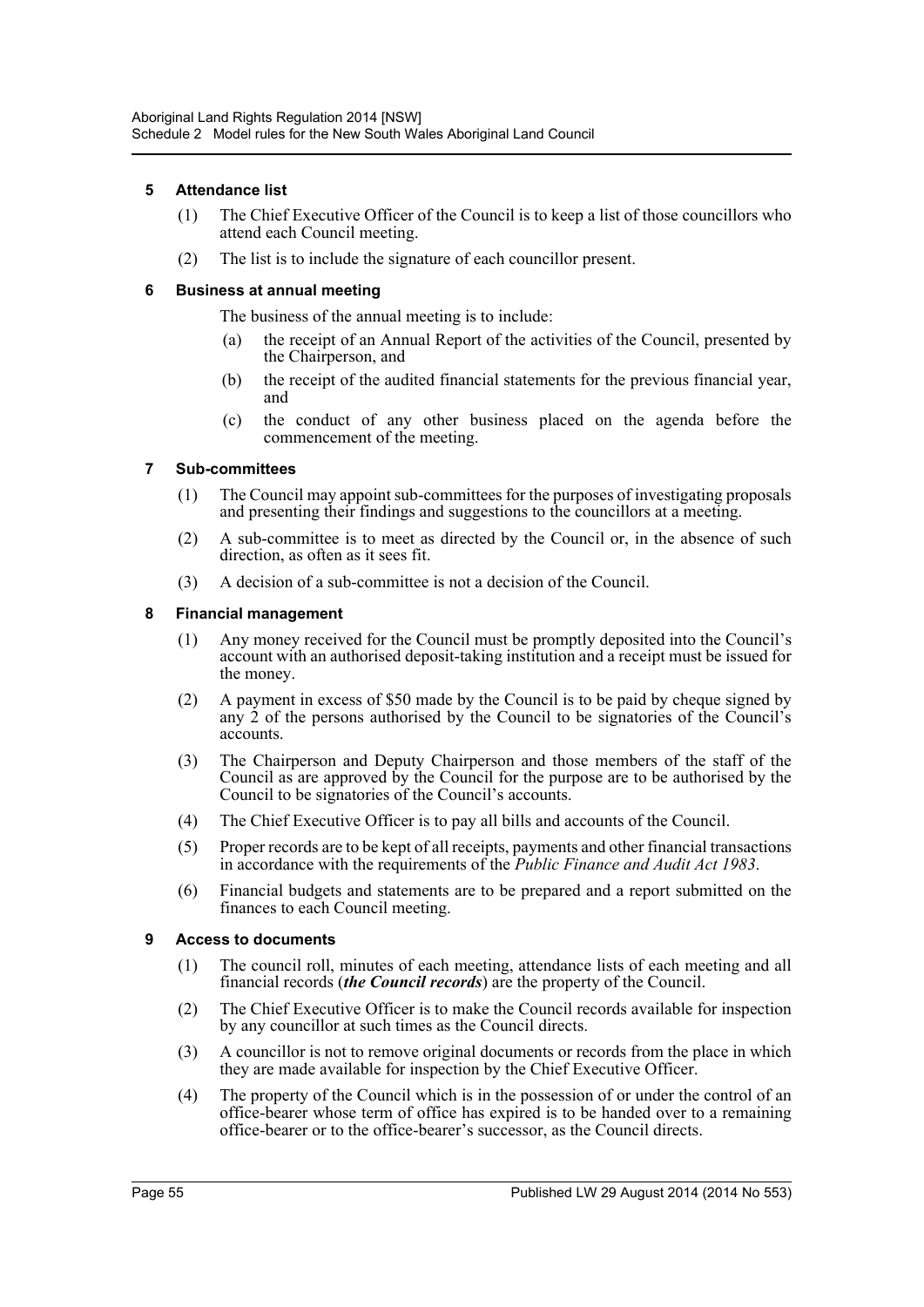$(5)$  In subrule  $(4)$ :

*expired* means expired by reason of resignation, removal from office or election of a successor.

*property* includes all books, records, accounts, motor vehicles, office equipment, keys and anything else owned by the Council.

#### **10 Common seal**

- (1) The Council may provide for a common seal.
- (2) The common seal must not be affixed without the authority of the Council.
- (3) The common seal may be affixed to a document only in the presence of 2 councillors with an attestation by the signatures of the councillors of the fact of affixing the seal.

# **11 Amendment of Rules**

- (1) The Council may amend these Rules by a resolution passed at a meeting of which notice under the Regulation, including notice of the proposed amendment, has been given.
- (2) The Registrar must be notified in writing of the amendment and the amendment is not effective unless the Registrar has given approval in writing to the amendment being made.

# **12 Duties of Chairperson**

- (1) The primary duty of the Chairperson is to ensure the successful functioning of the Council and the achievement of its objectives.
- (2) Accordingly, the Chairperson must:
	- (a) uphold the rules of the Council, and
	- (b) preside at Council meetings, and
	- (c) represent and act, subject to the instructions of a Council meeting, on behalf of the Council in the interval between meetings.
- (3) In particular, the Chairperson must:
	- (a) before each Council meeting:
		- (i) consult with the Chief Executive Officer in the preparation of an agenda, and
		- (ii) ensure that the notice of the meeting conforms with the Regulation, and
		- (iii) check the accuracy of any minutes of previous meetings being presented to the meeting for acceptance, and
		- (iv) read over any correspondence or other material to be brought forward at the meeting, and
	- (b) call meetings and give the proper notice for meetings in accordance with the Regulation, and
	- (c) open the meeting when a quorum is present and ask for any apologies to be tabled, and
	- (d) sign minutes of previous meetings as correct when they have been accepted by the meeting, and
	- (e) preserve order and warn any councillor who is causing a disturbance at a meeting that the councillor may be removed, and
	- (f) order the removal from the meeting of any councillor who, having been already warned, continues to cause a disturbance, and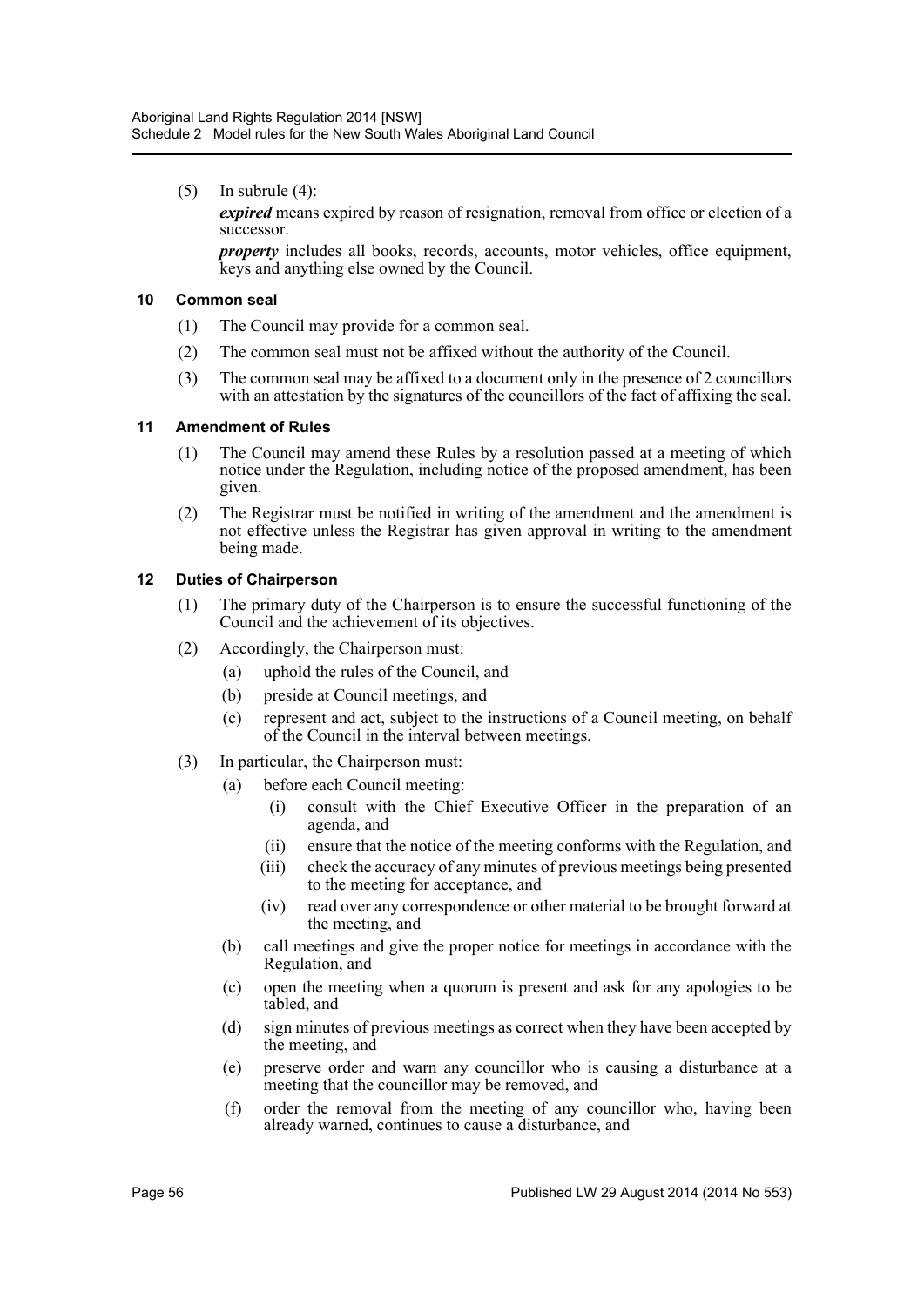- (g) ensure that debates are conducted in the correct manner and, in particular, that there is one speaker at a time, and
- (h) rule "out of order" any motion which involves the Council acting outside its functions or powers under the Act or any other statute or rule of law, and
- (i) close or adjourn the meeting when:
	- (i) a motion to that effect is carried, or
	- (ii) all business has been finished, or
	- (iii) the meeting is excessively disorderly and the Chairperson is unable to restore order, or
	- (iv) a quorum of councillors is no longer present.

#### **13 Administrative duties of Chief Executive Officer**

The Chief Executive Officer of the Council must:

- (a) maintain a Council Roll showing details of names, addresses, the Regions which councillors represent and the date of the election of councillors, and
- (b) maintain an official minute book of the Council containing the minutes taken by the minute secretary under Rule 3 in respect of each meeting, and
- (c) maintain a file containing the attendance lists for each meeting of the Council showing the names of all the members who attend the meeting together with the signature of each member who is present as prepared under Rule 5, and
- (d) prepare an agenda, in consultation with the Chairperson, before each meeting, and
- (e) maintain any correspondence to and from the Council and inform the Council of such correspondence, and
- (f) send to the Minister an Annual Report, approved by a meeting of the Council, of the Council's work and activities for the 12 months ending 30 June each year, and
- (g) send to the Auditor-General a copy of the report referred to in paragraph (f), and
- (h) keep the Council's Common Seal in safe custody, and
- (i) represent and act, subject to the instructions of a Council meeting, on behalf of the Council in the interval between meetings.

#### **14 Financial duties of Chief Executive Officer**

The Chief Executive Officer of the Council must:

- (a) ensure that financial statements, together with an auditor's certificate in relation to the statement, are submitted to each annual meeting, and
- (b) submit the Council's annual budget, after it has been passed by a Council meeting, to the Minister in accordance with section 157 of the Act, and
- (c) submit a financial statement at each Council meeting, and
- (d) represent and act, subject to the instructions of a Council meeting, on behalf of the Council in the interval between meetings, and
- (e) submit to the Council details of any expenditure which in the Chairperson's opinion contravenes the Act or the wishes of the majority of the councillors, or both.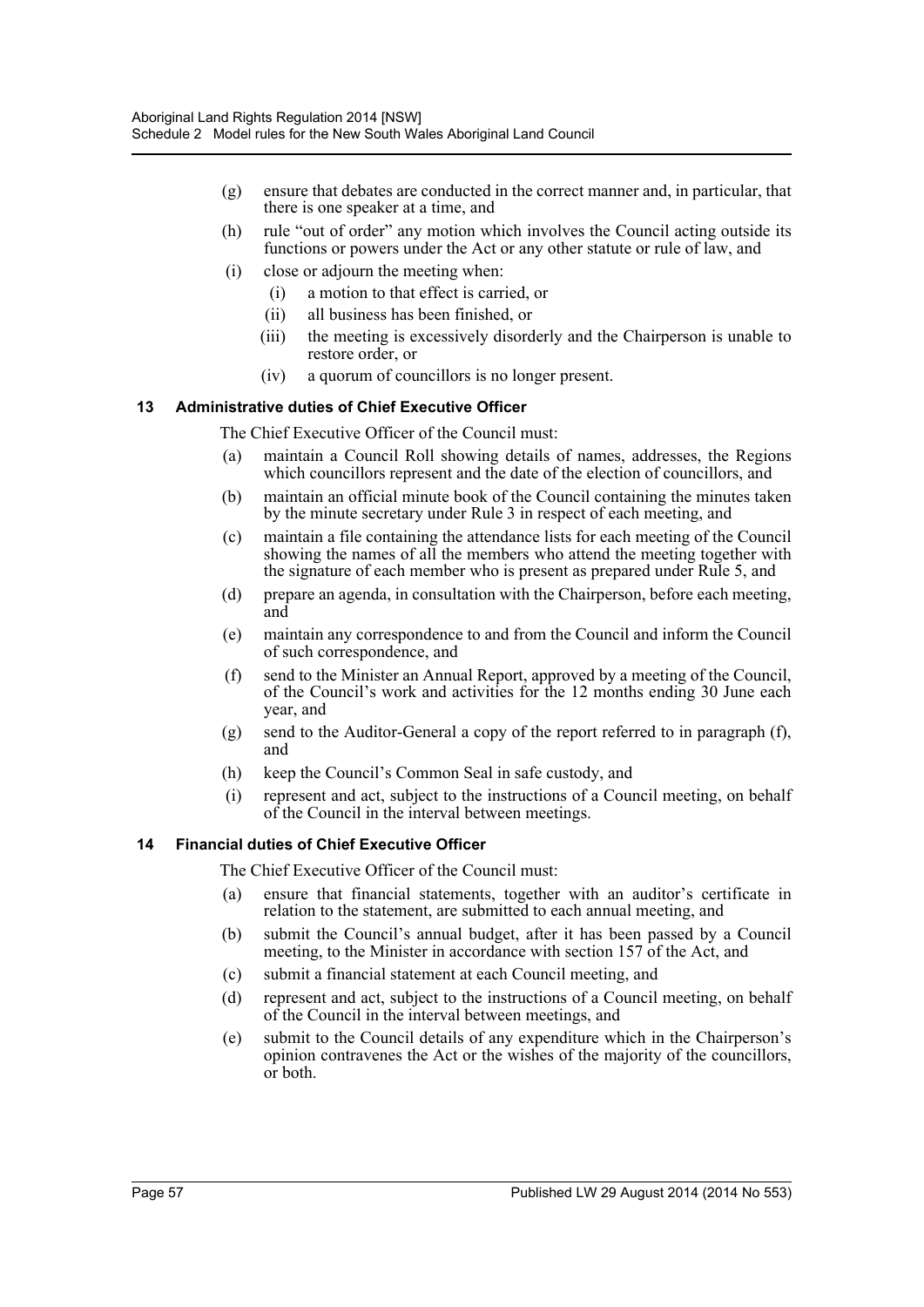# <span id="page-57-0"></span>**Schedule 3 Model code of conduct for Local Aboriginal Land Councils**

(Clause 94 (1))

- **1** The [*name*] Local Aboriginal Land Council requires its officers to observe the highest standards of conduct and ethical behaviour in all of their activities. By maintaining such standards, officers enhance their own standing as representatives of the Aboriginal community and increase the public confidence in the management and administration of the [*name*] Local Aboriginal Land Council.
- **2** Officers must uphold the objectives of the [*name*] Local Aboriginal Land Council and abide by the *Aboriginal Land Rights Act 1983* and associated legislation, as well as policies and procedures established by the New South Wales Aboriginal Land Council.
- **3** As the conduct of an individual officer can reflect on the wider Aboriginal Land Council network as a whole, this Code sets out what are considered to be appropriate standards of conduct by officers.
- **4** Officers must refrain from conduct or action that detracts from the reputation of the [ $name$ <sup>]</sup> Local Aboriginal Land Council.
- **5** Officers are required to exercise complete probity, honesty and diligence in carrying out their duties and responsibilities.
- **6** Officers must at all times safeguard the interests of the [*name*] Local Aboriginal Land Council and its members, provided that officers must not knowingly be party to any illegal or unethical activity.
- **7** Officers must not enter into any agreement or undertake any activity that may be in conflict with the interests of the [*name*] Local Aboriginal Land Council, or that would prejudice the performance of their duties.
- **8** Officers must not use confidential information gained in the performance of their duties for any personal gain or in a manner that could be detrimental to the [*name*] Local Aboriginal Land Council.
- **9** Officers must exercise due care and diligence in performing their duties and ensure that their knowledge, skills and technical competencies suffice to discharge their responsibilities.
- **10** Officers are to acknowledge that this Code is to be adhered to both in spirit and to the letter, so that an officer's conduct is governed by the highest standards of personal and ethical behaviour.
- **11** Officers of the [*name*] Local Aboriginal Land Council must not, at a meeting of the Council or the Board, do any of the following things:
	- (a) assault or threaten to assault another officer or person present at the meeting,
	- (b) move or attempt to move a motion or an amendment that has an unlawful purpose or that deals with a matter that is outside the jurisdiction of the Council or Board, or address or attempt to address the Council or Board on such a motion,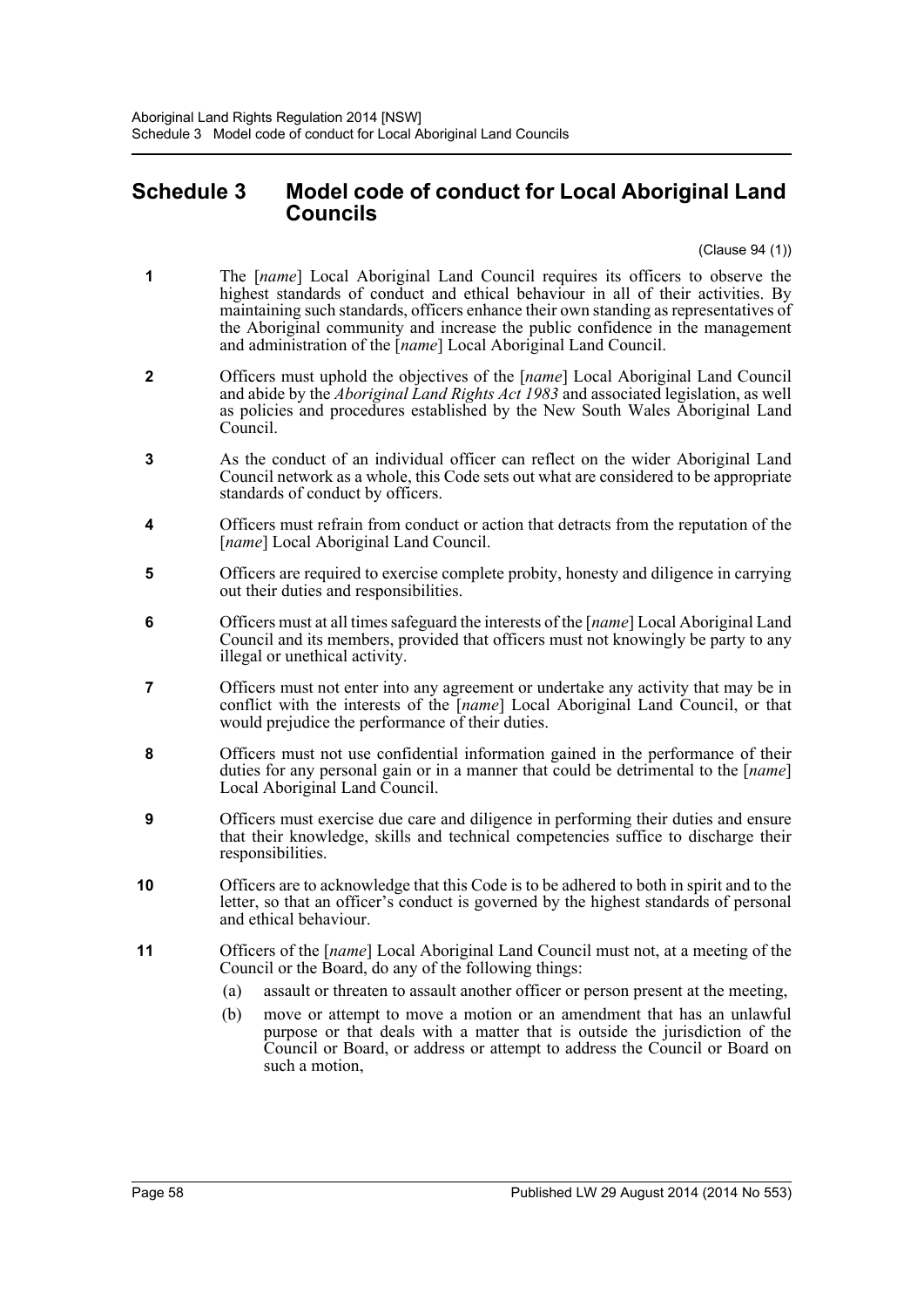- (c) insult or make personal reflections on or impute improper motives to another officer,
- (d) say or do anything that is inconsistent with maintaining order at the meeting or is likely to bring the Council or Board into contempt.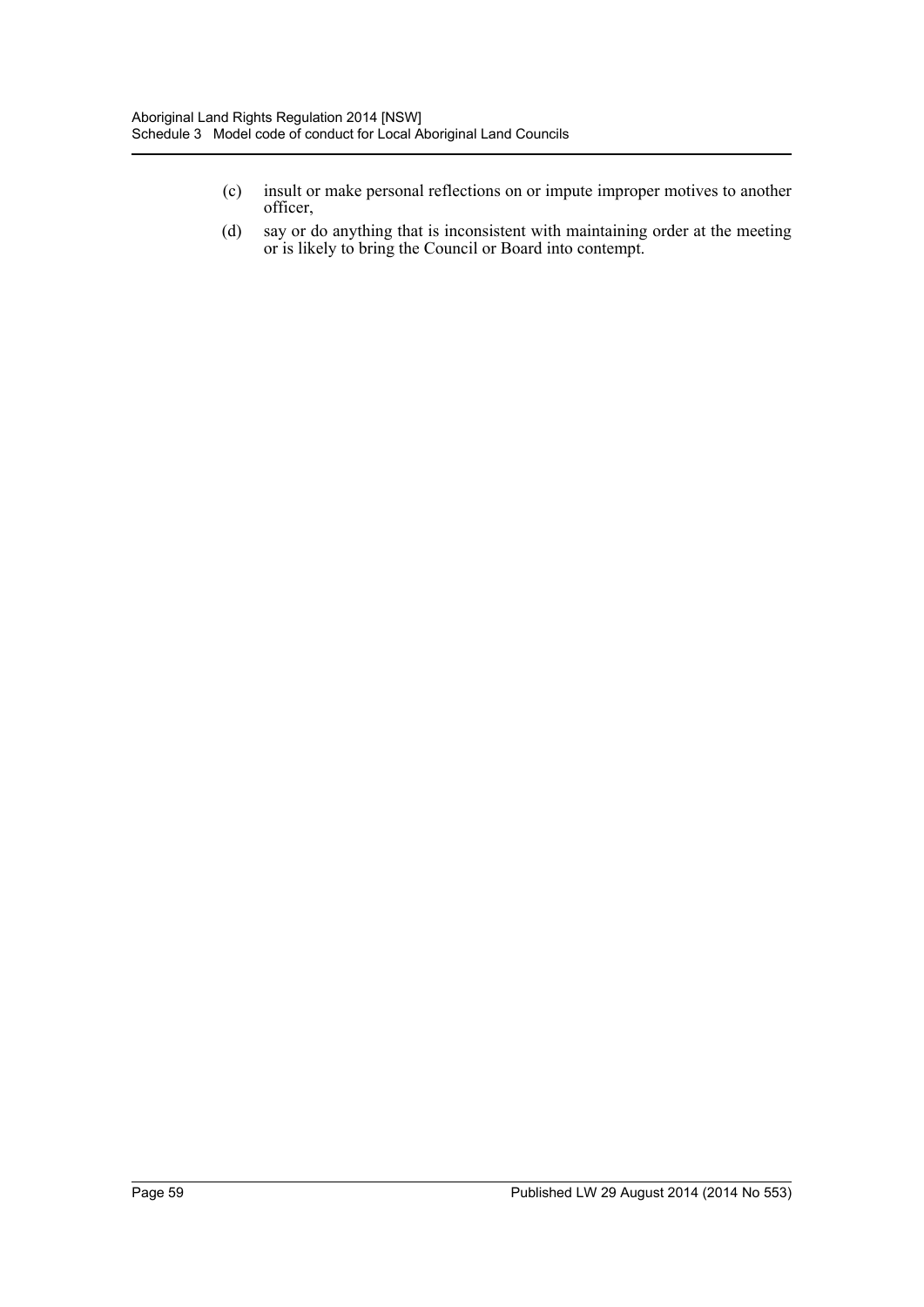# <span id="page-59-0"></span>**Schedule 4 Model code of conduct for New South Wales Aboriginal Land Council**

(Clause 94 (2))

- **1** The New South Wales Aboriginal Land Council requires its councillors to observe the highest standards of conduct and ethical behaviour in all of their activities. By maintaining such standards, councillors enhance their own standing as representatives of the Aboriginal community and increase the public confidence in the management and administration of the New South Wales Aboriginal Land Council.
- **2** Councillors must uphold the objectives of the New South Wales Aboriginal Land Council and abide by the *Aboriginal Land Rights Act 1983* and associated legislation, as well as policies and procedures established by the New South Wales Aboriginal Land Council.
- **3** As the conduct of an individual councillor can reflect on the wider Aboriginal Land Council network as a whole, this Code sets out what are considered to be appropriate standards of conduct by councillors.
- **4** Councillors must refrain from conduct or action that detracts from the reputation of the New South Wales Aboriginal Land Council.
- **5** Councillors are required to exercise complete probity, honesty and diligence in carrying out their duties and responsibilities.
- **6** Councillors must at all times safeguard the interests of the New South Wales Aboriginal Land Council and Local Aboriginal Land Councils and their members, provided that councillors must not knowingly be party to any illegal or unethical activity.
- **7** Councillors must not enter into any agreement or undertake any activity that may be in conflict with the interests of the New South Wales Aboriginal Land Council or Local Aboriginal Land Councils, or that would prejudice the performance of their duties.
- **8** Councillors must not use confidential information gained in the performance of their duties for any personal gain or in a manner that could be detrimental to the New South Wales Aboriginal Land Council or Local Aboriginal Land Councils.
- **9** Councillors must exercise due care and diligence in performing their duties and ensure that their knowledge, skills and technical competencies suffice to discharge their responsibilities.
- **10** Councillors are to acknowledge that this Code is to be adhered to both in spirit and to the letter, so that a councillor's conduct is governed by the highest standards of personal and ethical behaviour.
- **11** Councillors must not, at a meeting of the Council, do any of the following things:
	- (a) assault or threaten to assault another officer or person present at the meeting,
	- (b) move or attempt to move a motion or an amendment that has an unlawful purpose or that deals with a matter that is outside the jurisdiction of the Council, or address or attempt to address the Council on such a motion,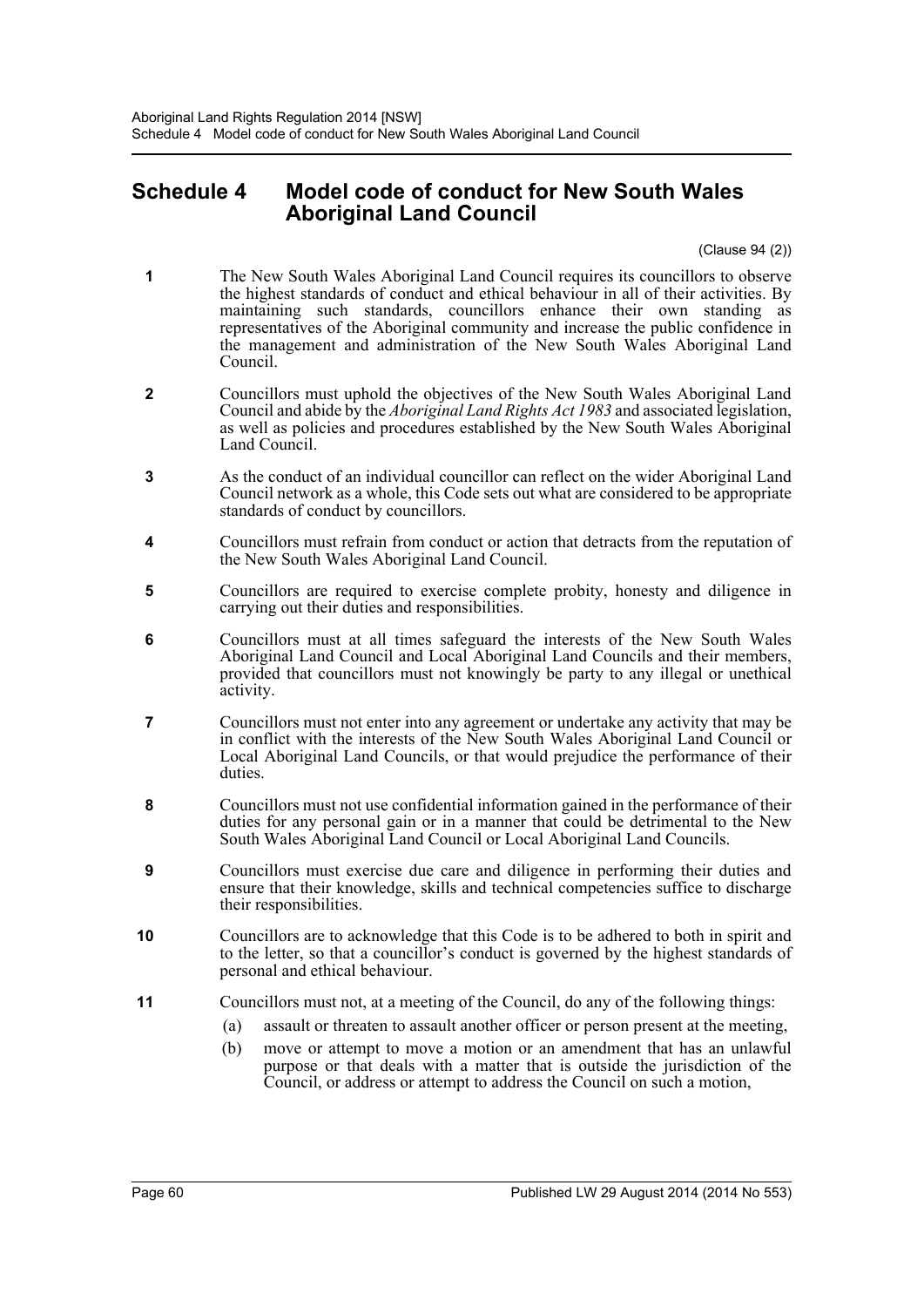- (c) insult or make personal reflections on or impute improper motives to another officer,
- (d) say or do anything that is inconsistent with maintaining order at the meeting or is likely to bring the Council into contempt.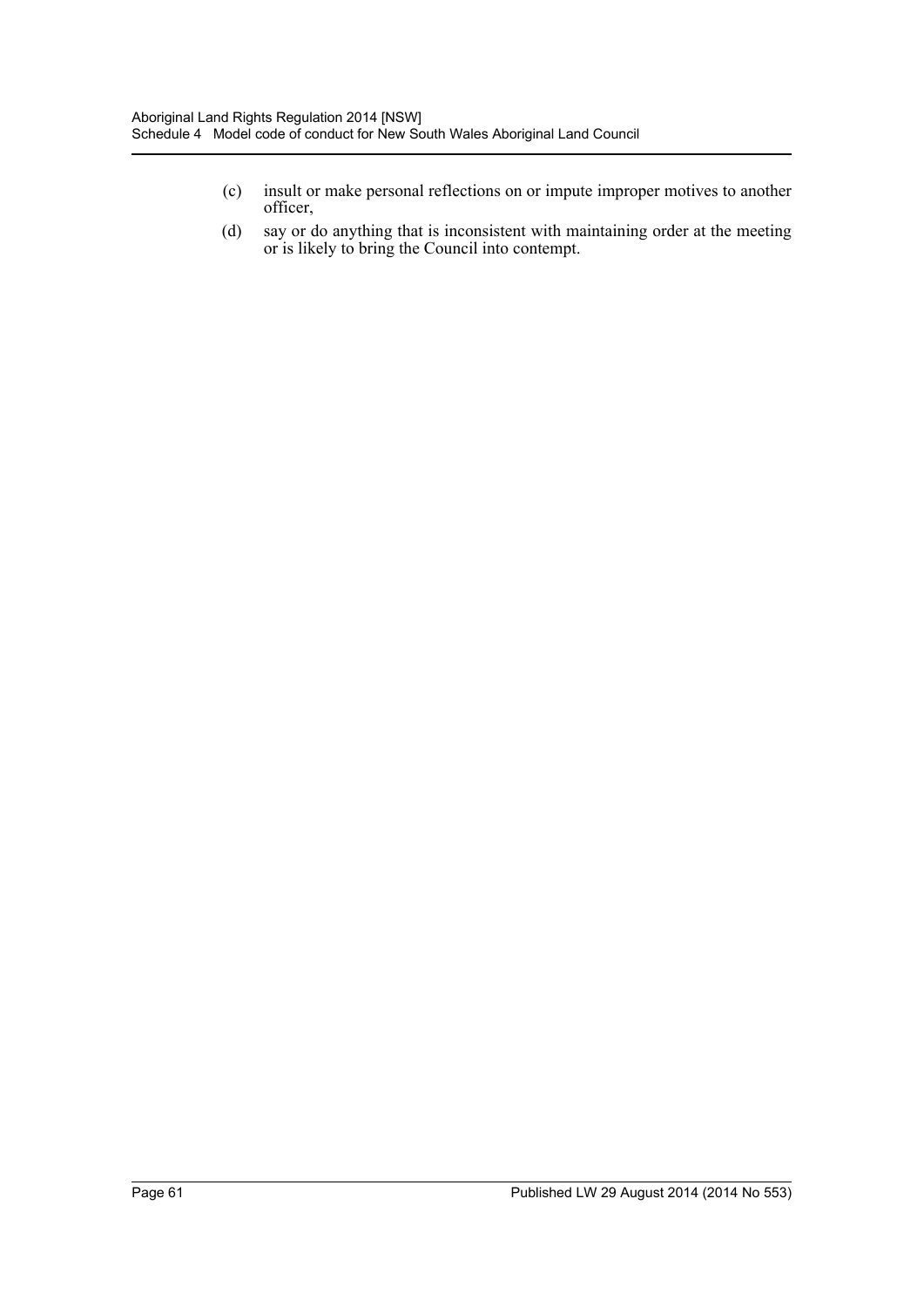# <span id="page-61-0"></span>**Schedule 5 Forms**

(Clauses 52 (1) (b), 54 (1) and 100)

# **Form 1 Postal vote declaration**

(Clauses 52 (1) (b) and 54 (1) of the Aboriginal Land Rights Regulation 2014)

Application No (*official use only*) of 20… (*official use only*) I [*insert full name in BLOCK letters*] declare that:

- 1 I have not already voted in connection with this New South Wales Aboriginal Land Council election.
- 2 To the best of my knowledge and belief I am entitled to vote and am enrolled on the electoral roll for this election.
- 3 The postal vote to which this declaration relates was completed before the close of the poll in the election.

[*signature*]

[*date*]

#### WITNESSING OF DECLARATION

I am at least 18 years old and am not a candidate for election as a councillor at this New South Wales Aboriginal Land Council election, and

I am satisfied as to the identity of the elector, and

I have seen the elector sign the declaration, and

I am satisfied that the statements contained in the declaration are true.

The declaration was made before the close of the poll in the election.

[*signature of witness*]

[*address of witness*]

[*date*]

# **Form 2 Dealing approval certificate—land vested in New South Wales Aboriginal Land Council**

#### (Sections 41 (1) (a) and 42D (2) of the Aboriginal Land Rights Act 1983)

I [*name*] Chief Executive Officer of the New South Wales Aboriginal Land Council certify on [*date*] that the land dealing by the New South Wales Aboriginal Land Council specified in Schedule 1, being [*type of land dealing*], complies with Division 4 of Part 2 of the *Aboriginal Land Rights Act 1983* subject to the conditions, if any, set out in Schedule 2.

Schedule 1—Description of land dealing

Schedule 2—Conditions on land dealing

[*signature*]

Signed by the Chief Executive Officer of the New South Wales Aboriginal Land Council pursuant to section 42D (2) of the *Aboriginal Land Rights Act 1983*

# **Form 3 Dealing approval certificate—land vested in Local Aboriginal Land Council**

(Sections 41 (1) (b) and 42K (1) of the Aboriginal Land Rights Act 1983)

I [*name*] Chief Executive Officer of the New South Wales Aboriginal Land Council certify on [*date*] that the land dealing by the [*name*] Aboriginal Land Council specified in Schedule 1, being [*type of land dealing*], has been approved by the New South Wales Aboriginal Land Council under Division 4 of Part 2 of the *Aboriginal Land Rights Act 1983* subject to the conditions, if any, set out in Schedule 2.

Schedule 1—Description of land dealing

Schedule 2—Conditions on land dealing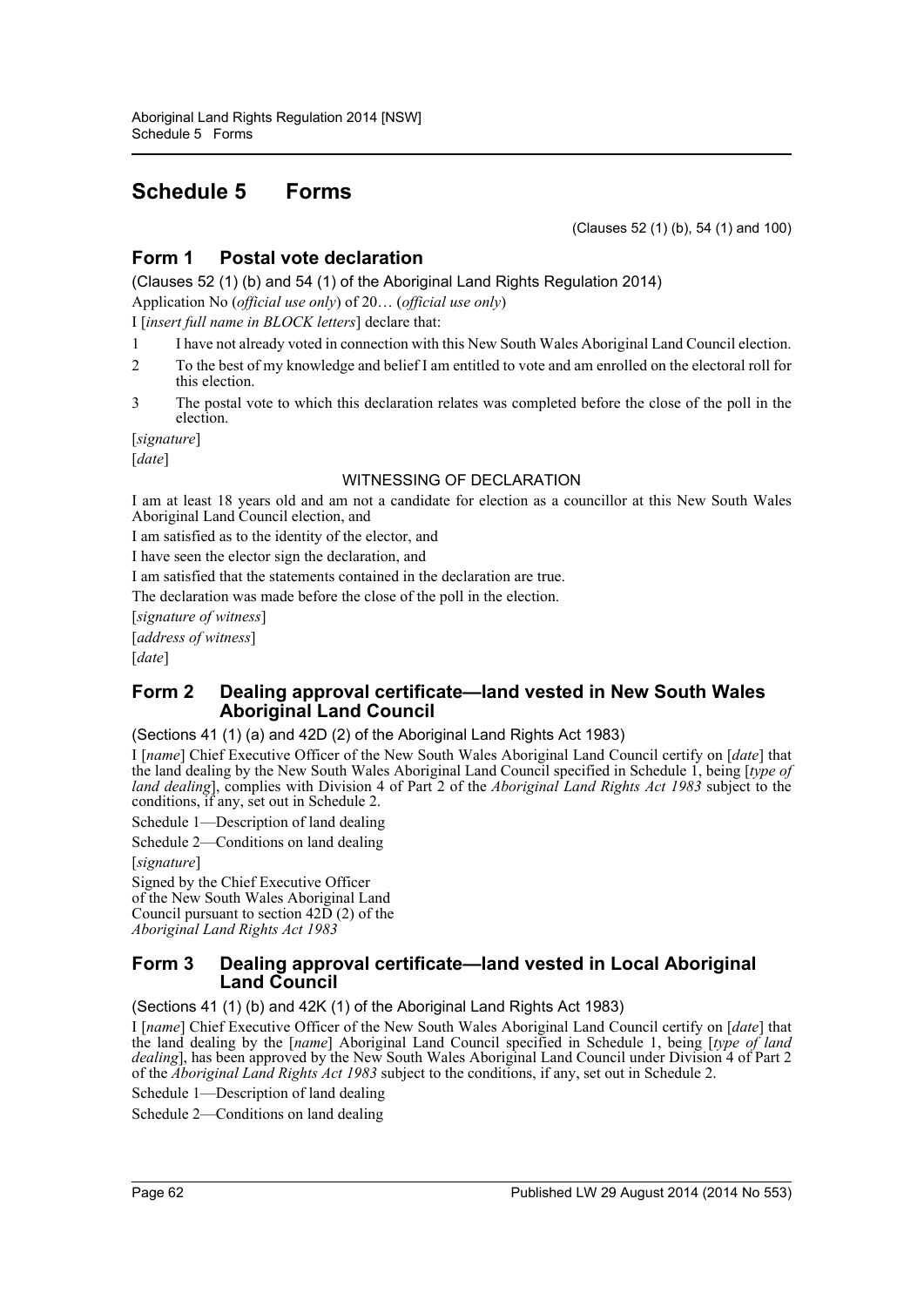[*signature*] Signed by the Chief Executive Officer of the New South Wales Aboriginal Land Council pursuant to section 42K (1) of the *Aboriginal Land Rights Act 1983*

# **Form 4 Registration approval certificate—land vested in New South Wales Aboriginal Land Council**

(Sections 41 (2) and 42D (3) of the Aboriginal Land Rights Act 1983)

I [*name*] Chief Executive Officer of the New South Wales Aboriginal Land Council on [*date*] am satisfied that the instrument, being [*type of instrument*], specified in Schedule 1 is a registrable instrument giving effect to or forming part of a land dealing by the New South Wales Aboriginal Land Council that complies with Division 4 of Part 2 of the *Aboriginal Land Rights Act 1983* and certify that, as appropriate for the instrument:

- (a) the registration, under the *Real Property Act 1900*, of the instrument is authorised under the *Aboriginal Land Rights Act 1983*, or
- (b) the registration, under Division 3 of Part 23 of the *Conveyancing Act 1919*, of the instrument is authorised under the *Aboriginal Land Rights Act 1983*, or
- (c) the making of a recording in respect of the instrument in the Register or the General Register of Deeds is authorised under the *Aboriginal Land Rights Act 1983*.

Schedule 1—Description of instrument

[*signature*]

Signed by the Chief Executive Officer of the New South Wales Aboriginal Land Council pursuant to section  $42\overline{D}$  (3) of the *Aboriginal Land Rights Act 1983*

# **Form 5 Registration approval certificate—land vested in Local Aboriginal Land Council**

(Sections 41 (2) and 42K (2) of the Aboriginal Land Rights Act 1983)

I [*name*] Chief Executive Officer of the New South Wales Aboriginal Land Council on [*date*] am satisfied that:

- (a) the instrument, being [*type of instrument*], specified in Schedule 1 is a registrable instrument giving effect to or forming part of a land dealing by the [*name*] Aboriginal Land Council approved by the New South Wales Aboriginal Land Council under Division 4 of Part 2 of the *Aboriginal Land Rights Act 1983*, and
- (b) any conditions of that approval have been met, and
- (c) any community development levy payable in respect of that land dealing has been paid.

I certify that, as appropriate for the instrument:

- (a) the registration, under the *Real Property Act 1900*, of the instrument is authorised under the *Aboriginal Land Rights Act 1983*, or
- (b) the registration, under Division 3 of Part 23 of the *Conveyancing Act 1919*, of the instrument is authorised under the *Aboriginal Land Rights Act 1983*, or
- (c) the making of a recording in respect of the instrument in the Register or the General Register of Deeds is authorised under the *Aboriginal Land Rights Act 1983*.

Schedule 1—Description of instrument

[*signature*]

Signed by the Chief Executive Officer of the New South Wales Aboriginal Land Council pursuant to section  $42\overline{K}(2)$  of the *Aboriginal Land Rights Act 1983*